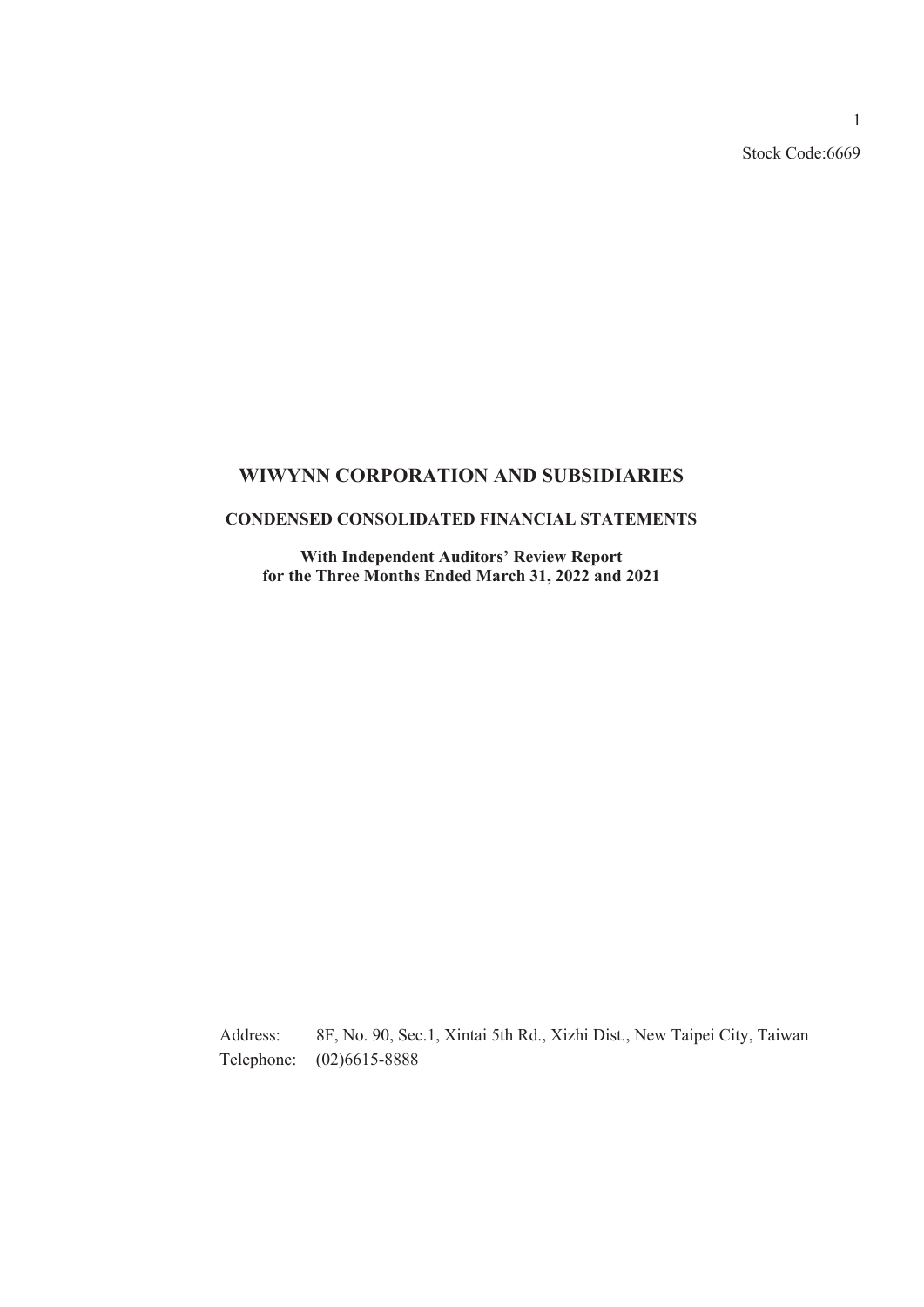## **Table of contents**

| Contents                                                                                                | Page               |
|---------------------------------------------------------------------------------------------------------|--------------------|
| 1. Cover Page                                                                                           | $\mathbf{1}$       |
| 2. Table of Contents                                                                                    | 2                  |
| 3. Independent Auditors' Review Report                                                                  | 3                  |
| 4. Condensed Consolidated Balance Sheets                                                                | 4                  |
| 5. Condensed Consolidated Statements of Comprehensive Income                                            | 5                  |
| 6. Condensed Consolidated Statements of Changes in Equity                                               | 6                  |
| 7. Condensed Consolidated Statements of Cash Flows                                                      | 7                  |
| 8. Notes to the Condensed Consolidated Financial Statements                                             |                    |
| Company history<br>(1)                                                                                  | 8                  |
| Approval date and procedures of the condensed consolidated financial<br>(2)<br>statements               | 8                  |
| New standards, amendments and interpretations adopted<br>(3)                                            | 8                  |
| Summary of significant accounting policies<br>(4)                                                       | $9 - 10$           |
| Significant accounting assumptions and judgments, and major sources<br>(5)<br>of estimation uncertainty | 10                 |
| Explanation of significant accounts<br>(6)                                                              | $10 - 33$          |
| Related-party transactions<br>(7)                                                                       | $34 - 38$          |
| Pledged assets<br>(8)                                                                                   | 38                 |
| Commitments and contingencies<br>(9)                                                                    | 38                 |
| (10) Losses due to major disasters                                                                      | 39                 |
| (11) Subsequent events                                                                                  | 39                 |
| $(12)$ Other                                                                                            | 39                 |
| (13) Other disclosures                                                                                  |                    |
| (a) Information on significant transactions                                                             | $39 - 40, 41 - 46$ |
| (b) Information on investments                                                                          | 40, 47             |
| (c) Information on investment in mainland China                                                         | 40, 48             |
| (d) Major shareholders                                                                                  | 40                 |
| (14) Segment information                                                                                | 40                 |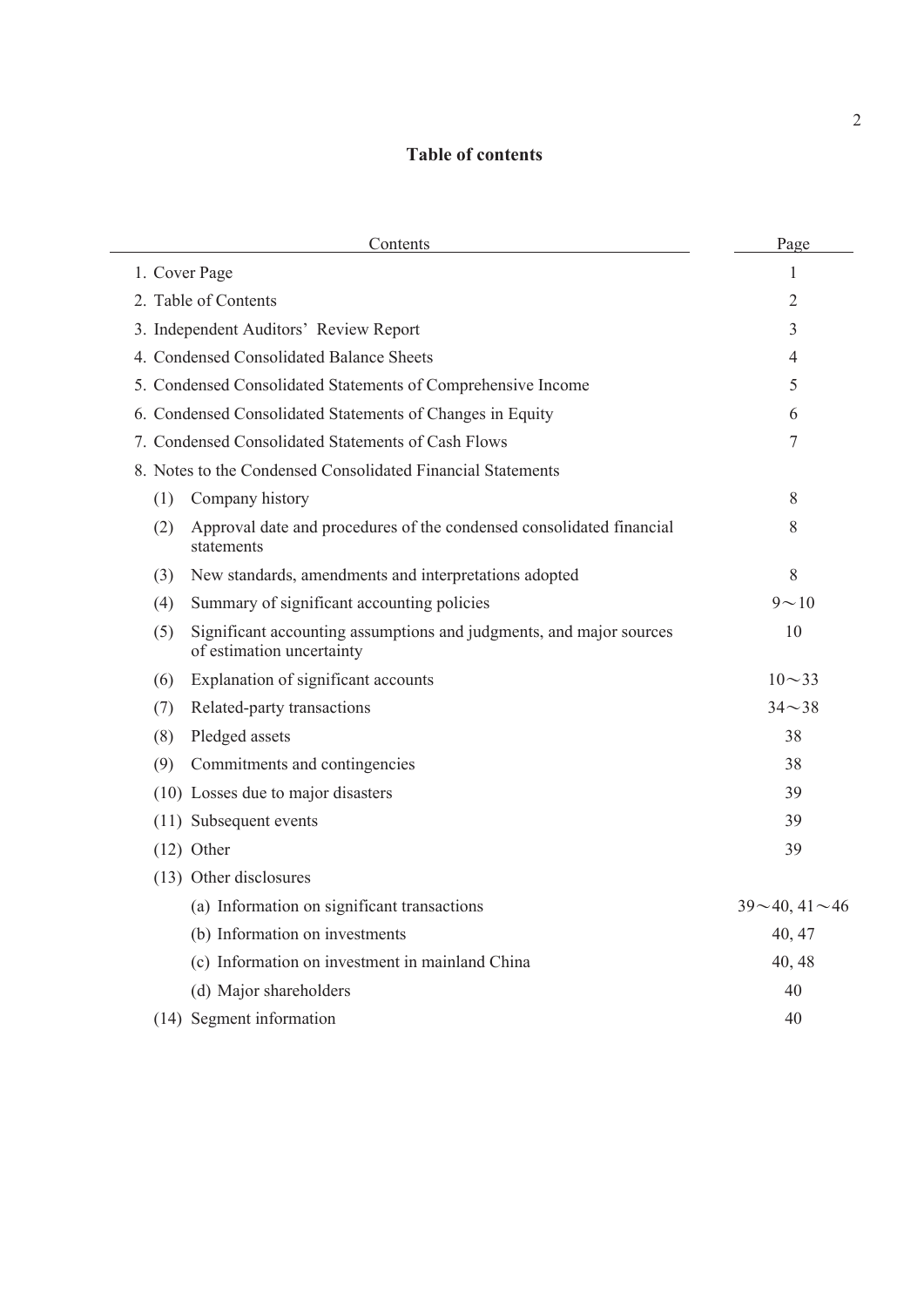



台北市110615信義路5段7號68樓(台北101大樓) 電 話 Tel + 886 2 8101 6666<br>68F., TAIPEI 101 TOWER, No. 7, Sec. 5, 傳 真 Fax + 886 2 8101 6667 68F., TAIPEI 101 TOWER, No. 7, Sec. 5, Xinyi Road, Taipei City 110615, Taiwan (R.O.C.)

傳 真 Fax + 886 2 8101 6667<br>網 址 Web home.kpmg/tw

home.kpmg/tw

### **Independent Auditors' Review Report**

To the Board of Directors Wiwynn Corporation:

#### **Introduction**

We have reviewed the accompanying condensed consolidated balance sheets of Wiwynn Corporation and its subsidiaries as of March 31, 2022 and 2021, and the condensed consolidated statements of comprehensive income, changes in equity and cash flows for the three months ended March 31, 2022 and 2021, and notes to the condensed consolidated financial statements, including a summary of significant accounting policies. Management is responsible for the preparation and fair presentation of the condensed consolidated financial statements in accordance with the Regulations Governing the Preparation of Financial Reports by Securities Issuers and International Accounting Standards 34, " Interim Financial Reporting" endorsed and issued into effect by the Financial Supervisory Commission of the Republic of China. Our responsibility is to express a conclusion on the condensed consolidated financial statements based on our reviews.

#### **Scope of Review**

We conducted our review in accordance with Statement of Auditing Standards 65, " Review of Financial Information Performed by the Independent Auditor of the Entity" . A review of the condensed consolidated financial statements consists of making inquiries, primarily of persons responsible for financial and accounting matters, and applying analytical and other review procedures. A review is substantially less in scope than an audit conducted in accordance with the generally accepted auditing standards and consequently does not enable us to obtain assurance that we would become aware of all significant matters that might be identified in an audit. Accordingly, we do not express an audit opinion.

#### **Conclusion**

Based on our review, nothing has come to our attention that causes us to believe that the accompanying condensed interim consolidated financial statements as of March 31, 2022 and 2021 are not prepared, in all material respects, in accordance with the Regulations Governing the Preparation of Financial Reports by Securities Issuers and International Accounting Standards 34, " Interim Financial Reporting" endorsed and issued into effect by the Financial Supervisory Commission of the Republic of China.

The engagement partners on the reviews resulting in this independent auditors' review report are Chia-Chien Tang and Ming-Hung Huang.

KPMG

KPMG Taipei, Taiwan (Republic of China) May 3, 2022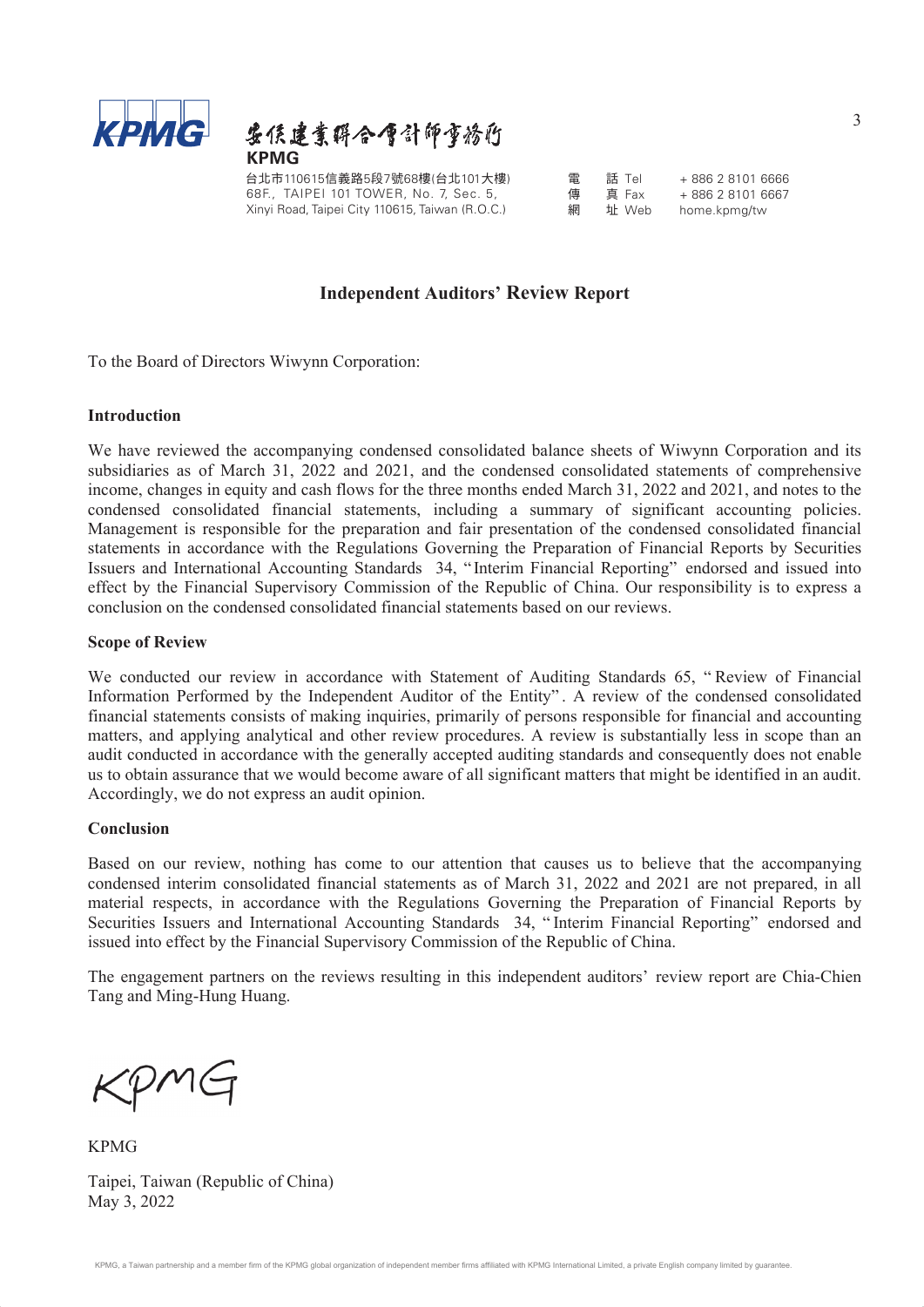#### **Wiwynn Corporation and Subsidiaries**

**Condensed Consolidated Balance Sheets**

**March 31, 2022, December 31, and March 31, 2021**

**(Expressed in Thousands of New Taiwan dollars)**

|      |                                                                                  |     | March 31, 2022 |                          | December 31, 2021 |                          | March 31, 2021 |                          |
|------|----------------------------------------------------------------------------------|-----|----------------|--------------------------|-------------------|--------------------------|----------------|--------------------------|
|      | <b>Assets</b>                                                                    |     | Amount         | $\%$                     | Amount            | $\%$                     | Amount         | $\%$                     |
|      | <b>Current assets:</b>                                                           |     |                |                          |                   |                          |                |                          |
| 1100 | Cash and cash equivalents (note $6(a)$ )                                         | \$. | 18,281,355     | 21                       | 22,672,892        | 27                       | 21,567,859     | 34                       |
| 1110 | Financial assets at fair value through profit or loss-<br>current (note $6(b)$ ) |     | 18,304         | ÷,                       |                   |                          | 46,908         | ÷                        |
| 1170 | Accounts receivable, net (notes $6(c)(r)$ )                                      |     | 14,873,804     | 17                       | 12,722,591        | 15                       | 10,194,314     | 16                       |
| 1180 | Accounts receivable-related parties, net (notes<br>$6(c)(r)$ and 7)              |     | 247,008        | ÷,                       | 443,538           | -1                       | 103,466        | $\frac{1}{2}$            |
| 1200 | Other receivables (note $6(d)$ )                                                 |     | 3,282          |                          | 3,819             |                          | 3,030          |                          |
| 1210 | Other receivables-related parties (notes 6(d) and 7)                             |     | 1,155,809      | 1                        | 381,301           | $\blacksquare$           | 658,384        | $\overline{1}$           |
| 130X | Inventories (note $6(e)$ )                                                       |     | 50,930,467     | 57                       | 45,383,451        | 54                       | 27,980,782     | 44                       |
| 1479 | Other current assets (notes $6(j)$ and 7)                                        |     | 1,034,977      | - 1                      | 417,411           | $\overline{\phantom{a}}$ | 882,184        | $\overline{\phantom{0}}$ |
|      | <b>Total current assets</b>                                                      |     | 86,545,006     | - 97                     | 82,025,003        | 97                       | 61,436,927     | - 96                     |
|      | Non-current assets:                                                              |     |                |                          |                   |                          |                |                          |
| 1550 | Investments accounted for using equity method (note<br>6(f)                      |     | 238,855        |                          | 250,091           |                          | 276,609        |                          |
| 1600 | Property, plant and equipment (notes $6(g)$ , 7 and 9)                           |     | 1,143,093      | 2                        | 1,038,420         | 2                        | 966,392        | 2                        |
| 1755 | Right-of-use assets (notes $6(h)$ and 7)                                         |     | 703,830        | 1                        | 671,526           | 1                        | 396,897        | 1                        |
| 1780 | Intangible assets (notes $6(i)$ and 7)                                           |     | 96,955         | ÷,                       | 98,732            | $\overline{\phantom{a}}$ | 60,499         | $\blacksquare$           |
| 1840 | Deferred tax assets                                                              |     | 305,318        | ÷,                       | 304,534           |                          | 419,093        | 1                        |
| 1990 | Other non-current assets (notes $6(i)$ ) and 8)                                  |     | 297,637        | $\overline{\phantom{a}}$ | 349,152           | $\blacksquare$           | 140,138        | $\sim$                   |
|      | <b>Total non-current assets</b>                                                  |     | 2,785,688      | 3                        | 2,712,455         | 3                        | 2,259,628      | $\overline{4}$           |

|      |                                                                                     |   | <b>March 31, 2022</b> |                          | December 31, 2021 | <b>March 31, 2021</b>         |               |                          |
|------|-------------------------------------------------------------------------------------|---|-----------------------|--------------------------|-------------------|-------------------------------|---------------|--------------------------|
|      | <b>Liabilities and Equity</b>                                                       |   | <b>Amount</b>         | $\frac{0}{0}$            | Amount            | $\frac{0}{0}$                 | <b>Amount</b> | $\%$                     |
|      | <b>Current liabilities:</b>                                                         |   |                       |                          |                   |                               |               |                          |
| 2100 | Short-term borrowings (note $6(k)$ )                                                | S | 17,745,640            | 20                       | 21,265,920        | 25                            | 16,462,387    | 26                       |
| 2120 | Financial liabilities at fair value through profit or<br>$loss-current (note 6(b))$ |   | 36,138                |                          |                   |                               | 35,954        |                          |
| 2130 | Contract liabilities-current (note $6(r)$ )                                         |   | 3,559,033             | 4                        | 3,360,972         | $\overline{4}$                | 2,616,011     | $\overline{4}$           |
| 2170 | Notes payable and accounts payable                                                  |   | 11,008,397            | 12                       | 8,972,367         | 11                            | 7,761,971     | 12                       |
| 2180 | Accounts payable-related parties (note 7)                                           |   | 12,099,571            | 13                       | 9,306,964         | 11                            | 209,237       |                          |
| 2200 | Other payables (note $6(s)$ )                                                       |   | 2,364,047             | 3                        | 2,374,998         | 3                             | 2,284,643     | $\overline{4}$           |
| 2220 | Other payables-related parties (note 7)                                             |   | 77,005                | L,                       | 79,652            |                               | 171,239       |                          |
| 2230 | Current tax liabilities                                                             |   | 1,543,006             | $\overline{2}$           | 999,370           | 1                             | 1,961,595     | 3                        |
| 2280 | Lease liabilities-current (notes $6(m)$ and 7)                                      |   | 157,355               | ÷,                       | 138,700           |                               | 110,257       |                          |
| 2399 | Other current liabilities                                                           |   | 591,332               | -1                       | 666,890           |                               | 461,964       | - 1                      |
|      | <b>Total current liabilities</b>                                                    |   | 49,181,524            | - 55                     | 47,165,833        | - 56                          | 32,075,258    | - 50                     |
|      | <b>Non-current liabilities:</b>                                                     |   |                       |                          |                   |                               |               |                          |
| 2530 | Bonds payable (note $6(1)$ )                                                        |   | 9,436,987             | 10                       | 9,436,448         | 11                            | 4,992,208     | 8                        |
| 2570 | Deferred tax liabilities                                                            |   | 219,246               |                          | 219,246           | $\overline{a}$                | 134,642       |                          |
| 2580 | Lease liabilities-non-current (notes $6(m)$ and 7)                                  |   | 545,197               | 1                        | 532,315           | 1                             | 283,079       | $\mathbf{1}$             |
| 2640 | Net defined benefit liabilities-non-current                                         |   | 13,597                |                          | 13,590            |                               | 8,908         | $\overline{\phantom{a}}$ |
|      | <b>Total non-current liabilities</b>                                                |   | 10,215,027            | 11                       | 10,201,599        | 12                            | 5,418,837     | - 9                      |
|      | <b>Total liabilities</b>                                                            |   | 59,396,551            | 66                       | 57,367,432        | - 68                          | 37,494,095    | 59                       |
|      | Equity (notes $6(f)(p)$ ):                                                          |   |                       |                          |                   |                               |               |                          |
| 3110 | Common shares                                                                       |   | 1,748,408             | $\overline{2}$           | 1,748,408         | 2                             | 1,748,408     | $\overline{2}$           |
| 3200 | Capital surplus                                                                     |   | 8,817,380             | 10                       | 8,817,380         | 10                            | 8,817,380     | 14                       |
| 3300 | Retained earnings                                                                   |   | 19,581,224            | 22                       | 17,235,258        | 20                            | 15,885,051    | 25                       |
| 3400 | Other equity                                                                        |   | (212, 869)            | $\overline{\phantom{a}}$ | (431, 020)        | $\overline{\phantom{a}}$      | (248, 379)    | $\sim$                   |
|      | <b>Total equity</b>                                                                 |   | 29,934,143            | 34                       | 27,370,026        | 32                            | 26,202,460    | 41                       |
|      | <b>Total liabilities and equity</b>                                                 |   | 89,330,694            | 100                      | 84,737,458        | $\underline{\underline{100}}$ | 63,696,555    | $\frac{100}{1}$          |

**Total assets \$ 89,330,694 100 84,737,458 100 63,696,555 100**

4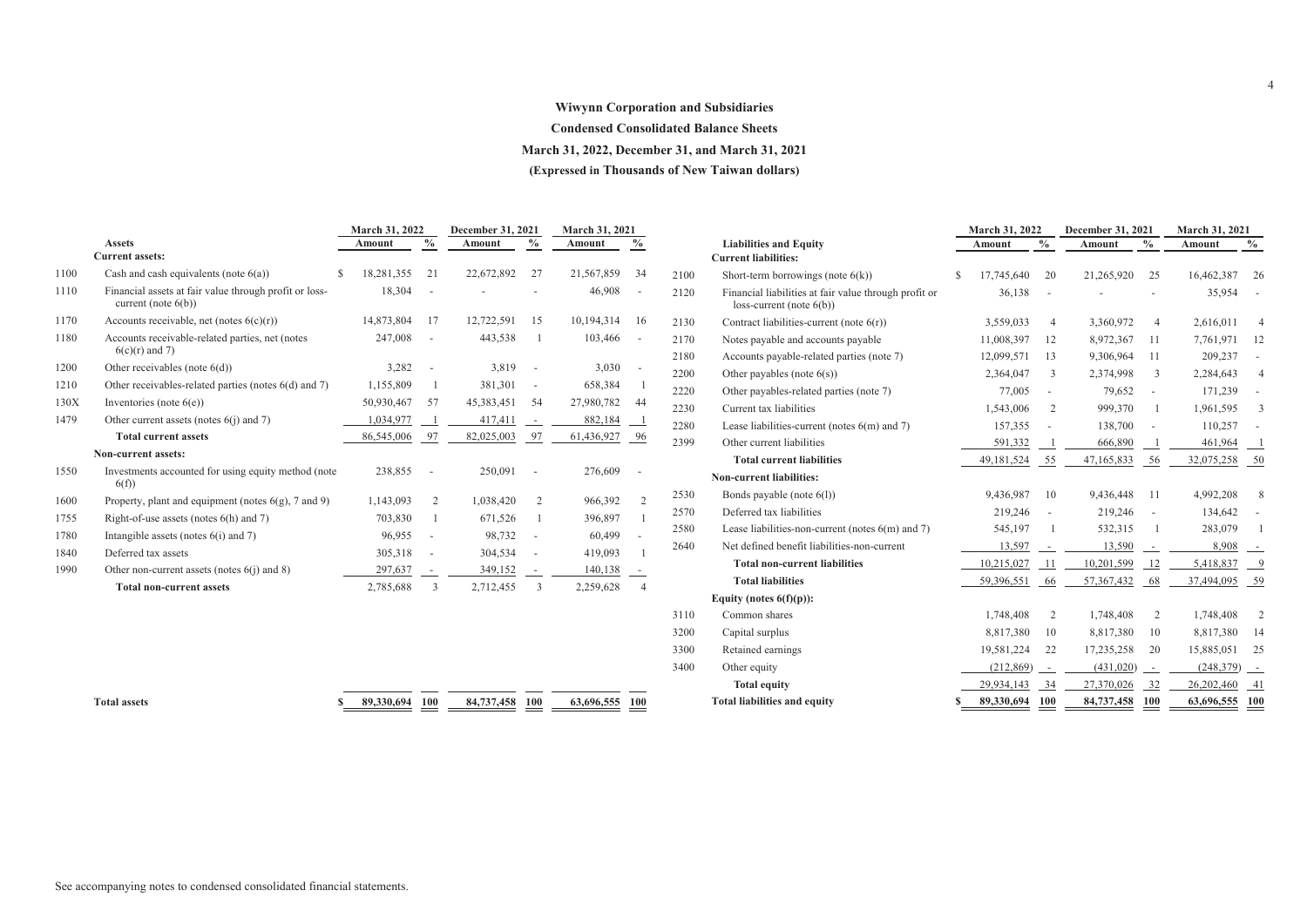### **Wiwynn Corporation and Subsidiaries**

### **Condensed Consolidated Statements of Comprehensive Income**

### **For the three months ended March 31, 2022 and 2021**

### **(Expressed in Thousands of New Taiwan dollars, Except for Earnings Per Common Share)**

|      |                                                                        | For the three months ended March 31 |                          |               |                |
|------|------------------------------------------------------------------------|-------------------------------------|--------------------------|---------------|----------------|
|      |                                                                        | 2022                                |                          | 2021          |                |
|      |                                                                        | <b>Amount</b>                       | $\frac{0}{0}$            | <b>Amount</b> | $\frac{0}{0}$  |
| 4000 | Operating revenue (notes $6(r)$ and 7)                                 | \$50,705,417                        | 100                      | 39,290,292    | 100            |
| 5000 | Operating costs (notes $6(e)(g)(h)(i)(m)(n)(s)$ , 7 and 12)            | 46,790,911                          | 92                       | 36,065,300    | 92             |
|      | <b>Gross profit from operations</b>                                    | 3,914,506                           | 8                        | 3,224,992     | 8              |
|      | Operating expenses (notes $6(c)(g)(h)(i)(m)(n)(s)$ , 7 and 12):        |                                     |                          |               |                |
| 6100 | Selling expenses                                                       | 244,756                             |                          | 180,537       |                |
| 6200 | Administrative expenses                                                | 252,554                             | $\mathbf{1}$             | 182,927       | 1              |
| 6300 | Research and development expenses                                      | 514,582                             | 1                        | 581,895       | $\overline{c}$ |
| 6450 | Expected credit loss (gain)                                            | (4,682)                             | $\sim$                   | (1,980)       |                |
|      | <b>Total operating expenses</b>                                        | 1,007,210                           | $\overline{2}$           | 943,379       | 3              |
|      | Net operating income                                                   | 2,907,296                           | 6                        | 2,281,613     | 5              |
|      | Non-operating income and expenses (notes $6(f)(g)(l)(m)(t)$ and 7):    |                                     |                          |               |                |
| 7100 | Interest income                                                        | 10,830                              |                          | 13,343        |                |
| 7010 | Other income                                                           | 5                                   |                          | 15            |                |
| 7020 | Other gains and losses                                                 | 204,374                             |                          | (68,987)      |                |
| 7050 | Finance costs                                                          | (133,090)                           |                          | (58, 155)     |                |
| 7370 | Share of associates and joint ventures accounted for using equity      |                                     |                          |               |                |
|      | method                                                                 | (17, 563)                           |                          |               |                |
|      | Total non-operating income and expenses                                | 64,556                              | $\overline{a}$           | (113, 784)    |                |
| 7900 | Income before tax                                                      | 2,971,852                           | 6                        | 2,167,829     | 5              |
| 7950 | Income tax expense (note $6(0)$ )                                      | 625,886                             |                          | 468,807       |                |
|      | Net income                                                             | 2,345,966                           | 5                        | 1,699,022     | $\overline{4}$ |
| 8300 | Other comprehensive income (notes $6(f)(p)$ ):                         |                                     |                          |               |                |
| 8360 | Items that may be reclassified subsequently to profit or loss          |                                     |                          |               |                |
| 8361 | Exchange differences on translation of foreign financial statements    | 218,151                             |                          | (10, 485)     |                |
| 8399 | Income tax related to items that may be reclassified to profit or loss |                                     |                          |               |                |
|      | Total items that may be reclassified subsequently to profit or loss    | 218,151                             | $\overline{\phantom{a}}$ | (10, 485)     |                |
| 8300 | Other comprehensive income (net of tax)                                | 218,151                             |                          | (10, 485)     |                |
| 8500 | <b>Total comprehensive income</b>                                      | 2,564,117                           | 5                        | 1,688,537     | 4              |
|      | Profit attributable to:                                                |                                     |                          |               |                |
| 8610 | Owners of parent                                                       | 2,345,966                           | 5                        | 1,699,022     |                |
|      | Comprehensive income attributable to:                                  |                                     |                          |               |                |
| 8710 | Owners of parent                                                       | 2,564,117                           | 5                        | 1,688,537     |                |
|      | Earnings per share (expressed in New Taiwan dollars) (note 6(q))       |                                     |                          |               |                |
| 9750 | <b>Basic earnings per share</b>                                        |                                     | 13.42                    |               | 9.72           |
| 9850 | Diluted earnings per share                                             |                                     | 13.38                    |               | 9.68           |
|      |                                                                        |                                     |                          |               |                |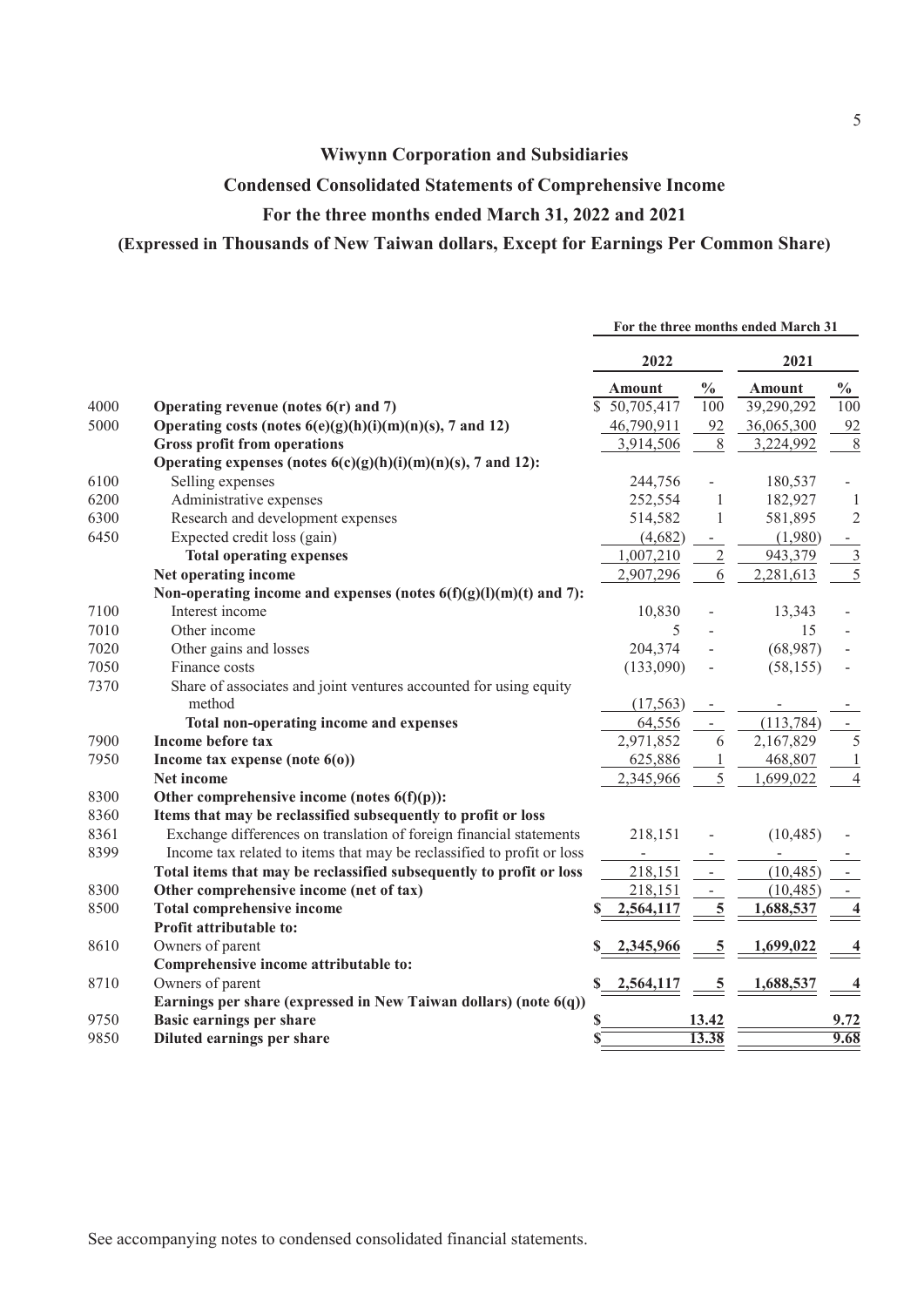# **Wiwynn Corporation and Subsidiaries Condensed Consolidated Statements of Changes in Equity For the three months ended March 31, 2022 and 2021 (Expressed in Thousands of New Taiwan dollars)**

|                                   |          |           |           |                          | Retained earnings |            | Other equity<br>Exchange<br>differences on<br>translation of |            |
|-----------------------------------|----------|-----------|-----------|--------------------------|-------------------|------------|--------------------------------------------------------------|------------|
|                                   | Common   | Capital   | Legal     | Special                  | Unappropriated    |            | foreign financial                                            | Total      |
|                                   | shares   | surplus   | reserve   | reserve                  | retained earnings | Total      | statements                                                   | equity     |
| <b>Balance on January 1, 2021</b> | ,748,408 | 8,817,380 | 1,369,881 | $\overline{\phantom{a}}$ | 12,816,148        | 14,186,029 | (237, 894)                                                   | 24,513,923 |
| Net income                        |          |           |           |                          | 1,699,022         | 1,699,022  |                                                              | 1,699,022  |
| Other comprehensive income        |          |           |           |                          |                   |            | (10, 485)                                                    | (10, 485)  |
| Total comprehensive income        |          |           |           |                          | ,699,022          | 1,699,022  | (10, 485)                                                    | 1,688,537  |
| <b>Balance on March 31, 2021</b>  | ,748,408 | 8,817,380 | 1,369,881 |                          | 14,515,170        | 15,885,051 | (248, 379)                                                   | 26,202,460 |
| <b>Balance on January 1, 2022</b> | ,748,408 | 8,817,380 | 2,230,357 | 237,894                  | 14,767,007        | 17,235,258 | (431, 020)                                                   | 27,370,026 |
| Net income                        |          |           |           | $\overline{\phantom{a}}$ | 2,345,966         | 2,345,966  |                                                              | 2,345,966  |
| Other comprehensive income        |          |           |           |                          |                   |            | 218,151                                                      | 218,151    |
| Total comprehensive income        |          |           |           |                          | 2,345,966         | 2,345,966  | 218,151                                                      | 2,564,117  |
| <b>Balance on March 31, 2022</b>  | ,748,408 | 8,817,380 | 2,230,357 | 237,894                  | 17,112,973        | 19,581,224 | (212, 869)                                                   | 29,934,143 |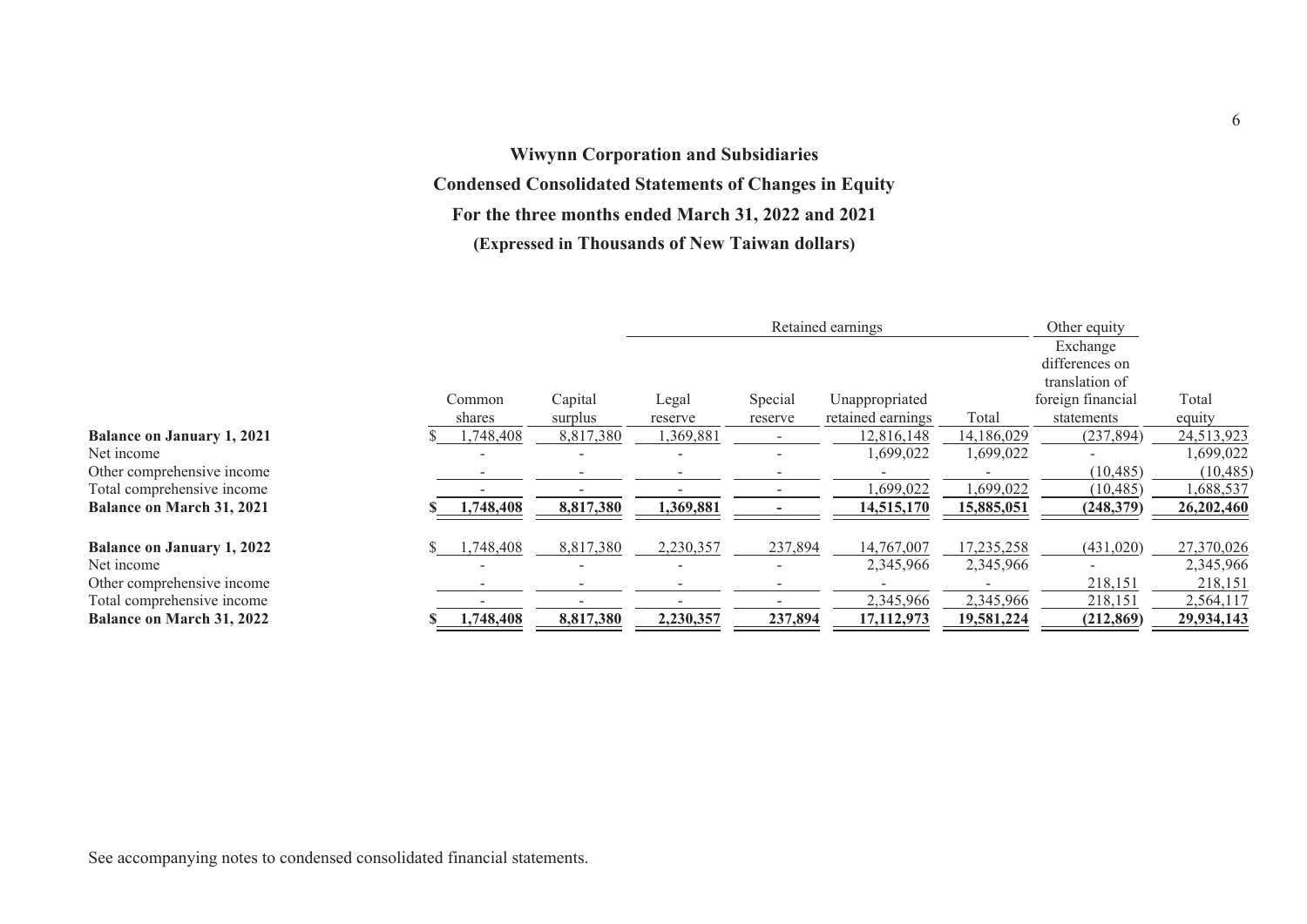#### **Wiwynn Corporation and Subsidiaries**

#### **Condensed Consolidated Statements of Cash Flows**

#### **For the three months ended March 31, 2022 and 2021**

**(Expressed in Thousands of New Taiwan dollars)**

|                                                                                         | For the three months ended March 31 |                |
|-----------------------------------------------------------------------------------------|-------------------------------------|----------------|
|                                                                                         | 2022                                | 2021           |
| Cash flows from (used in) operating activities:                                         |                                     |                |
| Income before tax                                                                       | S<br>2,971,852                      | 2,167,829      |
| <b>Adjustments:</b>                                                                     |                                     |                |
| Adjustments to reconcile profit:                                                        |                                     |                |
| Depreciation expense                                                                    | 134,338                             | 107,765        |
| Amortization expense                                                                    | 14,842                              | 7,223          |
| Expected credit gain                                                                    | (4,682)                             | (1,980)        |
| Net loss on financial assets or liabilities at fair value through profit or loss        | 101,562                             | 11,014         |
| Interest expense                                                                        | 133,090                             | 58,155         |
| Interest income                                                                         | (10, 830)                           | (13, 343)      |
| Share of loss of associates and joint ventures accounted for using equity method        | 17,563                              |                |
| Losses on disposal of property, plant and equipment                                     | 30<br>(335)                         |                |
| Lease modification gains<br>Total adjustments to reconcile profit                       | 385,578                             | 168,834        |
| Changes in operating assets and liabilities:                                            |                                     |                |
| Changes in operating assets:                                                            |                                     |                |
| Increase in financial assets mandatorily measured at fair value through profit or loss- | (119, 867)                          | (57, 922)      |
| current                                                                                 |                                     |                |
| Increase in accounts receivable, net                                                    | (1,980,125)                         | (2,370,582)    |
| Decrease in accounts receivable-related parties, net                                    | 196,530                             | 236,752        |
| Decrease in other receivable                                                            | 359                                 | 135            |
| Increase in other receivable-related parties                                            | (1,023,412)                         | (69,267)       |
| Increase in inventories                                                                 | (4,144,586)                         | (8,101,968)    |
| Decrease (increase) in other current assets                                             | (627,771)                           | 121,601        |
| Total changes in operating assets                                                       | (7,698,872)                         | (10, 241, 251) |
| Changes in operating liabilities:                                                       |                                     |                |
| Increase in held-for-trading financial liabilities                                      | 36.138                              | 35,954         |
| Increase in contract liabilities-current                                                | 198,061                             | 318,594        |
| Increase in notes and accounts payable                                                  | 1,768,384                           | 4,972,016      |
| Increase (decrease) in accounts payable-related parties                                 | 2,397,610                           | (9,548,934)    |
| Decrease in other payable                                                               | (50, 893)                           | (171, 771)     |
| Increase in other payable-related parties                                               | 2,647                               | 14,639         |
| Increase (decrease) in other current liabilities                                        | (86,870)                            | 119,016        |
| Increase in net defined benefit liabilities                                             | 7                                   | 1              |
| Total changes in operating liabilities                                                  | 4,265,084                           | (4,260,485)    |
| Total changes in operating assets and liabilities                                       | (3,433,788)                         | (14, 501, 736) |
| Total adjustments                                                                       | (3,048,210)                         | (14,332,902)   |
| Cash outflow generated from operations                                                  | (76,358)                            | (12, 165, 073) |
| Interest received                                                                       | 11,618                              | 12,438         |
| Interest paid                                                                           | (115,753)                           | (45, 927)      |
| Income taxes paid                                                                       | (67,910)                            | (8,031)        |
| Net cash used in operating activities                                                   | (248, 403)                          | (12, 206, 593) |
| Cash flows from (used in) investing activities:                                         |                                     |                |
| Acquisition of investments accounted for using equity method                            |                                     | (276, 609)     |
| Acquisition of property, plant and equipment                                            | (99, 837)                           | (73,160)       |
| Proceeds from disposal of property, plant and equipment                                 |                                     | 27             |
| Acquisition of intangible assets                                                        | (1,653)                             | (3,120)        |
| Increase in other non-current assets                                                    | (1,157)                             | (262)          |
| Increase in prepayments for equipment                                                   | (40, 444)                           | (22, 897)      |
| Net cash used in investing activities                                                   | (143.091)                           | (376, 021)     |
| Cash flows from (used in) financing activities:                                         |                                     |                |
| Increase in short-term borrowings                                                       | 31,475,262                          | 37,992,221     |
| Decrease in short-term borrowings                                                       | (35,504,333)                        | (26,948,454)   |
| Payment of lease liabilities                                                            | (37, 118)                           | (28, 767)      |
| Net cash flows from (used in) financing activities                                      | (4,066,189)                         | 11,015,000     |
| Effect of exchange rate changes on cash and cash equivalents                            | 66,146                              | (33,758)       |
| Net decrease in cash and cash equivalents                                               | (4,391,537)                         | (1,601,372)    |
| Cash and cash equivalents at beginning of period                                        | 22,672,892                          | 23,169,231     |
| Cash and cash equivalents at end of period                                              | \$<br>18,281,355                    | 21,567,859     |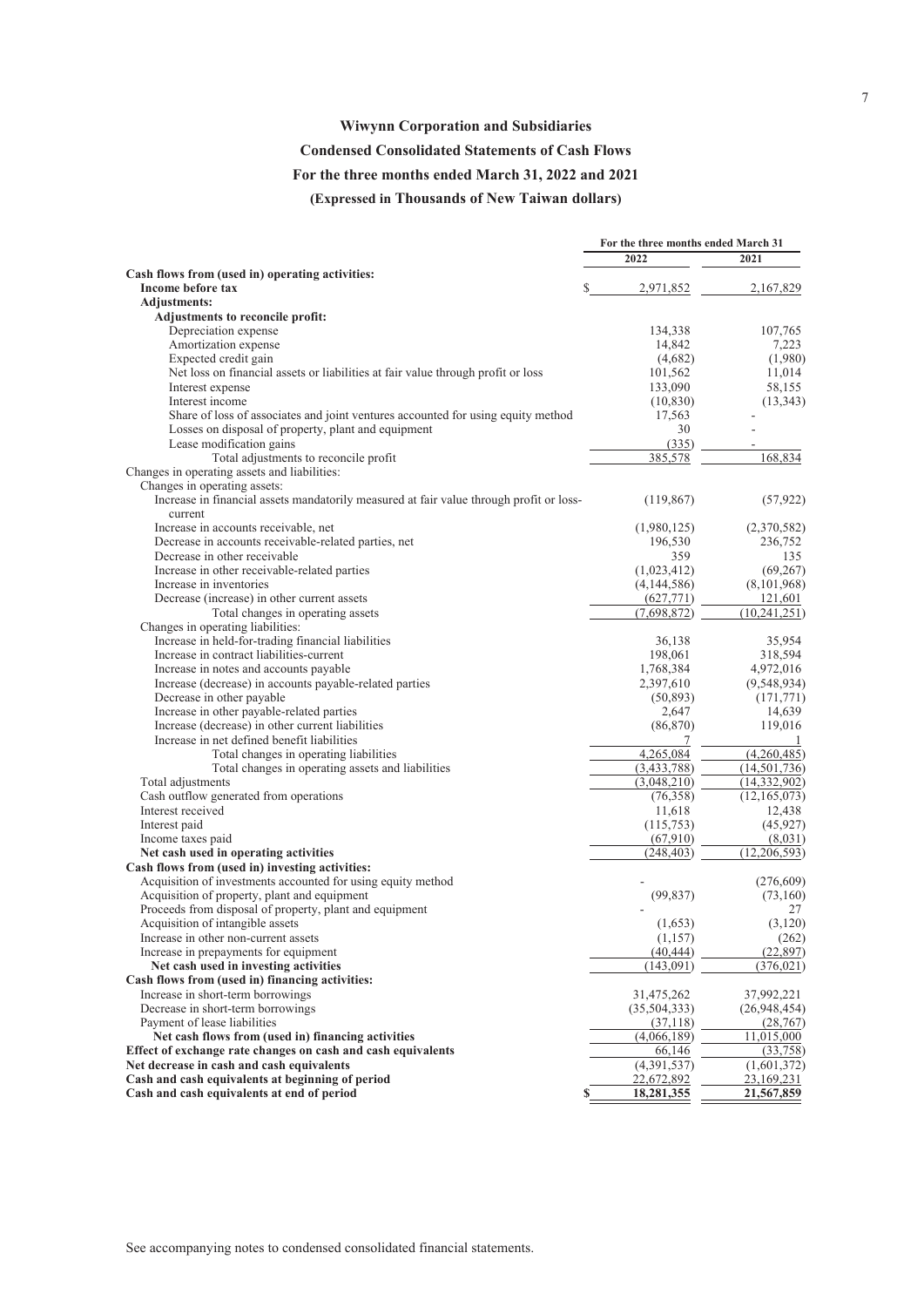# **Wiwynn Corporation and Subsidiaries Notes to the Condensed Consolidated Financial Statements For the three months ended March 31, 2022 and 2021 (Expressed in Thousands of New Taiwan dollars, Unless Otherwise Specified)**

### **(1) Company history**

Wiwynn Corporation (the "Company") was incorporated on March 3, 2012, as a company limited by shares under the laws of the Republic of China (ROC). Wiwynn Corporation and subsidiaries (the Group) were engaged in research, development, design, testing and sales of below products, semi-products, peripheral equipments and parts:

- (i) Computer and peripheral equipments
- (ii) Data storage media
- (iii) Electric appliances and media products
- (iv) Information software
- (v) Export business relating to the business of the Company
- (vi) Management consult services
- (vii) Information software services
- (viii) Data processing services

### **(2) Approval date and procedures of the condensed consolidated financial statements:**

The consolidated financial statements were authorized for issuance by the Board of Directors on May 3, 2022.

#### **(3) New standards, amendments and interpretations adopted:**

(a) The impact of the International Financial Reporting Standards ("IFRSs") endorsed by the Financial Supervisory Commission, R.O.C. ("FSC") which have already been adopted.

The Group has initially adopted the new amendments, which do not have a significant impact on its condensed consolidated financial statements, from January 1, 2022.

(b) The impact of IFRS issued by IASB but not yet endorsed by the FSC

The Group does not expect the new and amended standards, which have yet to be endorsed by the FSC, to have a significant impact on its condensed consolidated financial statements.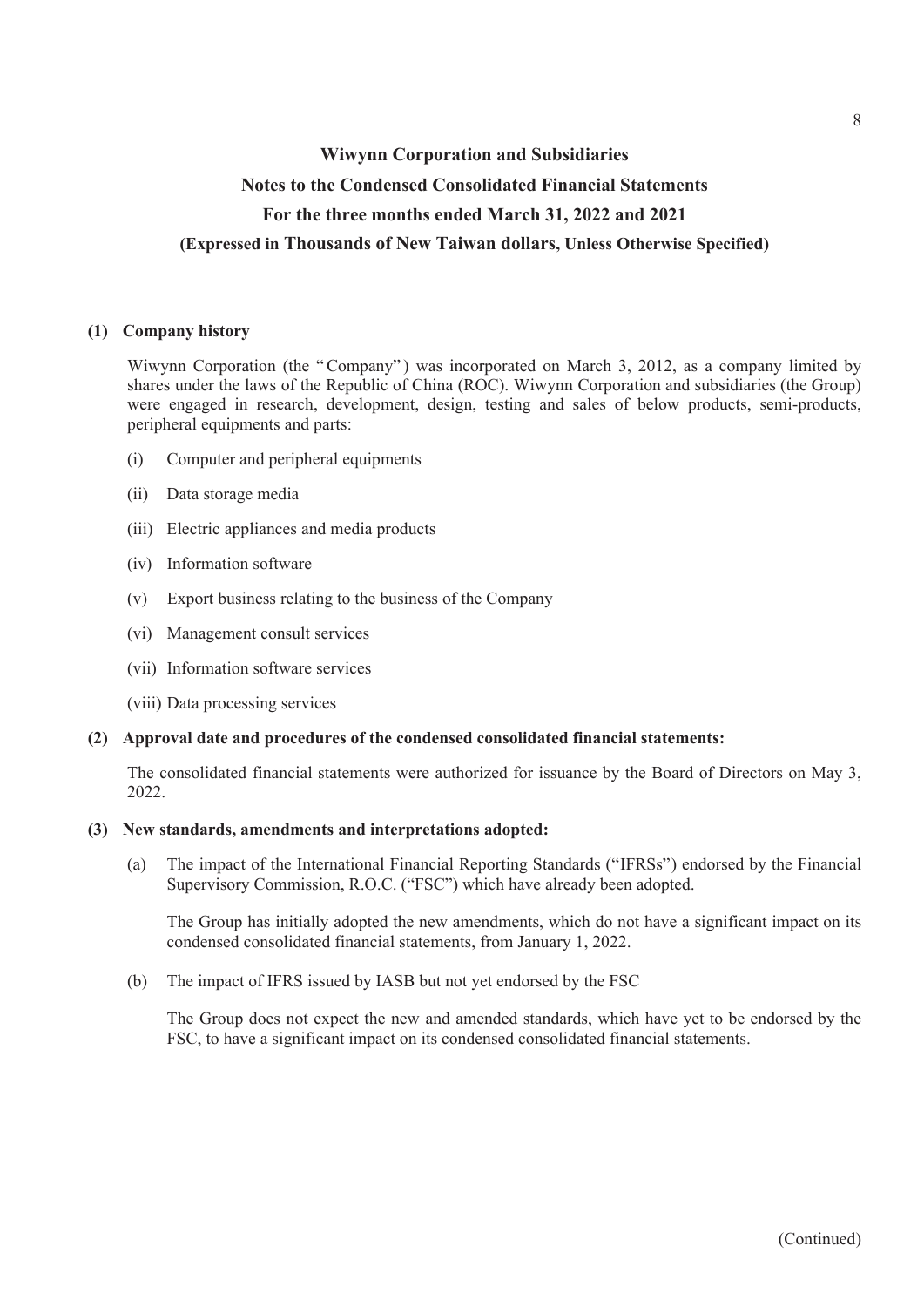#### **(4) Summary of significant accounting policies:**

(a) Statement of compliance

These consolidated financial statements have been prepared in accordance with the preparation and guidelines of IAS 34 "Interim Financial Reporting" which are endorsed and issued into effect by FSC, and do not include all of the information required by the Regulations and International Financial Reporting Standards, International Accounting Standards, IFRIC Interpretations and SIC Interpretations endorsed and issued into effect by the FSC (hereinafter referred to IFRS endorsed by the FSC) for a complete set of the annual consolidated financial statements.

Except the following accounting policies mentioned below, the significant accounting policies adopted in the consolidated financial statements are the same as those in the consolidated financial statement for the year ended December 31, 2021. For the related information, please refer to note 4 of the consolidated financial statements for the year ended December 31, 2021.

(b) Basis of consolidation

| Name of<br>investor | Name of subsidiary                                                    | <b>Principal activity</b>                                                               | March 31,<br>2022 | December 31,<br>2021 | March 31,<br>2021 | <b>Description</b> |
|---------------------|-----------------------------------------------------------------------|-----------------------------------------------------------------------------------------|-------------------|----------------------|-------------------|--------------------|
| The Company         | Wiwynn Technology Service<br>Japan, Inc. (WYJP)                       | Sales of cloud data center<br>equipment                                                 | $100\%$           | $100\%$              | $100\%$           |                    |
|                     | The Company Wiwynn International<br>Corporation (WYUS)                | Sales of cloud data center<br>equipment                                                 | $100\%$           | $100\%$              | $100\%$           |                    |
|                     | The Company Wiwynn Technology Service<br>Hong Kong Limited (WYHK)     | Investment activities and sale<br>of cloud data center equipment                        | $100\%$           | $100\%$              | $100\%$           |                    |
|                     | The Company Wiwynn Korea Ltd. (WYKR)                                  | Sales of cloud data center<br>equipment                                                 | $100\%$           | $100\%$              | $100\%$           |                    |
|                     | The Company Wiwynn Technology Service<br>Malaysia SDN. BHD.<br>(WYMY) | Sales of cloud data center<br>equipment                                                 | $100\%$           | $100\%$              | $100\%$           | ۰                  |
| The Company         | Wiwynn Mexico, S.A.de C.V.<br>(WYMX)                                  | Human resource service<br>provision and cloud data<br>center equipment<br>manufacturing | $100\%$           | $100\%$              | $100\%$           |                    |
| <b>WYHK</b>         | Wiwynn Technology Service<br>KunShan Ltd. (WYKS)                      | Sales of cloud data center<br>equipment                                                 | $100\%$           | $100\%$              | $100\%$           |                    |

(i) List of subsidiaries in the consolidated financial statements

Note: the financial statements of the aforementioned subsidiaries were reviewed by the certified accountant.

(ii) List of subsidiaries which are not included in the consolidated financial statements: None.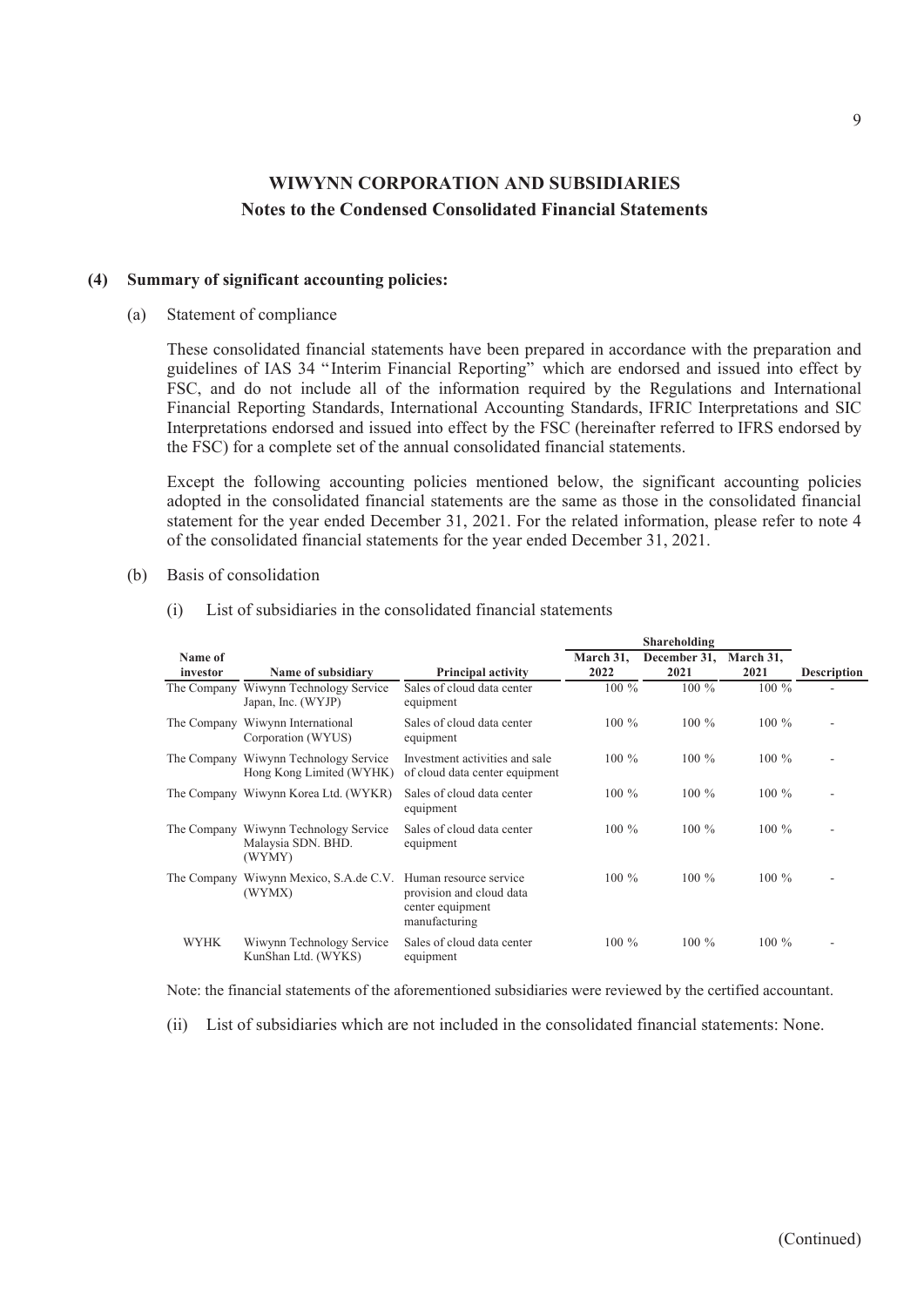#### (c) Income taxes

The income tax expenses have been prepared and disclosed in accordance with paragraph B12 of International Financial Reporting Standards 34, Interim Reporting.

Income tax expenses for the period are best estimated by multiplying pre-tax income for the interim reporting period using the effective annual tax rate as forecasted by the management. This should be recognized fully as tax expense for the current period.

Temporary differences between the carrying amounts of assets and liabilities for financial reporting purposes and their respective tax bases shall be measured based on the tax rates that have been enacted or substantively enacted at the time of the asset or liability is recovered or settled, and be recognized directly in equity or other comprehensive income as tax expense.

### (d) Employee benefits

The pension cost in the interim period was calculated and disclosed on a year-to-date basis by using the actuarially determined pension cost rate at the end of the prior fiscal year, adjusted for significant market fluctuations since that time and for significant curtailments, settlements, or other significant one-time events.

#### **(5) Significant accounting assumptions and judgments, and major sources of estimation uncertainty**

The preparation of the consolidated financial statements in conformity with the Regulations and the IFRSs (in accordance with IAS34 "Interim Financial Reporting" and endorsed by the FSC) requires management to make judgments, estimates, and assumptions that affect the application of the accounting policies and the reported amount of assets, liabilities, income, and expenses. Actual results may differ from these estimates.

The preparation of the consolidated interim financial statements, estimates and underlying assumptions are reviewed on an ongoing basis which are in conformity with the consolidated financial statements for the year ended December 31, 2021. For related information, please refer to note 5 of the consolidated financial statements for the year ended December 31, 2021.

#### **(6) Explanation of significant accounts**

Except for the following disclosures, there is no significant difference as compared with those disclosed in the consolidated financial statements for the year ended December 31, 2021. Please refer to note 6 of the 2021 annual consolidated financial statements.

(a) Cash and cash equivalents

|                              | 2022       | March 31, December 31,<br>2021 | March 31,<br>2021 |
|------------------------------|------------|--------------------------------|-------------------|
| Cash on hand                 | 592        | 580                            | 565               |
| Demand and checking deposits | 10,280,763 | 14,672,312                     | 12,567,294        |
| Time deposits                | 8,000,000  | 8,000,000                      | 9,000,000         |
|                              | 18,281,355 | 22,672,892                     | 21,567,859        |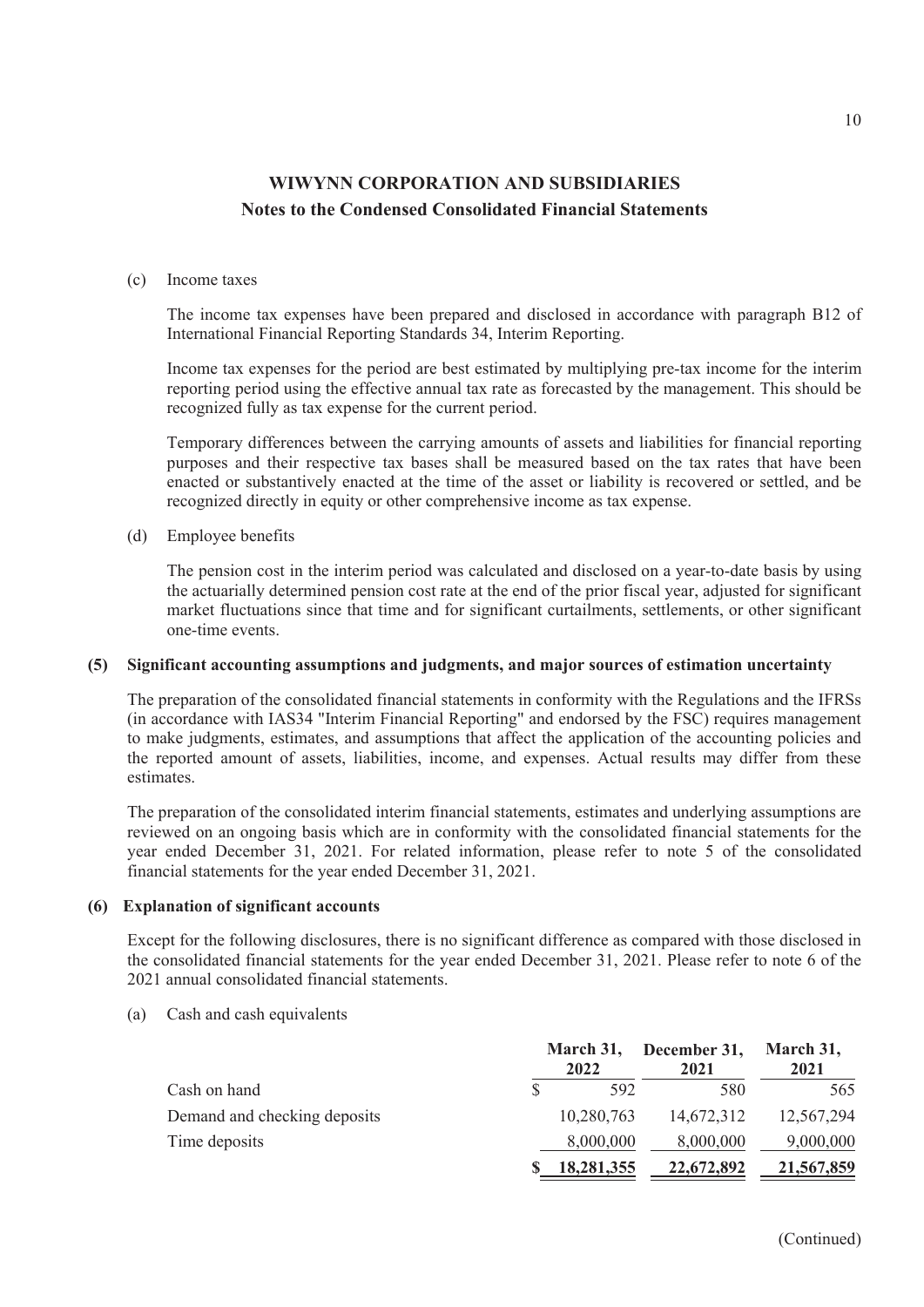(b) Financial assets and liabilities at fair value through profit or loss

|                                                               | March 31,<br>2022 | December 31,<br>2021 | March 31,<br>2021 |
|---------------------------------------------------------------|-------------------|----------------------|-------------------|
| Mandatorily measured at fair value through<br>profit or loss: |                   |                      |                   |
| Foreign currency forward contracts                            | \$<br>18,304      |                      | 46,428            |
| Foreign currency swap contracts                               |                   |                      | 480               |
|                                                               | 18,304            |                      | 46,908            |
|                                                               | March 31,<br>2022 | December 31,<br>2021 | March 31,<br>2021 |
| Held-for-trading financial liabilities:                       |                   |                      |                   |
| Foreign currency forward contracts                            | \$<br>5,431       |                      | 20,835            |
| Foreign currency swap contracts                               | 30,707            |                      | 15,119            |
|                                                               | 36,138            |                      | 35,954            |

The Group holds derivative financial instruments to hedge certain foreign exchange risk that the Group is exposed to, arising from its operating activities. The following derivative financial instruments, without the application of hedge accounting, were classified as mandatorily measured at fair value through profit or loss and held-for-trading financial liabilities:

|                                     |                                         | <b>March 31, 2022</b> |                      |
|-------------------------------------|-----------------------------------------|-----------------------|----------------------|
|                                     | <b>Contract amount</b><br>(in thousand) | Currency              | <b>Maturity date</b> |
| Foreign currency swap contracts:    |                                         |                       |                      |
| Foreign currency swap sold          | USD\$<br>120,000                        | USD to NTD            | 2022/4/14            |
| Foreign currency forward contracts: |                                         |                       |                      |
| Foreign currency forward purchased  | USD\$<br>22,000                         | USD to NTD            | 2022/4/6~2022/7/20   |
| Foreign currency forward sold       | USD\$<br>22,000                         | NTD to USD            | 2022/4/6~2022/9/12   |
|                                     |                                         | <b>March 31, 2021</b> |                      |
|                                     | <b>Contract amount</b><br>(in thousand) | Currency              | <b>Maturity date</b> |
| Foreign currency swap contracts:    |                                         |                       |                      |
| Foreign currency swap sold          | <b>USDS</b><br>40,000                   | USD to NTD            | 2021/4/6~2021/5/6    |
| Foreign currency forward contracts: |                                         |                       |                      |
| Foreign currency forward purchased  | <b>USD\$</b><br>127,000                 | NTD to USD            | 2021/4/6~2021/9/30   |
| Foreign currency forward sold       | <b>USDS</b><br>58,000                   | USD to NTD            | 2021/4/6~2021/9/27   |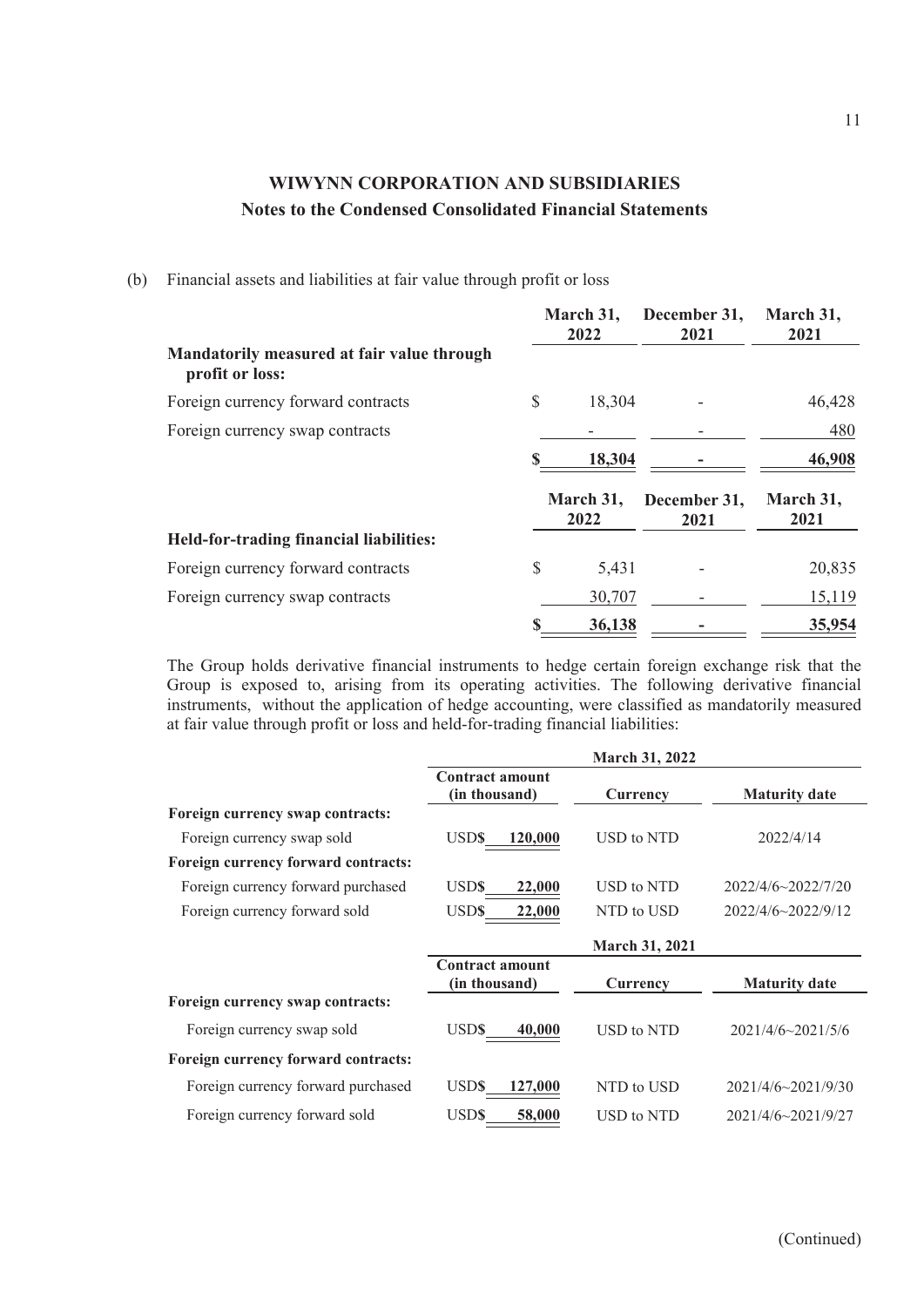### (c) Accounts receivable

|                                                                                      | March 31,<br>2022 | December 31,<br>2021 | March 31,<br>2021 |
|--------------------------------------------------------------------------------------|-------------------|----------------------|-------------------|
| Accounts receivable – measured at amortized cost                                     | 12,110,068        | 12,447,844           | 7,528,801         |
| Accounts receivable-related parties – measured at<br>amortized cost                  | 247,008           | 443,538              | 103,466           |
| Accounts receivable $-$ measured at fair value<br>through other comprehensive income | 2,763,740         | 279,433              | 2,665,718         |
| Less: loss allowance                                                                 | (4)               | (4,686)              | (205)             |
|                                                                                      | 15.120.812        | 13.166.129           | 10,297,780        |

The Group has assessed a portion of its accounts receivable that was held within a business model whose objective is achieved by both collecting contractual cash flows and selling financial assets; therefore, such accounts receivable were measured at fair value through other comprehensive income.

The Group applies the simplified approach to provide for expected credit losses, i.e. the use of lifetime expected loss provision for all receivables. To measure the expected credit losses, accounts receivable have been grouped based on shared credit risk characteristics and the days past due, as well as incorporated forward looking information, including macroeconomic and relevant industry information. The loss allowance were determined as follows:

|                         | <b>March 31, 2022</b> |                       |                            |                          |  |  |
|-------------------------|-----------------------|-----------------------|----------------------------|--------------------------|--|--|
|                         |                       | <b>Gross carrying</b> | Weighted -<br>average loss |                          |  |  |
| Current                 |                       | amount<br>15,078,002  | rate<br>-                  | <b>Loss allowance</b>    |  |  |
| Past due under 30 days  |                       | 40,242                | ۰                          | $\overline{\phantom{0}}$ |  |  |
| Past due 31 to 60 days  |                       | 2,338                 |                            | $\overline{\phantom{0}}$ |  |  |
| Past due 61 to 90 days  |                       | 95                    |                            |                          |  |  |
| Past due 91 to 180 days |                       | 139                   | 3%                         | $\overline{4}$           |  |  |
| Total                   |                       | 15,120,816            |                            | $\overline{\mathbf{4}}$  |  |  |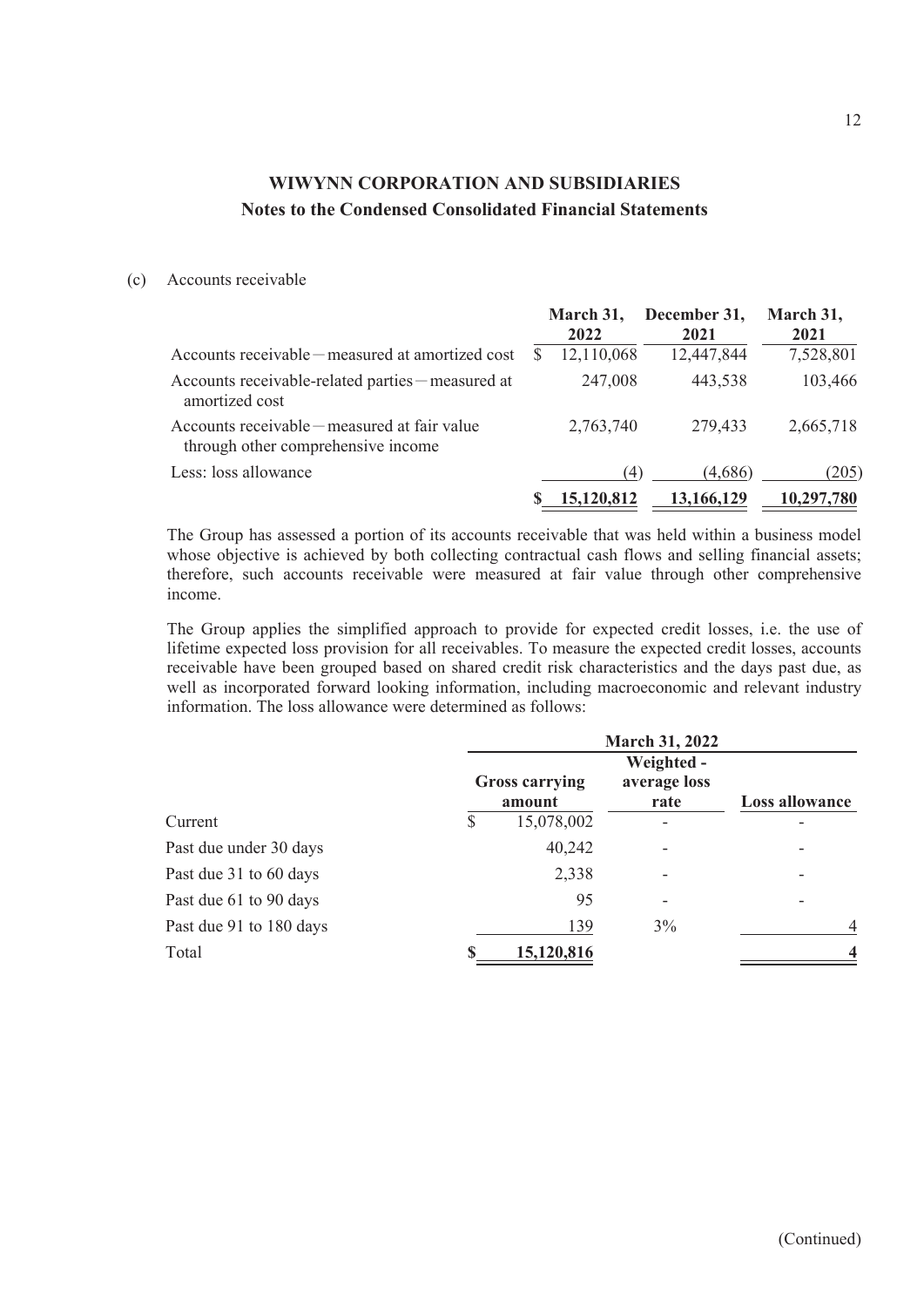|                        | <b>December 31, 2021</b> |                                              |                                    |                                    |  |  |
|------------------------|--------------------------|----------------------------------------------|------------------------------------|------------------------------------|--|--|
|                        |                          | <b>Gross carrying</b><br>amount              | Weighted -<br>average loss<br>rate | Loss allowance                     |  |  |
| Current                | \$                       | 13,008,275                                   |                                    |                                    |  |  |
| Past due under 30 days |                          | 69,838                                       |                                    |                                    |  |  |
| Past due 31 to 60 days |                          | 4                                            |                                    |                                    |  |  |
| Past due 61 to 90 days |                          | 92,669                                       | $5\%$                              | 4,657                              |  |  |
| Past due over 361 days |                          | 29                                           | 100%                               | 29                                 |  |  |
| Total                  |                          | 13,170,815                                   |                                    | 4,686                              |  |  |
|                        |                          |                                              | <b>March 31, 2021</b>              |                                    |  |  |
| C                      | ¢                        | <b>Gross carrying</b><br>amount<br>0.002.204 | Weighted -<br>average loss<br>rate | <b>Loss allowance</b><br>provision |  |  |

|                          | ашочні     | rate  | provision |  |
|--------------------------|------------|-------|-----------|--|
| Current                  | 9,903,294  |       |           |  |
| Past due under 30 days   | 245,494    |       |           |  |
| Past due 31 to 60 days   | 146,812    |       |           |  |
| Past due 61 to 90 days   | 2,296      | $5\%$ | 116       |  |
| Past due 91 to 180 days  | 17         | 100%  | 17        |  |
| Past due 181 to 270 days | 72         | 100%  | 72        |  |
| Total                    | 10,297,985 |       | 205       |  |
|                          |            |       |           |  |

The movement in the allowance for accounts receivable was as follows:

|                            | For the three months ended<br>March 31 |         |       |  |
|----------------------------|----------------------------------------|---------|-------|--|
|                            |                                        | 2022    | 2021  |  |
| Balance on January 1       |                                        | 4,686   | 2,185 |  |
| Impairment losses reversed |                                        | (4,682) | .980) |  |
| Balance on March 31        |                                        |         | 205   |  |

As of March 31, 2022, December 31 and March 31, 2021, the accounts receivable were not pledged.

For further credit risk information, please refers to note 6(u).

The Group entered into separate factoring agreements with different financial institutions to sell its trade receivables. Under the agreements, the Group does not have the responsibility to assume the default risk of the transferred trade receivables but is liable for the losses incurred on any business dispute. The Group derecognized the above trade receivables because it has transferred substantially all of the risks and rewards of their ownership, and it does not have any continuing involvement in them. As of March 31, 2022, December 31 and March 31, 2021, the Group sold its accounts receivable without recourse as follows: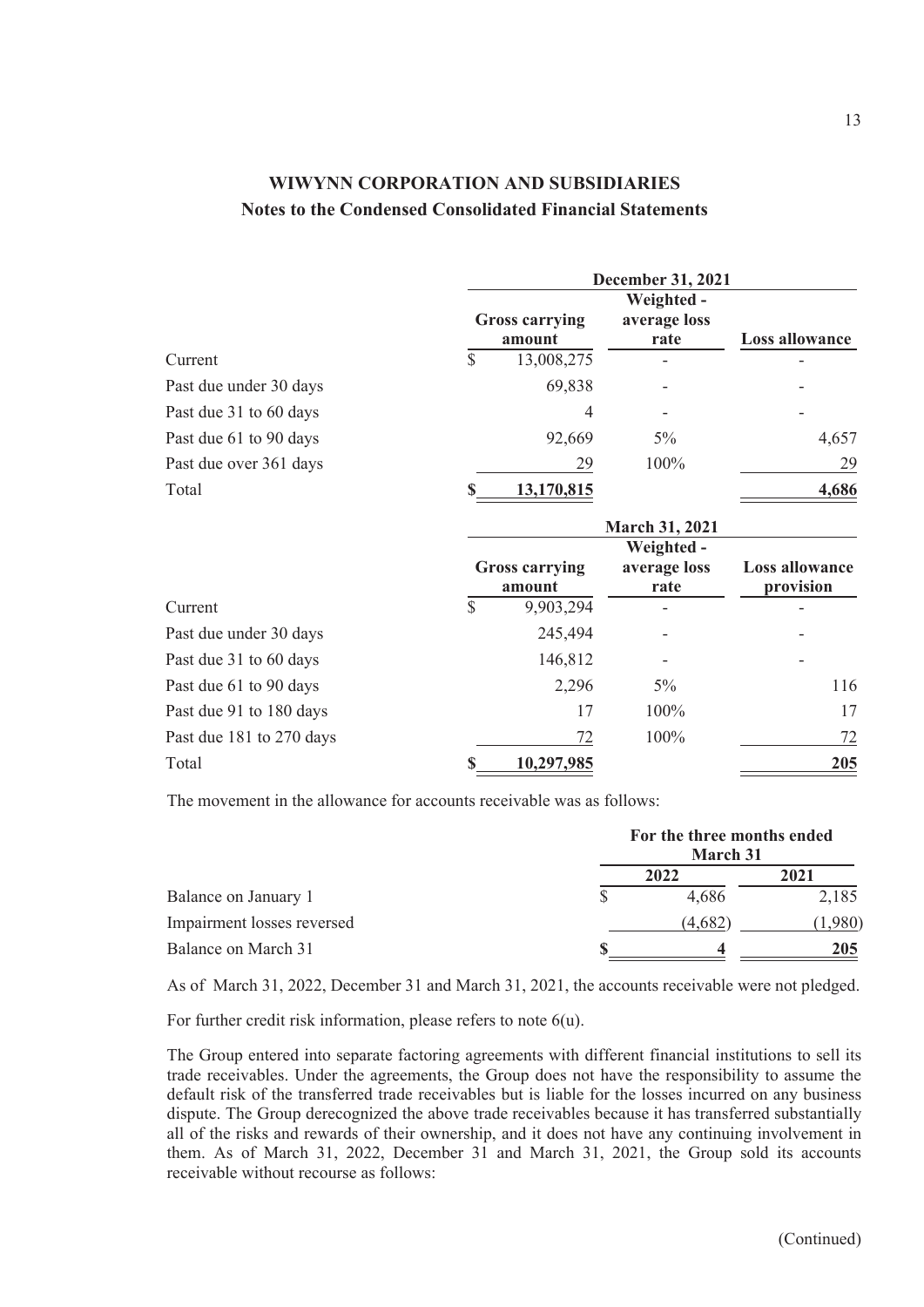Unit: USD in thousands

|                                            |                                                       | <b>March 31, 2022</b>                                        |                                                     |                                                               |                                                                    |                           |
|--------------------------------------------|-------------------------------------------------------|--------------------------------------------------------------|-----------------------------------------------------|---------------------------------------------------------------|--------------------------------------------------------------------|---------------------------|
| <b>Purchaser</b><br>Financial institutions | <b>Assignment</b><br><b>Facility</b><br>762,669<br>\$ | <b>Amount</b><br><b>Advanced</b><br>Unpaid<br>90,597 (Note)  | <b>Amount</b><br><b>Advanced</b><br>Paid<br>762,669 | Amount<br>Recognized<br>in Other<br><b>Receivables</b>        | <b>Range of</b><br><b>Interest</b><br>Rate<br>$0.52\% \sim 1.46\%$ | <b>Collateral</b><br>None |
|                                            |                                                       | December 31, 2021                                            |                                                     |                                                               |                                                                    |                           |
| Purchaser<br>Financial institutions        | <b>Assignment</b><br><b>Facility</b><br>908,329       | Amount<br><b>Advanced</b><br>Unpaid<br><b>44</b> (Note)      | <b>Amount</b><br><b>Advanced</b><br>Paid<br>908,329 | <b>Amount</b><br>Recognized<br>in Other<br><b>Receivables</b> | Range of<br><b>Interest</b><br>Rate<br>$0.50\%$ ~ $0.98\%$         | <b>Collateral</b><br>None |
|                                            |                                                       | <b>March 31, 2021</b>                                        |                                                     |                                                               |                                                                    |                           |
| Purchaser<br>Financial institutions        | <b>Assignment</b><br><b>Facility</b><br>415,397       | <b>Amount</b><br><b>Advanced</b><br>Unpaid<br>143,132 (Note) | <b>Amount</b><br><b>Advanced</b><br>Paid<br>415,397 | <b>Amount</b><br>Recognized<br>in Other<br><b>Receivables</b> | Range of<br><b>Interest</b><br>Rate<br>$0.56\%$ $-0.85\%$          | <b>Collateral</b><br>None |

(Note): For vender financing transactions, the factoring credit limit was the credit line that the financial institution provided to the Group's client.

#### (d) Other receivables

|                                     | March 31,<br>2022 | December 31,<br>2021 | March 31,<br>2021 |
|-------------------------------------|-------------------|----------------------|-------------------|
| Other receivables                   | 3,282             | 3,819                | 3,030             |
| Other receivables - related parties | 1,155,809         | 381,301              | 658,384           |
| Less: loss allowance                |                   |                      |                   |
|                                     | 1,159,091         | 385,120              | 661,414           |

As of March 31, 2022, December 31 and March 31, 2021, the other receivables were not pledged. For further credit risk information, please refers to note 6(u).

#### (e) Inventories

|                      | 2022       | March 31, December 31, March 31,<br>2021 | 2021       |
|----------------------|------------|------------------------------------------|------------|
| Raw materials        | 35,858,806 | 31,420,396                               | 17,728,310 |
| Finished goods       | 13,430,316 | 12.450.813                               | 9,371,557  |
| Inventory in transit | 1,641,345  | 1.512.242                                | 880,915    |
|                      | 50,930,467 | 45,383,451                               | 27,980,782 |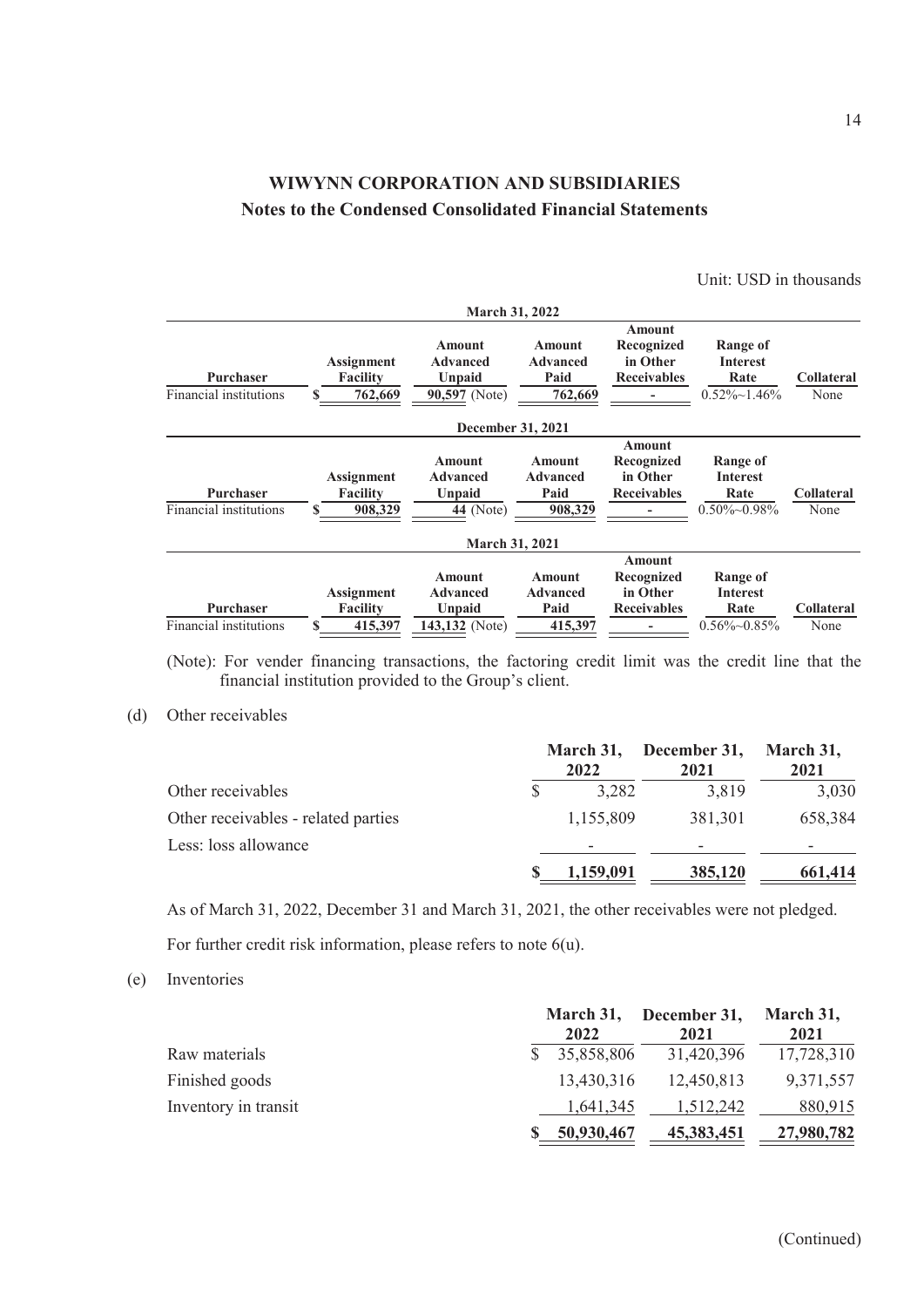Except cost of goods sold, the remaining gains or losses which were recognized as cost sales were as follow:

|                                    | For the three months ended<br>March 31 |        |
|------------------------------------|----------------------------------------|--------|
|                                    | 2022                                   | 2021   |
| Losses on valuation of inventories | 71,620                                 |        |
| Royalty                            | 7,520                                  | 10,740 |
| Others                             | (2,168)                                |        |
|                                    | 76.972                                 | 10,740 |

As of March 31, 2022, December 31 and March 31, 2021, the inventories were not pledged.

(f) Investments accounted for using equity method

The components of investments accounted for using the equity method at the reporting date were as follows:

|            | March 31,<br>2022 | December 31, March 31,<br>2021 | 2021    |  |
|------------|-------------------|--------------------------------|---------|--|
| Associates | 238,855           | 250,091                        | 276,609 |  |

(i) Associates

On March, 2021, the Group acquired 20% amounted to 1,000 thousand shares of LiquidStack Holding B.V. (LiquidStack) for \$276,609 thousand (USD 10,000 thousand) in cash, resulting in the Group to have significant influence over LiquidStack Holding B.V.

Associates which are material to the Group consisted of the followings:

|                   |                     | <b>Main operating</b><br>location / |                                                        |                                  |        |
|-------------------|---------------------|-------------------------------------|--------------------------------------------------------|----------------------------------|--------|
|                   | Nature of           | <b>Registered</b>                   | <b>Proportion of Shareholding</b><br>and voting rights |                                  |        |
|                   | <b>Relationship</b> | Country of the                      |                                                        | March 31, December 31, March 31, |        |
| Name of associate | with the Group      | Company                             | 2022                                                   | 2021                             | 2021   |
| LiquidStack       | R&D of liquid       | <b>Netherlands</b>                  | $20\%$                                                 | $20\%$                           | $20\%$ |
| Holding B.V.      | cooling technology  |                                     |                                                        |                                  |        |

The Group's financial information on investments accounted for using the equity method that are individually insignificant was as follows. This financial information is included in the consolidated financial statements.

|                                                                     | March 31. |         | December 31. | March 31. |  |
|---------------------------------------------------------------------|-----------|---------|--------------|-----------|--|
|                                                                     | 2022      |         | 2021         | 2021      |  |
| Carrying amount of individually<br>insignificant associates' equity |           | 238,855 | 250,091      | 276,609   |  |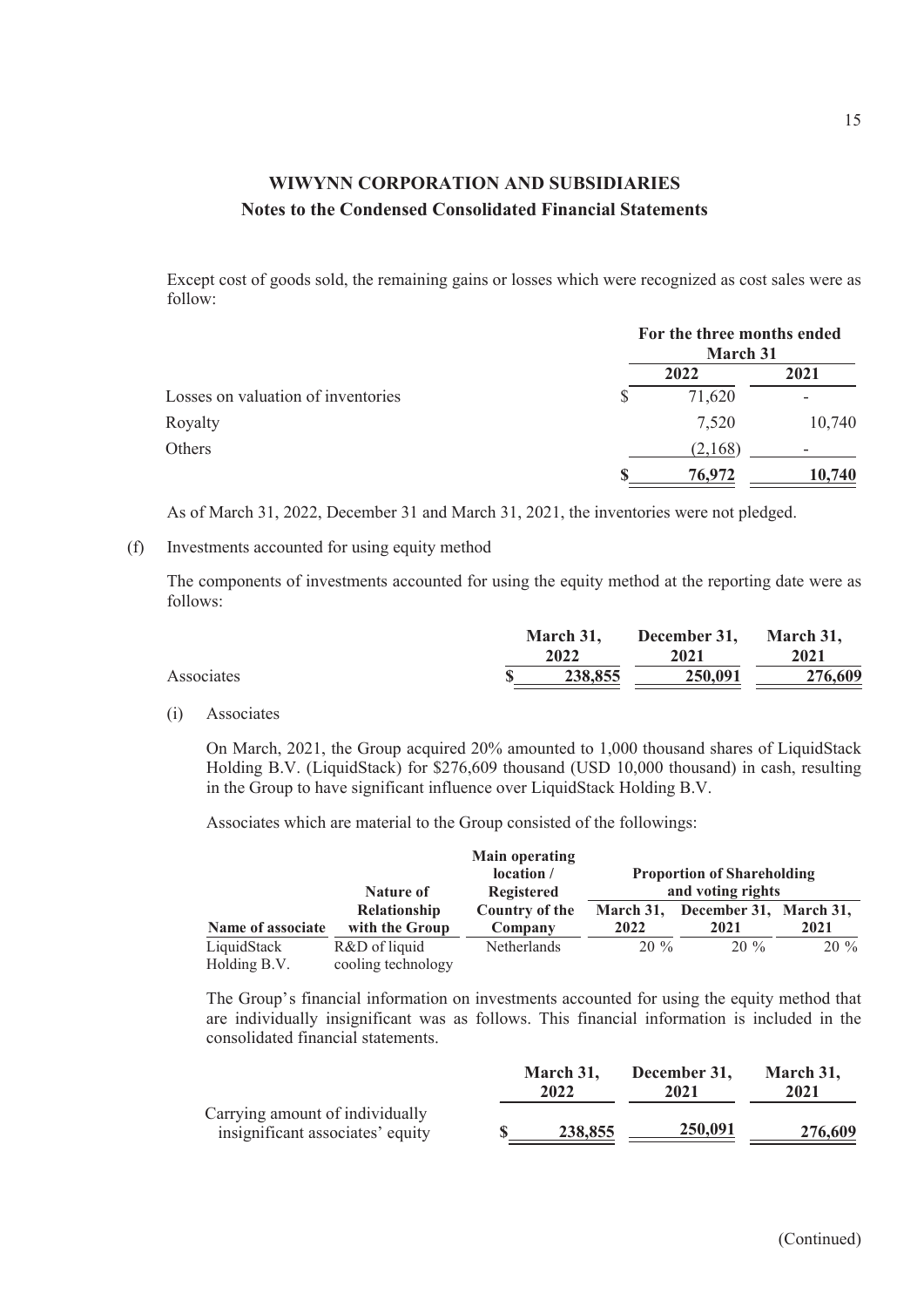|                                     |              | For the three months ended<br><b>March 31</b> |      |
|-------------------------------------|--------------|-----------------------------------------------|------|
|                                     |              | 2022                                          | 2021 |
| Attributable to the Group:          |              |                                               |      |
| Net loss from continuing operations | <sup>S</sup> | (17,563)                                      |      |
| Other comprehensive (loss) income   |              | 6,327                                         |      |
| Comprehensive income                |              | (11,236)                                      |      |

### (ii) Pledge

As of March 31, 2022, December 31 and March 31, 2021, the investments accounted for using equity method were not pledged.

### (g) Property, plant and equipment

The cost and accumulated depreciation of the property, plant and equipment of the Group for the three months ended March 31, 2022 and 2021, were as follows:

|                                             |    | <b>Research and</b><br>development<br>equipment | Machinery<br>and<br>equipment | Office<br>equipment | Lease<br>improvements | Other<br>equipment       | Construction<br>in progress | Total     |
|---------------------------------------------|----|-------------------------------------------------|-------------------------------|---------------------|-----------------------|--------------------------|-----------------------------|-----------|
| Cost or deemed cost:                        |    |                                                 |                               |                     |                       |                          |                             |           |
| Balance on January 1, 2022                  | \$ | 185,806                                         | 784,754                       | 168,602             | 275,357               | 510,047                  | 40,056                      | 1,964,622 |
| <b>Additions</b>                            |    | 12,268                                          | 14,487                        | 13,944              | 1,747                 | 26,260                   | 31,131                      | 99,837    |
| Disposals                                   |    | ٠                                               | $\overline{\phantom{a}}$      | (957)               |                       | (409)                    |                             | (1, 366)  |
| Reclassification (Note)                     |    | 1,987                                           | $\sim$                        |                     | 56,332                | 29,352                   |                             | 87,671    |
| Effect of changes in foreign exchange rates |    |                                                 | 1,549                         | 3,796               |                       | 12,378                   | 3,070                       | 20,793    |
| Balance on March 31, 2022                   |    | 200,061                                         | 800,790                       | 185,385             | 333,436               | 577,628                  | 74,257                      | 2,171,557 |
| Balance on January 1, 2021                  | S  | 143,104                                         | 739,973                       | 107,132             | 226,819               | 282,361                  | 13,968                      | 1,513,357 |
| Additions                                   |    | 6,240                                           | 12,372                        | 11,854              | 33,076                | 5,498                    | 4,120                       | 73,160    |
| Disposals                                   |    |                                                 | ٠                             | (27)                | (1,575)               | $\overline{\phantom{a}}$ |                             | (1,602)   |
| Reclassification (Note)                     |    | $\overline{\phantom{a}}$                        | 5,541                         | 959                 | 3,160                 | 24,995                   | (7,609)                     | 27,046    |
| Effect of changes in foreign exchange rates |    |                                                 | 45                            | 74                  |                       | 161                      | (8)                         | 272       |
| Balance on March 31, 2021                   | s  | 149,344                                         | 757,931                       | 119,992             | 261,480               | 313,015                  | 10,471                      | 1,612,233 |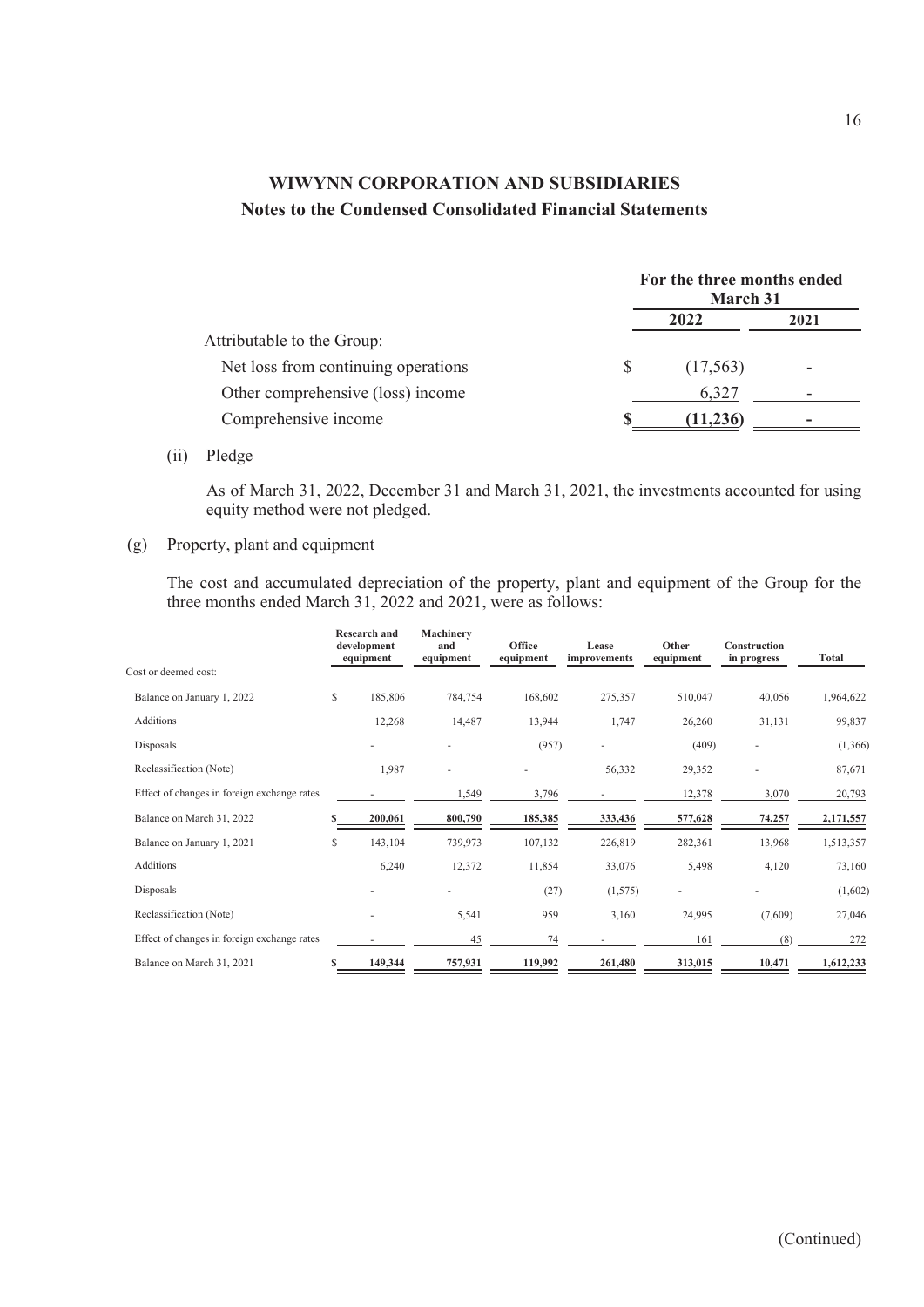|                                             |   | <b>Research and</b><br>development<br>equipment | Machinery<br>and<br>equipment | Office<br>equipment | Lease<br>improvements | Other<br>equipment | Construction<br>in progress | <b>Total</b> |
|---------------------------------------------|---|-------------------------------------------------|-------------------------------|---------------------|-----------------------|--------------------|-----------------------------|--------------|
| Accumulated depreciation:                   |   |                                                 |                               |                     |                       |                    |                             |              |
| Balance on January 1, 2022                  | S | 118,683                                         | 256,576                       | 68,784              | 173,911               | 308,248            |                             | 926,202      |
| Depreciation                                |   | 7,009                                           | 34,632                        | 9,539               | 22,740                | 23,858             |                             | 97,778       |
| Disposals                                   |   |                                                 |                               | (927)               | ٠                     | (409)              |                             | (1, 336)     |
| Effect of changes in foreign exchange rates |   |                                                 | 910                           | 1,056               |                       | 3,854              |                             | 5,820        |
| Balance on March 31, 2022                   |   | 125,692                                         | 292,118                       | 78,452              | 196,651               | 335,551            |                             | 1,028,464    |
| Balance on January 1, 2021                  | S | 99,573                                          | 124,079                       | 42,538              | 102,635               | 192,751            |                             | 561,576      |
| Depreciation                                |   | 10,514                                          | 32,281                        | 5,763               | 19,628                | 17,545             |                             | 85,731       |
| Disposals                                   |   |                                                 |                               |                     | (1,575)               |                    |                             | (1,575)      |
| Effect of changes in foreign exchange rates |   |                                                 | 27                            | 22                  |                       | 60                 |                             | 109          |
| Balance on March 31, 2021                   |   | 110,087                                         | 156,387                       | 48,323              | 120,688               | 210,356            |                             | 645,841      |
| Carrying value:                             |   |                                                 |                               |                     |                       |                    |                             |              |
| Balance on January 1, 2022                  |   | 67,123                                          | 528,178                       | 99,818              | 101,446               | 201,799            | 40,056                      | 1,038,420    |
| Balance on March 31, 2022                   |   | 74,369                                          | 508,672                       | 106,933             | 136,785               | 242,077            | 74,257                      | 1,143,093    |
| Balance on January 1, 2021                  |   | 43,531                                          | 615,894                       | 64,594              | 124,184               | 89,610             | 13,968                      | 951,781      |
| Balance on March 31, 2021                   |   | 39,257                                          | 601,544                       | 71,669              | 140,792               | 102,659            | 10,471                      | 966,392      |

(Note): Reclassified from prepayment for equipment and construction in progress reclassified to other equipment.

As of March 31, 2022, December 31 and March 31, 2021, the property, plant and equipment were not pledged.

### (h) Right-of-use assets

The cost and accumulated depreciation of the Group leases buildings and other equipment for the three months ended March 31, 2022 and 2021, were as follows:

|                                             | <b>Buildings</b> | <b>Other</b><br>equipment | <b>Total</b> |
|---------------------------------------------|------------------|---------------------------|--------------|
| Cost:                                       |                  |                           |              |
| Balance on January 1, 2022                  | \$<br>916,328    | 5.309                     | 921,637      |
| Acquisitions                                | 35,310           |                           | 35,310       |
| Disposals                                   | (5,259)          |                           | (5,259)      |
| Effect of changes in foreign exchange rates | 39,283           | 16                        | 39,299       |
| Balance on March 31, 2022                   | 985,662          | 5,325                     | 990,987      |
| Balance on January 1, 2021                  | \$<br>528,712    | 5,620                     | 534,332      |
| Acquisitions                                | 45,743           |                           | 45,743       |
| Effect of changes in foreign exchange rates | (4,519)          |                           | (4,518)      |
| Balance on March 31, 2021                   | 569,936          | 5,621                     | 575,557      |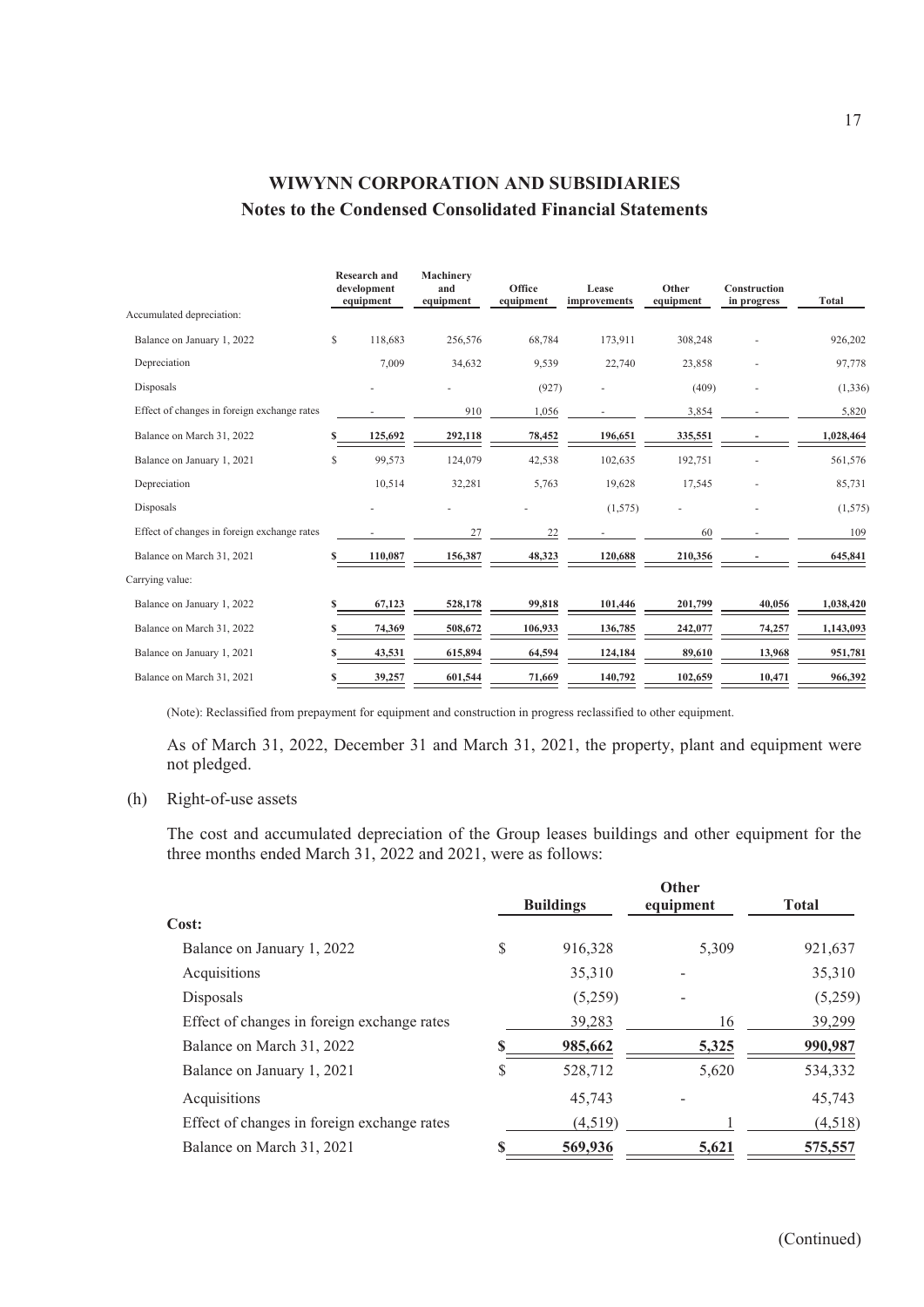|                                             |               |                  | Other        |              |
|---------------------------------------------|---------------|------------------|--------------|--------------|
|                                             |               | <b>Buildings</b> | equipment    | <b>Total</b> |
| <b>Accumulated depreciation:</b>            |               |                  |              |              |
| Balance on January 1, 2022                  | $\mathcal{S}$ | 247,566          | 2,545        | 250,111      |
| Depreciation                                |               | 36,280           | 280          | 36,560       |
| Disposals                                   |               | (5,259)          |              | (5,259)      |
| Effect of changes in foreign exchange rates |               | 5,730            | 15           | 5,745        |
| Balance on March 31, 2022                   | \$            | 284,317          | 2,840        | 287,157      |
| Balance on January 1, 2021                  | $\mathcal{S}$ | 155,469          | 1,636        | 157,105      |
| Depreciation                                |               | 21,725           | 309          | 22,034       |
| Effect of changes in foreign exchange rates |               | (480)            |              | (479)        |
| Balance on March 31, 2021                   | \$            | 176,714          | 1,946        | 178,660      |
| <b>Carrying amount:</b>                     |               |                  |              |              |
| Balance on January 1, 2022                  | \$            | 668,762          | 2,764        | 671,526      |
| Balance on March 31, 2022                   | S             | 701,345          | 2,485        | 703,830      |
| Balance at January 1, 2021                  | \$            | 373,243          | 3,984        | 377,227      |
| Balance on March 31, 2021                   | \$            | 393,222          | 3,675        | 396,897      |
| Intangible assets                           |               |                  |              |              |
|                                             |               | <b>Software</b>  | <b>Other</b> | <b>Total</b> |
| Carrying amount:                            |               |                  |              |              |
| Balance on January 1, 2022                  | S             | 97,692           | 1,040        | 98,732       |
| Balance on March 31, 2022                   | S             | 95,915           | 1,040        | 96,955       |
| Balance on January 1, 2021                  | \$            | 63,562           | 1,040        | 64,602       |
| Balance on March 31, 2021                   | \$            | <u>59,459</u>    | <b>1,040</b> | 60,499       |

 $(i)$ 

There were no significant additions, disposal, impairment loss or reversal gain for intangible assets for the three months ended March 31, 2022 and 2021. Please refer to note 12 for the amounts of amortization. For other related information, please refer to the note 6(h) of the consolidated financial statements for the year ended December 31, 2021.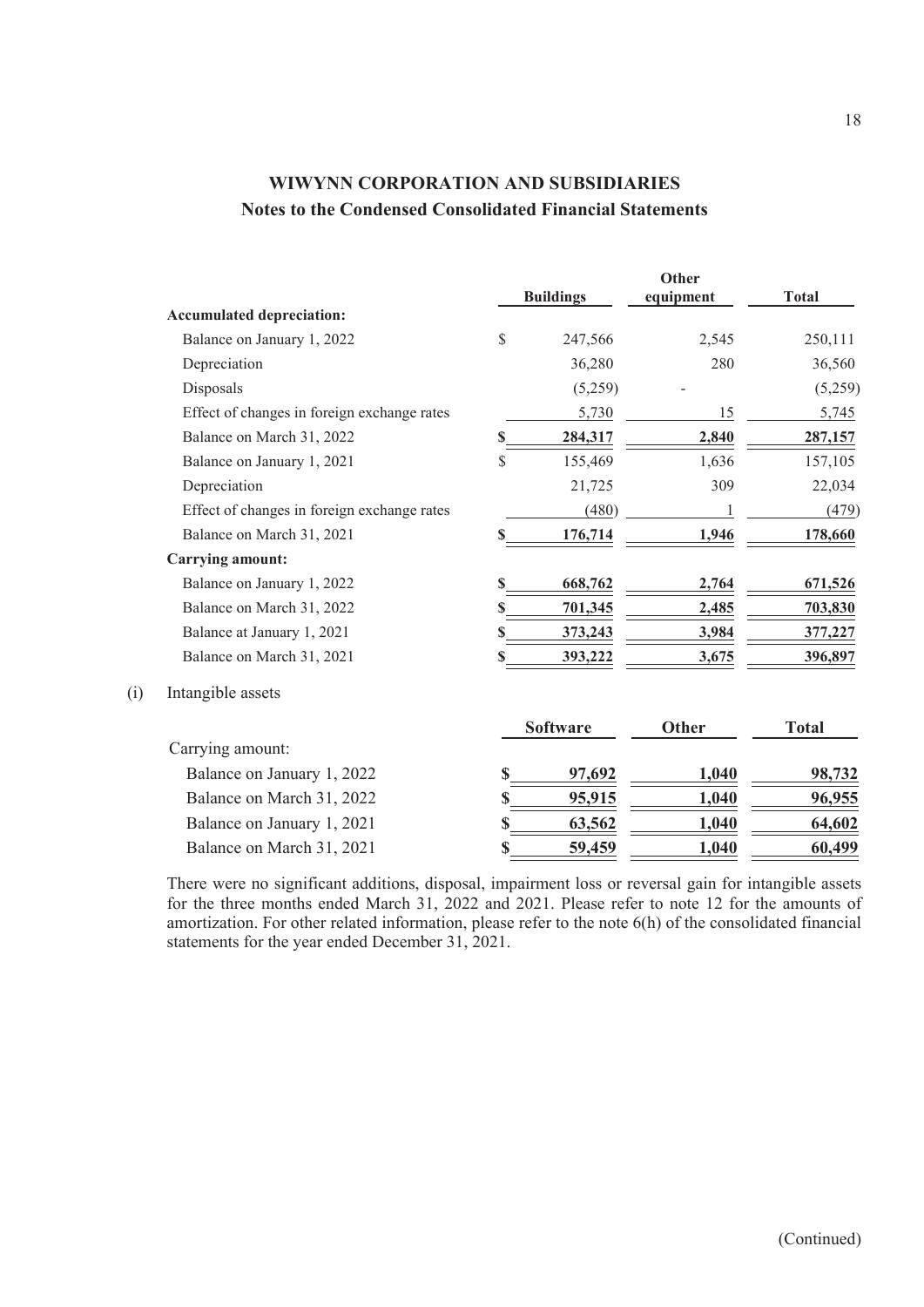#### (j) Other current assets and other non-current assets

|                           |    | March 31,<br>2022 | December 31,<br>2021 | March 31,<br>2021 |
|---------------------------|----|-------------------|----------------------|-------------------|
| Other current assets:     |    |                   |                      |                   |
| Tax refundable            | \$ | 148,208           | 234,473              | 167,689           |
| Prepayments for purchase  |    | 653,412           |                      | 577,359           |
| Other prepayments         |    | 203,630           | 151,869              | 107,122           |
| <b>Others</b>             |    | 29,727            | 31,069               | 30,014            |
|                           | \$ | 1,034,977         | 417,411              | 882,184           |
| Other non-current assets: |    |                   |                      |                   |
| Refundable deposits       | \$ | 103,867           | 41,319               | 37,752            |
| Restricted deposits       |    | 27,573            | 26,675               | 27,485            |
| Prepayments for equipment |    | 49,428            | 107,191              | 74,901            |
| Prepayments for land      |    | 116,769           | 113,710              |                   |
| <b>Others</b>             |    |                   | 60,257               |                   |
|                           | S  | 297,637           | 349,152              | 140,138           |

### (k) Short-term borrowings

The details of the Group for short-term borrowings were as follows:

|                           | <b>March 31, 2022</b> |                       |                           |               |  |
|---------------------------|-----------------------|-----------------------|---------------------------|---------------|--|
|                           | Currency              | Interest rate collars | <b>Expiration</b>         | Amount        |  |
| Unsecured bank borrowings | <b>USD</b>            | $0.7\% \sim 1.37\%$   | 2022/4/6-2022/6/9         | \$17,745,640  |  |
| Unused credit line        |                       |                       |                           | \$27,503,870  |  |
|                           |                       |                       | December 31, 2021         |               |  |
|                           | Currency              | Interest rate collars | <b>Expiration</b>         | <b>Amount</b> |  |
| Unsecured bank borrowings | <b>USD</b>            | $0.58\% \sim 1.01\%$  | $2022/1/3 \sim 2022/3/4$  | \$21,265,920  |  |
| Unused credit line        |                       |                       |                           | \$17,953,409  |  |
|                           |                       |                       | <b>March 31, 2021</b>     |               |  |
|                           | Currency              | Interest rate collars | <b>Expiration</b>         | Amount        |  |
| Unsecured bank borrowings | <b>USD</b>            | $0.61\%~0.78\%$       | $2021/4/1 \sim 2021/6/25$ | \$16,462,387  |  |
| Unused credit line        |                       |                       |                           | 14,524,780    |  |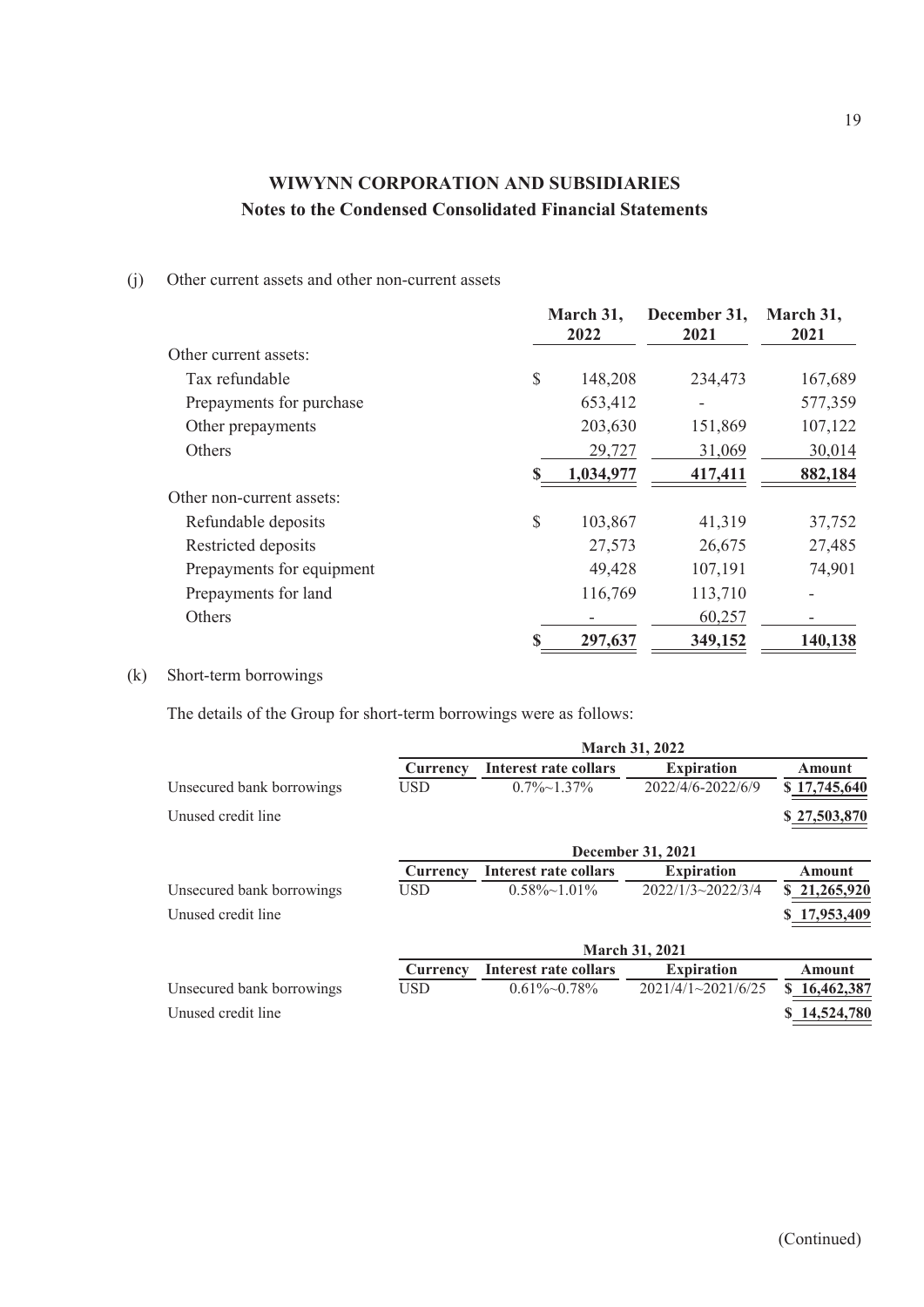### (l) Bonds payable

The details of unsecured ordinary bonds were as follows:

|                                       | March 31,<br>2022 | December 31,<br>2021                          | March 31,<br>2021 |
|---------------------------------------|-------------------|-----------------------------------------------|-------------------|
| Total ordinary corporate bonds issued | \$<br>9,450,000   | 9,450,000                                     | 5,000,000         |
| Unamortized discounted bonds payable  | (13,013)          | (13, 552)                                     | (7, 792)          |
| Bonds payable balance at period-end   | 9,436,987         | 9,436,448                                     | 4,992,208         |
|                                       |                   | For the three months ended<br><b>March 31</b> |                   |
|                                       |                   | 2022                                          | 2021              |
| Interest expense                      |                   | 17,685                                        | 10,658            |

The Group issued 4,450 unsecured 5-years ordinary corporate bonds, and pays interest yearly at a fixed interest rate of 0.63% in Taiwan on August 6, 2021. It is agreed that half of principal will be repaid in the fourth and fifth years.

The Group issued 5,000 unsecured 5-years ordinary corporate bonds, and pays interest yearly at a fixed interest rate of 0.83% in Taiwan on October 20, 2020. It is agreed that half of principal will be repaid in the fourth and fifth years.

(m) Lease liabilities

The carrying amounts of lease liabilities were as follow:

|             | March 31, | December 31, | March 31, |
|-------------|-----------|--------------|-----------|
|             | 2022      | 2021         | 2021      |
| Current     | 157,355   | 138,700      | 110,257   |
| Non-current | 545,197   | 532, 315     | 283,079   |

For the maturity analysis, please refer to note  $6(u)$ .

The amounts recognized in profit or loss were as follows:

|                                        | For the three months ended<br>March 31 |       |
|----------------------------------------|----------------------------------------|-------|
|                                        | 2022                                   | 2021  |
| Interest expenses on lease liabilities | 10.804                                 | 3.621 |
| Expenses relating to short-term leases | 41.811                                 | 8,632 |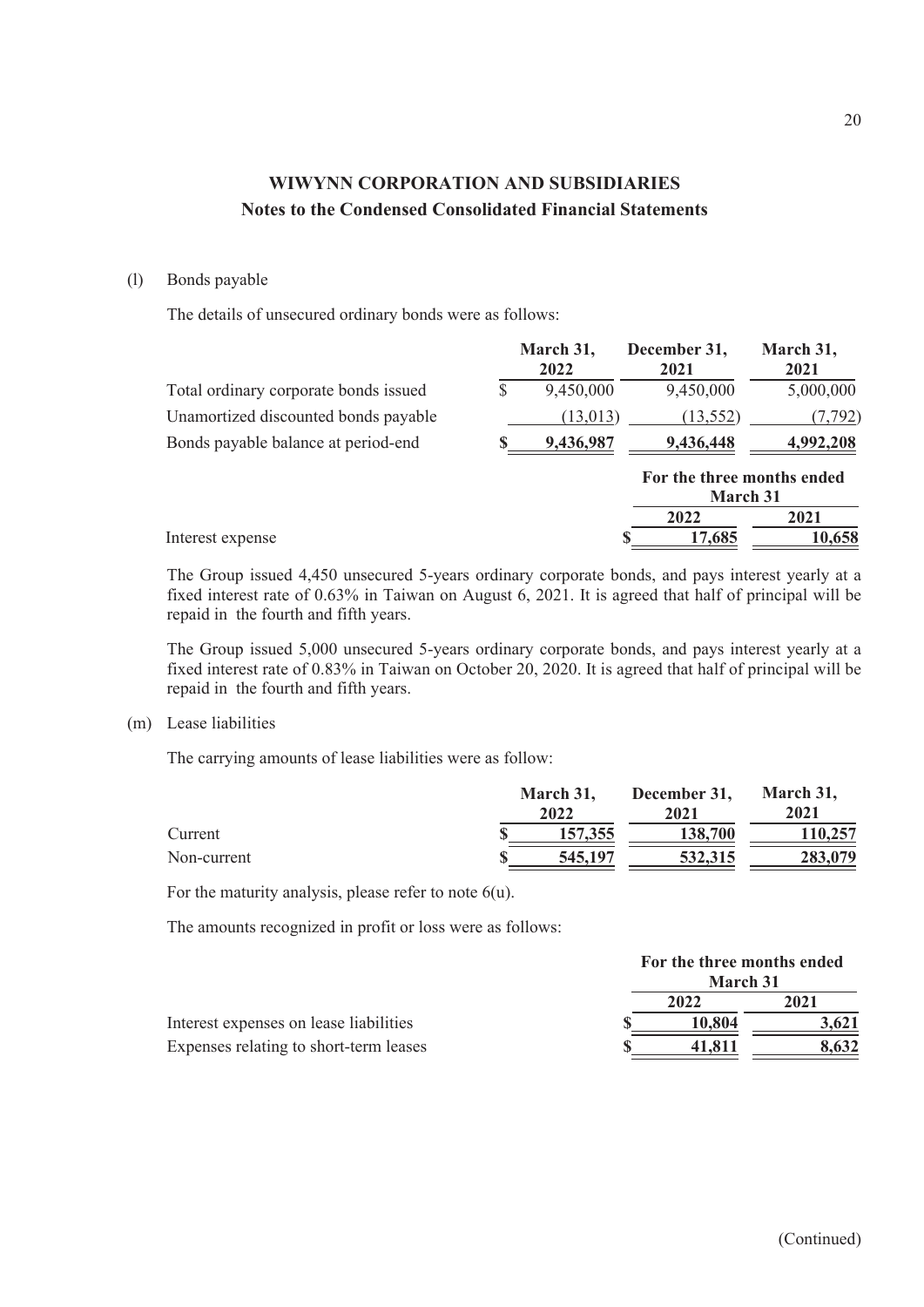The amounts recognized in the statement of cash flows by the Group were as follows:

|                               | For the three months ended |        |
|-------------------------------|----------------------------|--------|
|                               | March 31                   |        |
|                               | 2022                       | 2021   |
| Total cash outflow for leases | 89.733                     | 41,020 |

(i) Real estate leases

The Group leases land and buildings for its office space, factory and employee dormitory. The leases of office space typically run for a period of 1 to 7 years, factory for 2 to 10 years, and of employee dormitory for 2 years. Some leases include an option to renew the lease for an additional period of the same duration after the end of the contract term.

(ii) Other leases

The Group leases other equipment, with lease terms of 2 to 5 years. In some cases, the Group has options to purchase the assets at the end of the contract term.

- (n) Employee benefits
	- (i) Defined benefit plans

The expenses recognized in expense for the Group were as follows:

|                   |                 | For the three months ended |
|-------------------|-----------------|----------------------------|
|                   | <b>March 31</b> |                            |
|                   | 2022            | 2021                       |
| Operating expense | 222             | 206                        |

#### (ii) Defined contribution plans

The Group's expenses under the pension plan for the three months ended March 31, 2022 and 2021 were as follows:

|                    |   | For the three months ended<br><b>March 31</b> |        |
|--------------------|---|-----------------------------------------------|--------|
|                    |   | 2022                                          | 2021   |
| Operating cost     | S | 32,019                                        | 12,001 |
| Operating expenses |   | 11,032                                        | 9,281  |
|                    |   | 43,051                                        | 21,282 |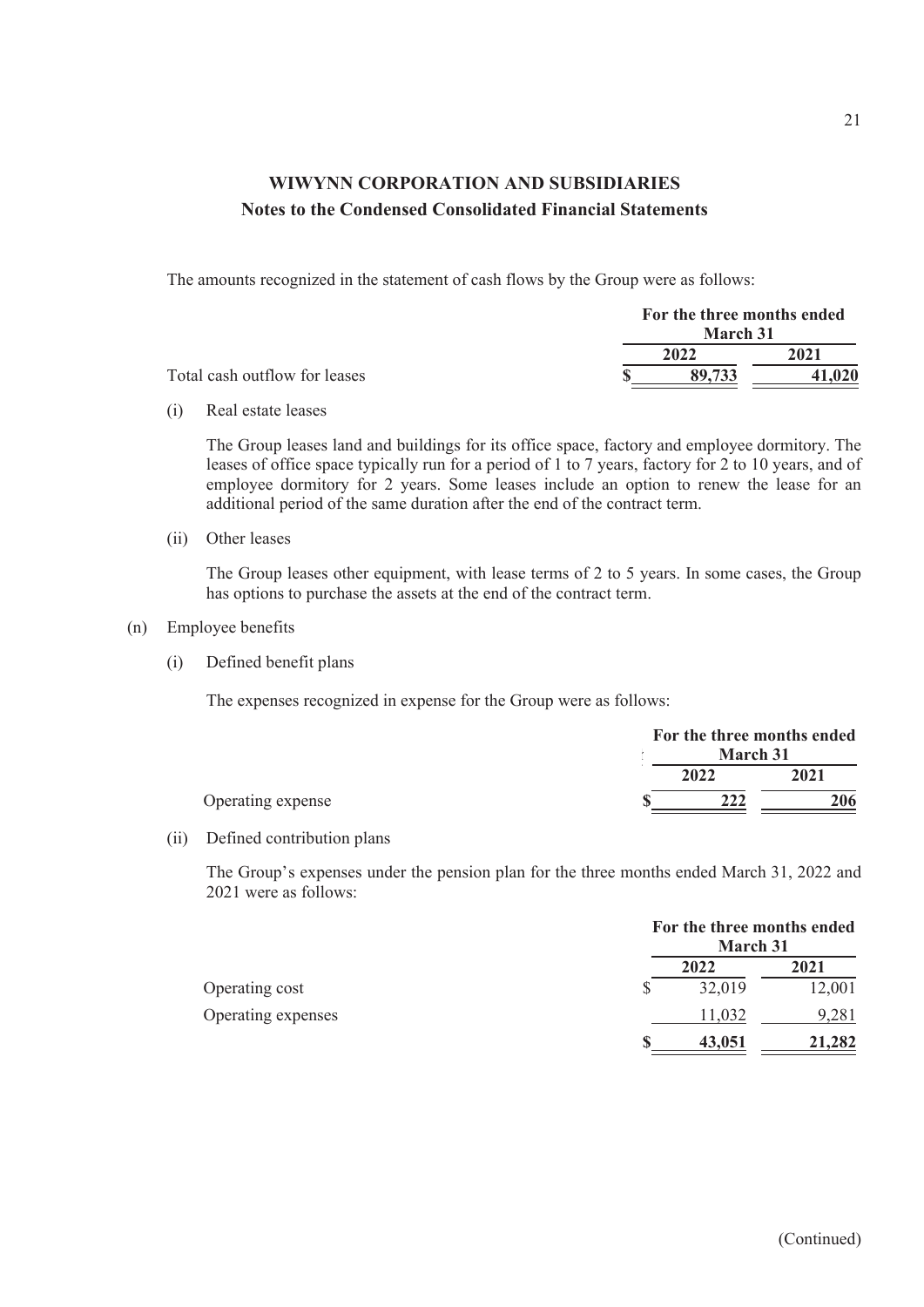#### (o) Income taxes

(i) Income tax expense

The components of income tax were as follows:

|                     | <b>March 31</b> | For the three months ended |
|---------------------|-----------------|----------------------------|
|                     | 2022            | 2021                       |
| Current tax expense |                 |                            |
| Current period      | 625,886         | 468,807                    |

- (ii) There were no income tax expense recognized in other comprehensive income for the three months ended March 31, 2022 and 2021.
- (iii) The ROC income tax authorities have examined the Company' s income tax returns for all years through 2019.
- (p) Capital and other equity

Except for the following disclosures, there was no significant difference in capital and other equity for the three months ended March 31, 2022 and 2021. For the related information, please refer to the note 6(o) of the consolidated financial statements for the year ended December 31, 2021.

(i) Retained earnings

The Company's Articles of Incorporation stipulate that if the Company has a profit as a result of the yearly accounting closing, ten percent of the profit net of tax and the amount for making up of any accumulated loss shall be set aside as legal reserve, and thereafter an amount, including the reserved special reserve, shall be set aside, along with any undistributed profits accumulated from previous years to be identified as profits to be distributed. The amount of dividends to shareholders shall not less than 10% of profit from the currency year.

As the Company is a technology and capital-intensive enterprise and is in its growth phase, it has adopted a more prudent approach in the appropriation of its remaining earnings as its dividend policy, in order to sustain its long-term capital needs and thereby maintain continuous development and steady growth. Under this approach, the distribution of cash dividend is not lower than 10% of total distribution of dividends.

1) Earnings distribution

On April 18, 2022, the Company's board of directors resolved to appropriate the 2021 earnings. On July 8, 2021, the shareholder' s meetings resolved to distribute the 2020 earnings. These earnings were appropriated as follows:

|                                                | 2021      | 2020      |
|------------------------------------------------|-----------|-----------|
| Dividends distributed to ordinary shareholders |           |           |
| Cash                                           | 4.371.020 | 5,594,905 |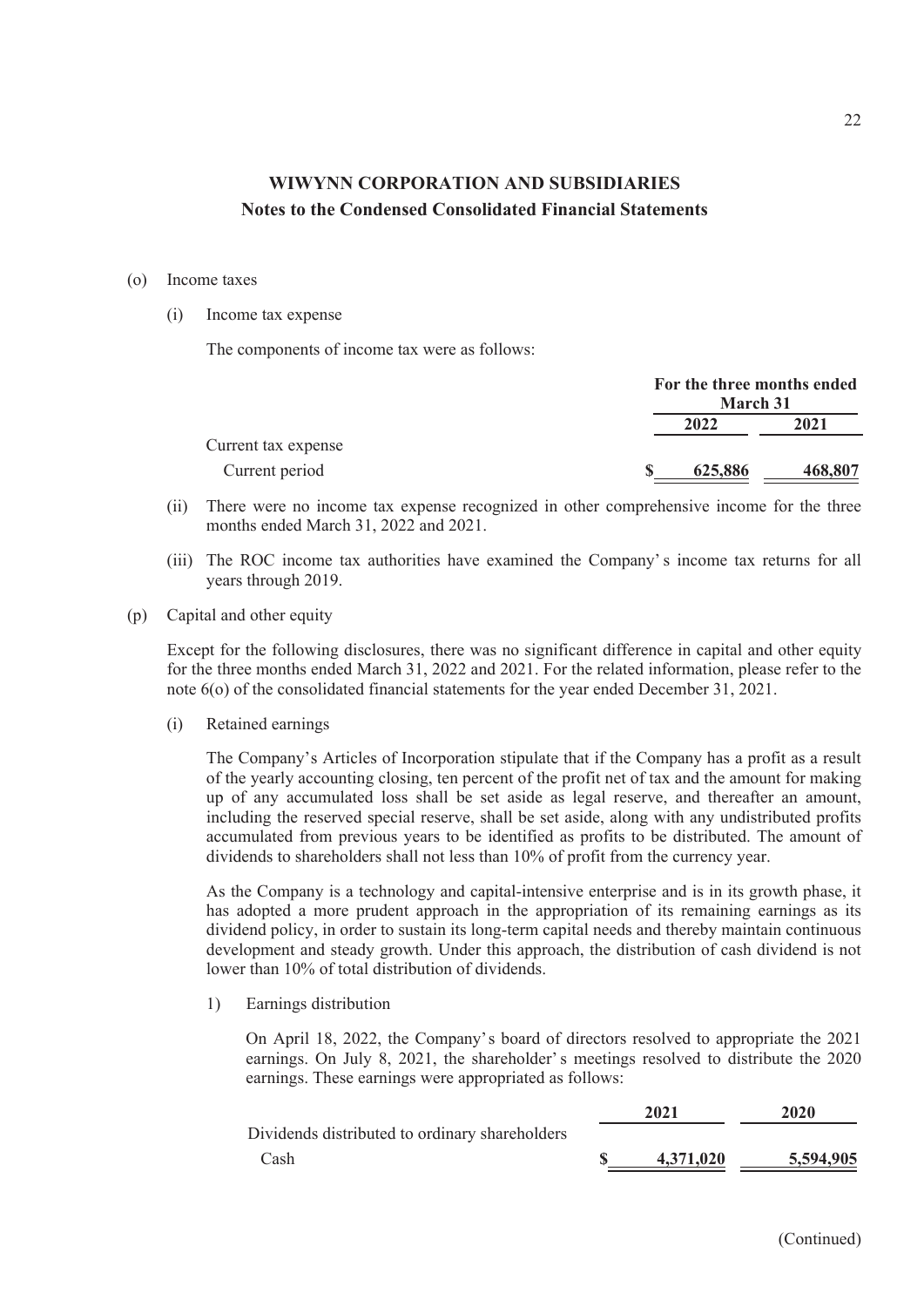### (ii) Other equity (net of tax)

|                                                                     |   | <b>Exchange differences</b><br>on translation of<br>foreign financial<br>statements |
|---------------------------------------------------------------------|---|-------------------------------------------------------------------------------------|
| Balance on January 1, 2022                                          | S | (431, 020)                                                                          |
| Exchange differences on translation of foreign financial statements |   | 218,151                                                                             |
| Balance on March 31, 2022                                           |   | (212, 869)                                                                          |
| Balance on January 1, 2021                                          | S | (237, 894)                                                                          |
| Exchange differences on translation of foreign financial statements |   | (10, 485)                                                                           |
| Balance on March 31, 2021                                           |   | (248, 379)                                                                          |

### (q) Earnings per share

The calculation of basic and diluted earnings per share (unit: NTD in dollar) is as follows:

|                                                                          | For the three months ended<br>March 31 |           |
|--------------------------------------------------------------------------|----------------------------------------|-----------|
|                                                                          | 2022                                   | 2021      |
| Basic earnings per share:                                                |                                        |           |
| Profit attributable to common shareholders of the Company                | 2,345,966                              | 1,699,022 |
| Weighted-average common stock outstanding (in thousands)                 | 174,841                                | 174,841   |
|                                                                          | 13.42                                  | 9.72      |
| Diluted earnings per share:                                              |                                        |           |
| Profit attributable to common shareholders of the Company                | 2,345,966                              | 1,699,022 |
| Weighted-average common stock outstanding (in thousands)                 | 174,841                                | 174,841   |
| Effect of potentially dilutive common stock (in thousands):              |                                        |           |
| Employee compensation                                                    | 518                                    | 647       |
| Weighted average common stock outstanding plus the effect of potentially |                                        |           |
| dilutive common stock (in thousands)                                     | 175,359                                | 175,488   |
|                                                                          | 13.38                                  | 9.68      |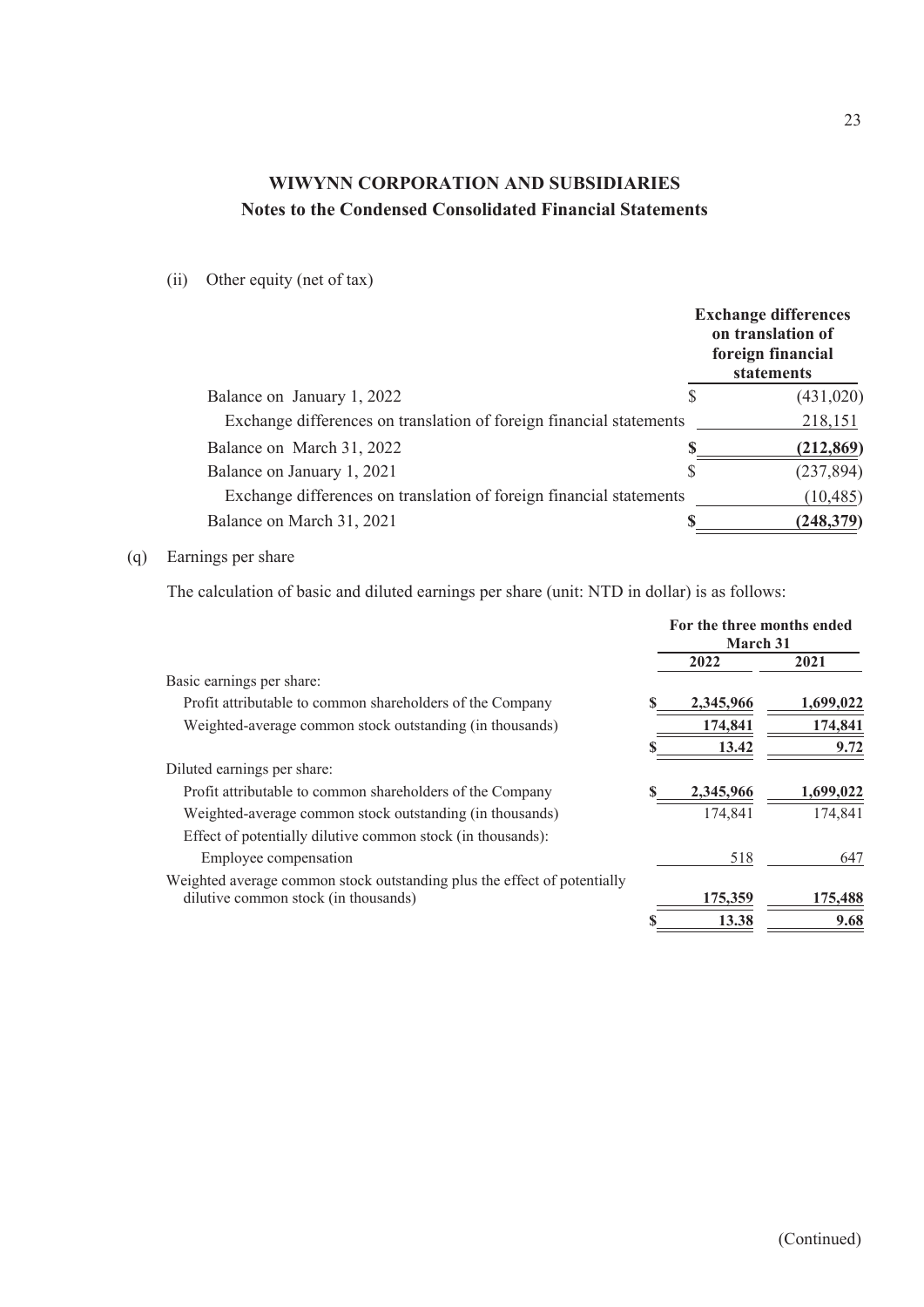#### (r) Revenue from contracts with customers

#### (i) Disaggregation of revenue

|                              | For the three months<br>ended March 31 |            |
|------------------------------|----------------------------------------|------------|
|                              | 2022                                   | 2021       |
| Primary geographical markets |                                        |            |
| America                      | \$<br>39,159,957                       | 28,448,024 |
| Europe                       | 6,293,425                              | 7,740,664  |
| Asia                         | 4,144,633                              | 2,564,926  |
| Other                        | 1,107,402                              | 536,678    |
|                              | 50,705,417                             | 39,290,292 |
| Major products               |                                        |            |
| Hyperscale data center       | 50,705,417                             | 39,290,292 |

### (ii) Contract balance

|                                                   |   | March 31,<br>2022 | December 31,<br>2021 | March 31,<br>2021 |
|---------------------------------------------------|---|-------------------|----------------------|-------------------|
| Accounts receivable                               | S | 14,873,808        | 12,727,277           | 10,194,519        |
| Accounts receivable – related parties             |   | 247,008           | 443,538              | 103,466           |
| Less: loss allowance                              |   | $\left( 4\right)$ | (4,686)              | (205)             |
|                                                   | S | 15,120,812        | 13,166,129           | 10,297,780        |
|                                                   |   | March 31,<br>2022 | December 31,<br>2021 | March 31,<br>2021 |
| Contract liabilities - provisions for<br>warranty | S | 3,559,033         | 3,360,972            | 2,616,011         |

For details on accounts receivable and loss allowance, please refer to note 6(c).

The contract liabilities primarily related to the advance consideration received from customers for the electronic components under sales contracts, for which revenue is recognized when products are delivered to customers.

The major change in the balance of contract liabilities is the difference between the time frame of the performance obligation to be satisfied and the payment to be received. There was no significant changes during the current period.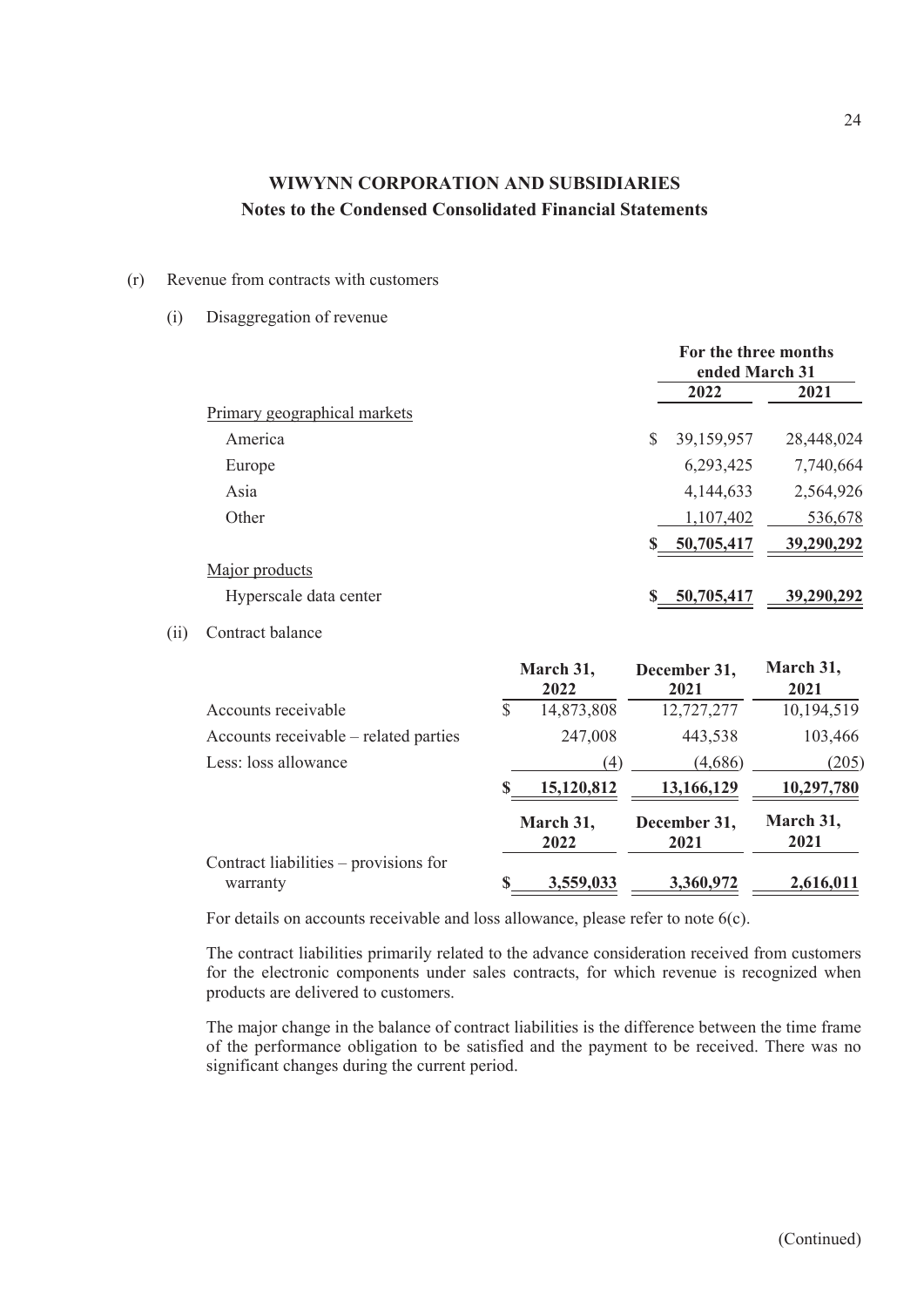#### (s) Employee's and directors' compensation

According to the Company' s Article of Incorporation, if the Company has profit (which means income before tax excluding the amounts of employees' and directors' compensation) shall be contributed by the following rules. However, if the amount Company have accumulated deficit, it shall reserve the amount for offsetting deficit.

- (i) No less than 5% of profit as employees' compensation. The Company may distributed in the form of shares or in cash, and the qualification requirements of employees, including the employees of subsidiaries of the Company meeting certain specific requirement shall be determined by the Board of Directors.
- (ii) No more than 1% of profit as the compensation in cash to the Directors.

The Company estimated it's employees' and directors' compensation as follows:

|                         | For the three months ended<br>March 31 |         |
|-------------------------|----------------------------------------|---------|
|                         | 2022                                   | 2021    |
| Employees' compensation | 155,000                                | 114,500 |
| Directors' compensation | 7.500                                  | 6,863   |
|                         | 162,500                                | 121,363 |

These amounts were calculated using the Company' s net income before tax without the remunerations to employees and directors for each period, multiplied by the proposed percentage which is stated under the Company's proposed Article of Incorporation. These remunerations were expensed under operating expenses for each period. If there are any subsequent adjustments to the actual remuneration amounts after the annual shareholder's meeting, the adjustment will be regarded as changes in accounting estimates and will be reflected in profit or loss in the following year.

For the years ended December 31, 2021 and 2020, the employees' compensation amounted to \$574,000 thousand and \$571,500 thousand, respectively, and directors' compensation amounted to \$27,450 thousand and \$25,025 thousand, respectively. The amounts, as stated in the consolidated financial statements, are identical to those of the board of directors resolved for 2022 and 2021. The related information can be available on Market Observation Post System Website.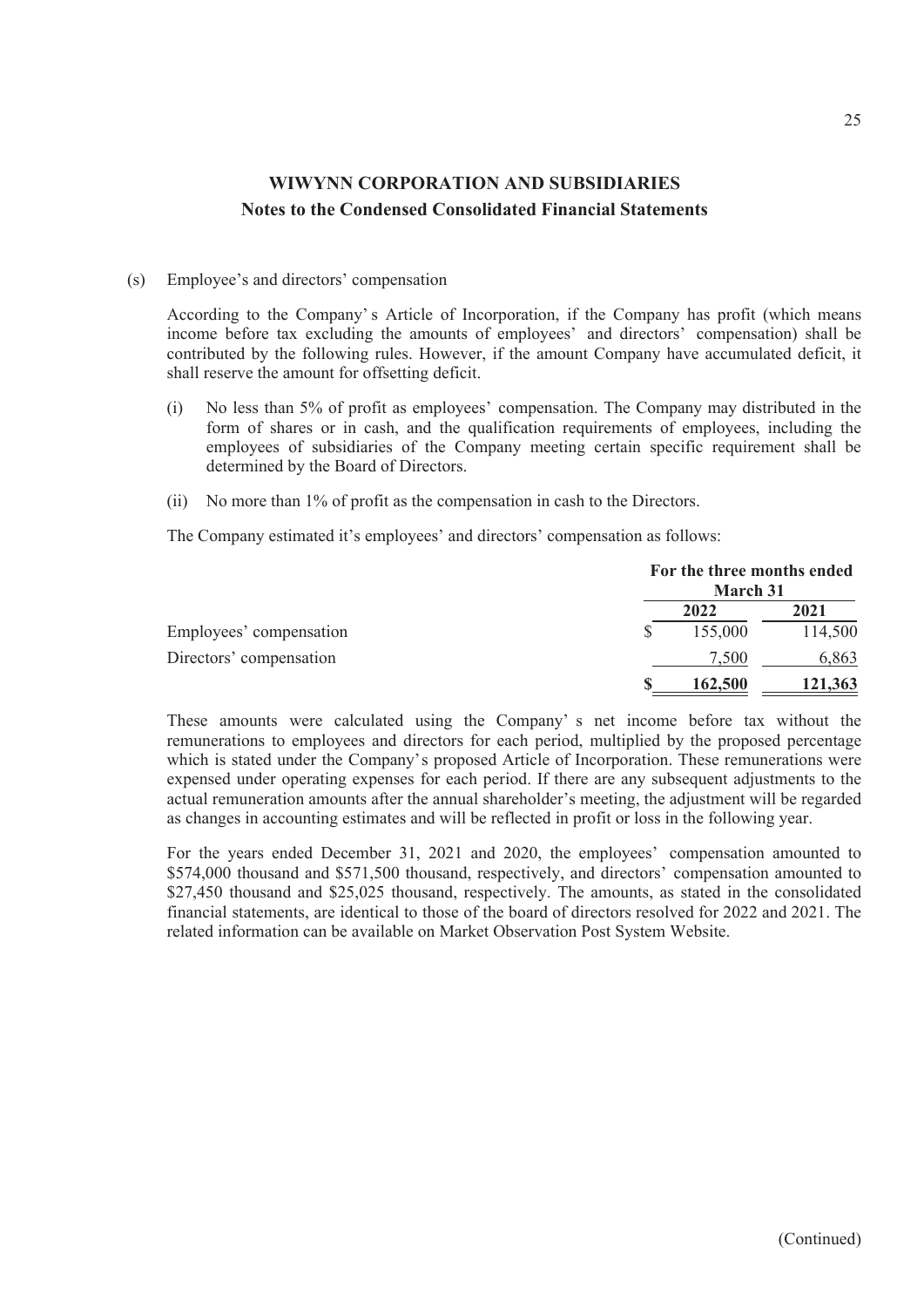- (t) Non-operating income and expenses
	- (i) Interest income

 $(ii)$ 

 $(iii)$ 

The details of Interest income were as follows:

|                                                                 |   | For the three months<br>ended March 31 |           |
|-----------------------------------------------------------------|---|----------------------------------------|-----------|
|                                                                 |   | 2022                                   | 2021      |
| Interest income from bank deposits                              |   | 10,830                                 | 13,343    |
| Other income                                                    |   |                                        |           |
| The details of other income were as follows:                    |   |                                        |           |
|                                                                 |   | For the three months<br>ended March 31 |           |
|                                                                 |   | 2022                                   | 2021      |
| Others                                                          |   | 5                                      | 15        |
| Other gains and losses                                          |   |                                        |           |
| The details of other gains and losses were as follows:          |   |                                        |           |
|                                                                 |   | For the three months<br>ended March 31 |           |
|                                                                 |   | 2022                                   | 2021      |
| Foreign exchange gains (losses), net                            | S | 301,650                                | (58, 623) |
| Losses on valuation of financial assets and liabilities at fair |   |                                        |           |
| value                                                           |   | (101, 562)                             | (11,014)  |
| Others                                                          |   | 4,286                                  | 650       |
| Total                                                           |   | 204,374                                | (68,987)  |

(iv) Finance costs The details of finance costs were as follows:

|                   |    | For the three months<br>ended March 31 |           |  |
|-------------------|----|----------------------------------------|-----------|--|
|                   |    | 2022                                   | 2021      |  |
| Interest expenses |    |                                        |           |  |
| <b>Bank</b> loans | \$ | (104, 601)                             | (43, 876) |  |
| Bonds payable     |    | (17,685)                               | (10,658)  |  |
| Others            |    | (10, 804)                              | (3,621)   |  |
| Total             | S  | (133,090)                              | (58, 155) |  |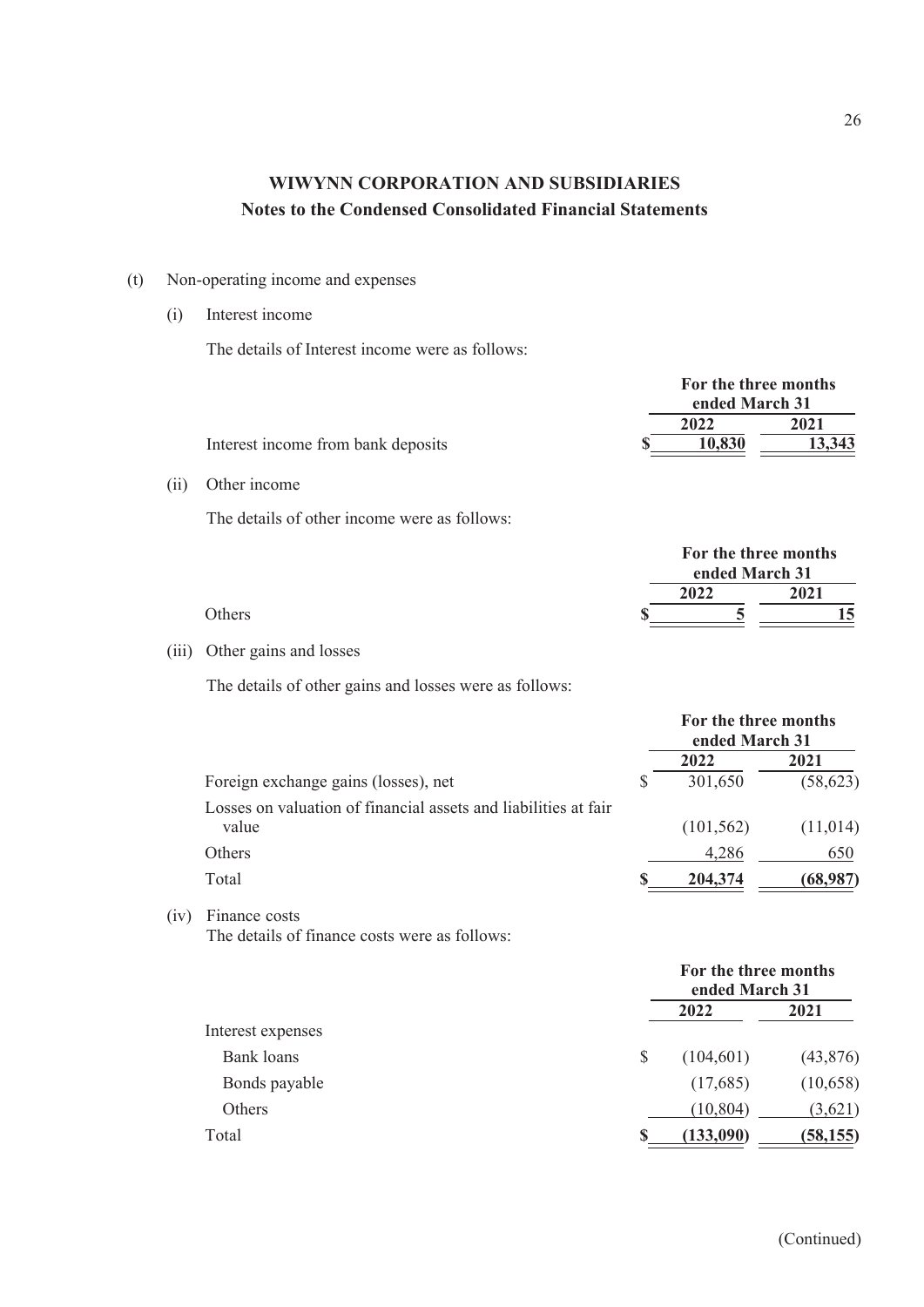#### (u) Financial instruments

Except for the contention mentioned below, there was no significant change in the fair value of the Group's financial instruments and degree of exposure to credit risk, liquidity risk and market risk arising from financial instruments. For the related information, please refer to note 6(u) of the consolidated financial statements for the year ended December 31, 2021.

- (i) Credit risk
	- 1) Credit risk exposure

The carrying amount of financial assets represents the maximum amount exposed to credit risk.

2) Concentration of credit risk

As of March 31, 2022, December 31 and March 31, 2021, 85.38%, 84.27% and 86.48% of the Group's accounts receivable were concentrated on 3, 3 and 4 specific customers, respectively. Accordingly, concentrations of credit risk exist.

3) Receivable and debt securities

For credit risk exposure of accounts receivable, please refer to note 6(c). Other financial assets at amortized cost includes other receivables.

All of these financial assets are considered to have low risk, and thus, the impairment provision recognized during the period was limited to 12 months expected losses.

As of March 31, 2022, December 31 and March 31, 2021, the other receivables were not accrue any loss allowance.

(ii) Liquidity risk

The followings table shows the contractual maturities of financial liabilities, including estimated interest payments and excluding the impact of netting agreements.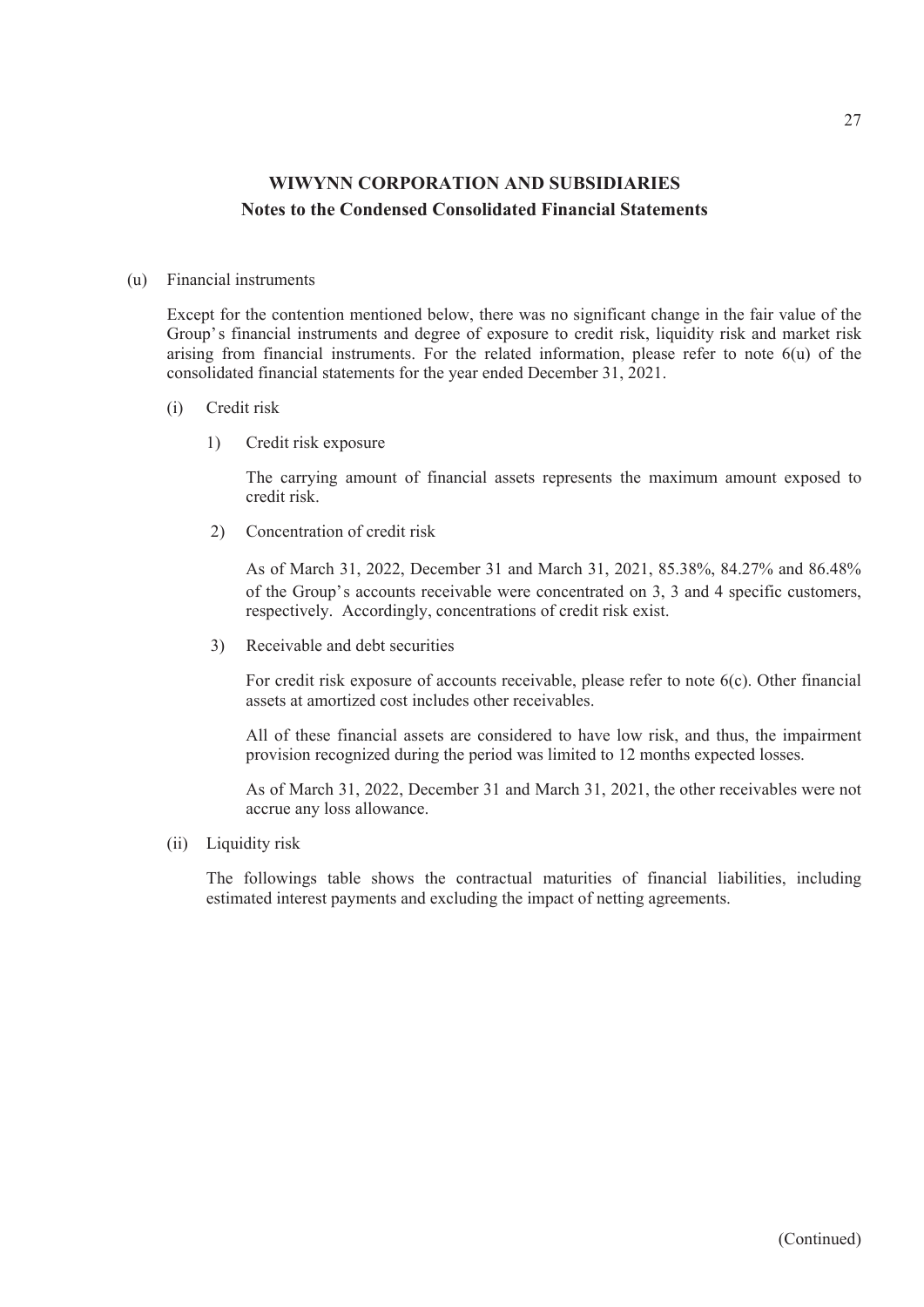| \$<br>Short-term borrowings<br>17,745,640<br>17,771,718<br>17,771,718<br>Bonds payable<br>69,535<br>9,545,715<br>9,436,987<br>9,684,785<br>69,535<br>Notes and accounts payable (including related<br>parties)<br>23,107,968<br>23,107,968<br>23, 107, 968<br>Other payables (including related parties)<br>2,428,663<br>2,428,663<br>2,428,663<br>Lease liabilities (including current and non-<br>current)<br>702,552<br>848,914<br>161,138<br>181,208<br>252,241<br>254,327<br>Subtotal<br>53,421,810<br>53,842,048<br>43,539,022<br>9,797,956<br>250,743<br>254,327<br>Foreign currency swap contracts:<br>Outflow<br>3,404,880<br>3,404,880<br>3,404,880<br>Inflow<br>3,374,173<br>3,374,173<br>3,374,173<br>30,707<br>Carrying amount<br>30,707<br>30,707<br>Foreign currency forward contracts:<br>Outflow<br>5,431<br>5,431<br>5,431<br>5,431<br>5,431<br>5,431<br>Carrying amount<br>36,138<br>36,138<br>36,138<br>Subtotal<br>Total<br>53,457,948<br>53,878,186<br>43,575,160<br>250,743<br>9,797,956<br>254,327<br>\$<br>Short-term borrowings<br>21,265,920<br>21,282,809<br>21,282,809<br>Bonds payable<br>9,436,448<br>69,535<br>69,535<br>9,562,860<br>9,701,930<br>Notes and accounts payable (including related<br>parties)<br>18,279,331<br>18,279,331<br>18,279,331<br>Other payables (including related parties)<br>2,443,127<br>2,443,127<br>2,443,127<br>Lease liabilities (including current and non-<br>259,056<br>current)<br>671,015<br>866,517<br>176,293<br>171,708<br>259,460<br>Total<br>259,056<br>52,095,841<br>52,573,714<br>42,251,095<br>241,243<br>9,822,320<br>March 31, 2021<br>Non-derivative financial liabilities<br>Short-term borrowings<br>\$<br>16,462,387<br>16,473,724<br>16,473,724<br>4,992,208<br>41,500<br>41,500<br>5,106,081<br>Long-term borrowings<br>5,189,081<br>Notes and accounts payable (including related<br>parties)<br>7,971,208<br>7,971,208<br>7,971,208<br>Other payables (including related parties)<br>2,446,193<br>2,446,193<br>2,446,193<br>Lease liabilities (including current and non-<br>393,336<br>417,728<br>114,994<br>116,785<br>184,927<br>1,022<br>current)<br>27,047,619<br>Subtotal<br>32,265,332<br>32,497,934<br>158,285<br>5,291,008<br>1,022<br>Foreign currency swap contacts:<br>Outflow<br>1,126,032<br>1,126,032<br>1,126,032<br>Inflow<br>1,110,913<br>1,110,913<br>1,110,913<br>Carrying amount<br>15,119<br>15,119<br>15,119<br>Foreign currency forward contracts:<br>Outflow<br>20,835<br>20,835<br>20,835<br>Carrying amount<br>20,835<br>20,835<br>20,835<br>Subtotal<br>35,954<br>35,954<br>35,954<br>Total<br>32,301,286<br>27,083,573<br>158,285<br>5,291,008<br>1,022<br>32,533,888 |                                      | Carrying<br>amount | Contractual<br>cash flow | Within 1 year | 1-2 years | 2-5 years | More than<br>5 years |
|-------------------------------------------------------------------------------------------------------------------------------------------------------------------------------------------------------------------------------------------------------------------------------------------------------------------------------------------------------------------------------------------------------------------------------------------------------------------------------------------------------------------------------------------------------------------------------------------------------------------------------------------------------------------------------------------------------------------------------------------------------------------------------------------------------------------------------------------------------------------------------------------------------------------------------------------------------------------------------------------------------------------------------------------------------------------------------------------------------------------------------------------------------------------------------------------------------------------------------------------------------------------------------------------------------------------------------------------------------------------------------------------------------------------------------------------------------------------------------------------------------------------------------------------------------------------------------------------------------------------------------------------------------------------------------------------------------------------------------------------------------------------------------------------------------------------------------------------------------------------------------------------------------------------------------------------------------------------------------------------------------------------------------------------------------------------------------------------------------------------------------------------------------------------------------------------------------------------------------------------------------------------------------------------------------------------------------------------------------------------------------------------------------------------------------------------------------------------------------------------------------------------------------------------------------------------------------------------------------------------------------------------------------------------------------------------|--------------------------------------|--------------------|--------------------------|---------------|-----------|-----------|----------------------|
|                                                                                                                                                                                                                                                                                                                                                                                                                                                                                                                                                                                                                                                                                                                                                                                                                                                                                                                                                                                                                                                                                                                                                                                                                                                                                                                                                                                                                                                                                                                                                                                                                                                                                                                                                                                                                                                                                                                                                                                                                                                                                                                                                                                                                                                                                                                                                                                                                                                                                                                                                                                                                                                                                           | March 31, 2022                       |                    |                          |               |           |           |                      |
|                                                                                                                                                                                                                                                                                                                                                                                                                                                                                                                                                                                                                                                                                                                                                                                                                                                                                                                                                                                                                                                                                                                                                                                                                                                                                                                                                                                                                                                                                                                                                                                                                                                                                                                                                                                                                                                                                                                                                                                                                                                                                                                                                                                                                                                                                                                                                                                                                                                                                                                                                                                                                                                                                           | Non-derivative financial liabilities |                    |                          |               |           |           |                      |
|                                                                                                                                                                                                                                                                                                                                                                                                                                                                                                                                                                                                                                                                                                                                                                                                                                                                                                                                                                                                                                                                                                                                                                                                                                                                                                                                                                                                                                                                                                                                                                                                                                                                                                                                                                                                                                                                                                                                                                                                                                                                                                                                                                                                                                                                                                                                                                                                                                                                                                                                                                                                                                                                                           |                                      |                    |                          |               |           |           |                      |
|                                                                                                                                                                                                                                                                                                                                                                                                                                                                                                                                                                                                                                                                                                                                                                                                                                                                                                                                                                                                                                                                                                                                                                                                                                                                                                                                                                                                                                                                                                                                                                                                                                                                                                                                                                                                                                                                                                                                                                                                                                                                                                                                                                                                                                                                                                                                                                                                                                                                                                                                                                                                                                                                                           |                                      |                    |                          |               |           |           |                      |
|                                                                                                                                                                                                                                                                                                                                                                                                                                                                                                                                                                                                                                                                                                                                                                                                                                                                                                                                                                                                                                                                                                                                                                                                                                                                                                                                                                                                                                                                                                                                                                                                                                                                                                                                                                                                                                                                                                                                                                                                                                                                                                                                                                                                                                                                                                                                                                                                                                                                                                                                                                                                                                                                                           |                                      |                    |                          |               |           |           |                      |
|                                                                                                                                                                                                                                                                                                                                                                                                                                                                                                                                                                                                                                                                                                                                                                                                                                                                                                                                                                                                                                                                                                                                                                                                                                                                                                                                                                                                                                                                                                                                                                                                                                                                                                                                                                                                                                                                                                                                                                                                                                                                                                                                                                                                                                                                                                                                                                                                                                                                                                                                                                                                                                                                                           |                                      |                    |                          |               |           |           |                      |
|                                                                                                                                                                                                                                                                                                                                                                                                                                                                                                                                                                                                                                                                                                                                                                                                                                                                                                                                                                                                                                                                                                                                                                                                                                                                                                                                                                                                                                                                                                                                                                                                                                                                                                                                                                                                                                                                                                                                                                                                                                                                                                                                                                                                                                                                                                                                                                                                                                                                                                                                                                                                                                                                                           |                                      |                    |                          |               |           |           |                      |
|                                                                                                                                                                                                                                                                                                                                                                                                                                                                                                                                                                                                                                                                                                                                                                                                                                                                                                                                                                                                                                                                                                                                                                                                                                                                                                                                                                                                                                                                                                                                                                                                                                                                                                                                                                                                                                                                                                                                                                                                                                                                                                                                                                                                                                                                                                                                                                                                                                                                                                                                                                                                                                                                                           |                                      |                    |                          |               |           |           |                      |
|                                                                                                                                                                                                                                                                                                                                                                                                                                                                                                                                                                                                                                                                                                                                                                                                                                                                                                                                                                                                                                                                                                                                                                                                                                                                                                                                                                                                                                                                                                                                                                                                                                                                                                                                                                                                                                                                                                                                                                                                                                                                                                                                                                                                                                                                                                                                                                                                                                                                                                                                                                                                                                                                                           | Derivative financial liabilities     |                    |                          |               |           |           |                      |
|                                                                                                                                                                                                                                                                                                                                                                                                                                                                                                                                                                                                                                                                                                                                                                                                                                                                                                                                                                                                                                                                                                                                                                                                                                                                                                                                                                                                                                                                                                                                                                                                                                                                                                                                                                                                                                                                                                                                                                                                                                                                                                                                                                                                                                                                                                                                                                                                                                                                                                                                                                                                                                                                                           |                                      |                    |                          |               |           |           |                      |
|                                                                                                                                                                                                                                                                                                                                                                                                                                                                                                                                                                                                                                                                                                                                                                                                                                                                                                                                                                                                                                                                                                                                                                                                                                                                                                                                                                                                                                                                                                                                                                                                                                                                                                                                                                                                                                                                                                                                                                                                                                                                                                                                                                                                                                                                                                                                                                                                                                                                                                                                                                                                                                                                                           |                                      |                    |                          |               |           |           |                      |
|                                                                                                                                                                                                                                                                                                                                                                                                                                                                                                                                                                                                                                                                                                                                                                                                                                                                                                                                                                                                                                                                                                                                                                                                                                                                                                                                                                                                                                                                                                                                                                                                                                                                                                                                                                                                                                                                                                                                                                                                                                                                                                                                                                                                                                                                                                                                                                                                                                                                                                                                                                                                                                                                                           |                                      |                    |                          |               |           |           |                      |
|                                                                                                                                                                                                                                                                                                                                                                                                                                                                                                                                                                                                                                                                                                                                                                                                                                                                                                                                                                                                                                                                                                                                                                                                                                                                                                                                                                                                                                                                                                                                                                                                                                                                                                                                                                                                                                                                                                                                                                                                                                                                                                                                                                                                                                                                                                                                                                                                                                                                                                                                                                                                                                                                                           |                                      |                    |                          |               |           |           |                      |
|                                                                                                                                                                                                                                                                                                                                                                                                                                                                                                                                                                                                                                                                                                                                                                                                                                                                                                                                                                                                                                                                                                                                                                                                                                                                                                                                                                                                                                                                                                                                                                                                                                                                                                                                                                                                                                                                                                                                                                                                                                                                                                                                                                                                                                                                                                                                                                                                                                                                                                                                                                                                                                                                                           |                                      |                    |                          |               |           |           |                      |
|                                                                                                                                                                                                                                                                                                                                                                                                                                                                                                                                                                                                                                                                                                                                                                                                                                                                                                                                                                                                                                                                                                                                                                                                                                                                                                                                                                                                                                                                                                                                                                                                                                                                                                                                                                                                                                                                                                                                                                                                                                                                                                                                                                                                                                                                                                                                                                                                                                                                                                                                                                                                                                                                                           |                                      |                    |                          |               |           |           |                      |
|                                                                                                                                                                                                                                                                                                                                                                                                                                                                                                                                                                                                                                                                                                                                                                                                                                                                                                                                                                                                                                                                                                                                                                                                                                                                                                                                                                                                                                                                                                                                                                                                                                                                                                                                                                                                                                                                                                                                                                                                                                                                                                                                                                                                                                                                                                                                                                                                                                                                                                                                                                                                                                                                                           |                                      |                    |                          |               |           |           |                      |
|                                                                                                                                                                                                                                                                                                                                                                                                                                                                                                                                                                                                                                                                                                                                                                                                                                                                                                                                                                                                                                                                                                                                                                                                                                                                                                                                                                                                                                                                                                                                                                                                                                                                                                                                                                                                                                                                                                                                                                                                                                                                                                                                                                                                                                                                                                                                                                                                                                                                                                                                                                                                                                                                                           |                                      |                    |                          |               |           |           |                      |
|                                                                                                                                                                                                                                                                                                                                                                                                                                                                                                                                                                                                                                                                                                                                                                                                                                                                                                                                                                                                                                                                                                                                                                                                                                                                                                                                                                                                                                                                                                                                                                                                                                                                                                                                                                                                                                                                                                                                                                                                                                                                                                                                                                                                                                                                                                                                                                                                                                                                                                                                                                                                                                                                                           |                                      |                    |                          |               |           |           |                      |
|                                                                                                                                                                                                                                                                                                                                                                                                                                                                                                                                                                                                                                                                                                                                                                                                                                                                                                                                                                                                                                                                                                                                                                                                                                                                                                                                                                                                                                                                                                                                                                                                                                                                                                                                                                                                                                                                                                                                                                                                                                                                                                                                                                                                                                                                                                                                                                                                                                                                                                                                                                                                                                                                                           | December 31, 2021                    |                    |                          |               |           |           |                      |
|                                                                                                                                                                                                                                                                                                                                                                                                                                                                                                                                                                                                                                                                                                                                                                                                                                                                                                                                                                                                                                                                                                                                                                                                                                                                                                                                                                                                                                                                                                                                                                                                                                                                                                                                                                                                                                                                                                                                                                                                                                                                                                                                                                                                                                                                                                                                                                                                                                                                                                                                                                                                                                                                                           | Non-derivative financial liabilities |                    |                          |               |           |           |                      |
|                                                                                                                                                                                                                                                                                                                                                                                                                                                                                                                                                                                                                                                                                                                                                                                                                                                                                                                                                                                                                                                                                                                                                                                                                                                                                                                                                                                                                                                                                                                                                                                                                                                                                                                                                                                                                                                                                                                                                                                                                                                                                                                                                                                                                                                                                                                                                                                                                                                                                                                                                                                                                                                                                           |                                      |                    |                          |               |           |           |                      |
|                                                                                                                                                                                                                                                                                                                                                                                                                                                                                                                                                                                                                                                                                                                                                                                                                                                                                                                                                                                                                                                                                                                                                                                                                                                                                                                                                                                                                                                                                                                                                                                                                                                                                                                                                                                                                                                                                                                                                                                                                                                                                                                                                                                                                                                                                                                                                                                                                                                                                                                                                                                                                                                                                           |                                      |                    |                          |               |           |           |                      |
|                                                                                                                                                                                                                                                                                                                                                                                                                                                                                                                                                                                                                                                                                                                                                                                                                                                                                                                                                                                                                                                                                                                                                                                                                                                                                                                                                                                                                                                                                                                                                                                                                                                                                                                                                                                                                                                                                                                                                                                                                                                                                                                                                                                                                                                                                                                                                                                                                                                                                                                                                                                                                                                                                           |                                      |                    |                          |               |           |           |                      |
|                                                                                                                                                                                                                                                                                                                                                                                                                                                                                                                                                                                                                                                                                                                                                                                                                                                                                                                                                                                                                                                                                                                                                                                                                                                                                                                                                                                                                                                                                                                                                                                                                                                                                                                                                                                                                                                                                                                                                                                                                                                                                                                                                                                                                                                                                                                                                                                                                                                                                                                                                                                                                                                                                           |                                      |                    |                          |               |           |           |                      |
|                                                                                                                                                                                                                                                                                                                                                                                                                                                                                                                                                                                                                                                                                                                                                                                                                                                                                                                                                                                                                                                                                                                                                                                                                                                                                                                                                                                                                                                                                                                                                                                                                                                                                                                                                                                                                                                                                                                                                                                                                                                                                                                                                                                                                                                                                                                                                                                                                                                                                                                                                                                                                                                                                           |                                      |                    |                          |               |           |           |                      |
|                                                                                                                                                                                                                                                                                                                                                                                                                                                                                                                                                                                                                                                                                                                                                                                                                                                                                                                                                                                                                                                                                                                                                                                                                                                                                                                                                                                                                                                                                                                                                                                                                                                                                                                                                                                                                                                                                                                                                                                                                                                                                                                                                                                                                                                                                                                                                                                                                                                                                                                                                                                                                                                                                           |                                      |                    |                          |               |           |           |                      |
|                                                                                                                                                                                                                                                                                                                                                                                                                                                                                                                                                                                                                                                                                                                                                                                                                                                                                                                                                                                                                                                                                                                                                                                                                                                                                                                                                                                                                                                                                                                                                                                                                                                                                                                                                                                                                                                                                                                                                                                                                                                                                                                                                                                                                                                                                                                                                                                                                                                                                                                                                                                                                                                                                           |                                      |                    |                          |               |           |           |                      |
|                                                                                                                                                                                                                                                                                                                                                                                                                                                                                                                                                                                                                                                                                                                                                                                                                                                                                                                                                                                                                                                                                                                                                                                                                                                                                                                                                                                                                                                                                                                                                                                                                                                                                                                                                                                                                                                                                                                                                                                                                                                                                                                                                                                                                                                                                                                                                                                                                                                                                                                                                                                                                                                                                           |                                      |                    |                          |               |           |           |                      |
|                                                                                                                                                                                                                                                                                                                                                                                                                                                                                                                                                                                                                                                                                                                                                                                                                                                                                                                                                                                                                                                                                                                                                                                                                                                                                                                                                                                                                                                                                                                                                                                                                                                                                                                                                                                                                                                                                                                                                                                                                                                                                                                                                                                                                                                                                                                                                                                                                                                                                                                                                                                                                                                                                           |                                      |                    |                          |               |           |           |                      |
|                                                                                                                                                                                                                                                                                                                                                                                                                                                                                                                                                                                                                                                                                                                                                                                                                                                                                                                                                                                                                                                                                                                                                                                                                                                                                                                                                                                                                                                                                                                                                                                                                                                                                                                                                                                                                                                                                                                                                                                                                                                                                                                                                                                                                                                                                                                                                                                                                                                                                                                                                                                                                                                                                           |                                      |                    |                          |               |           |           |                      |
|                                                                                                                                                                                                                                                                                                                                                                                                                                                                                                                                                                                                                                                                                                                                                                                                                                                                                                                                                                                                                                                                                                                                                                                                                                                                                                                                                                                                                                                                                                                                                                                                                                                                                                                                                                                                                                                                                                                                                                                                                                                                                                                                                                                                                                                                                                                                                                                                                                                                                                                                                                                                                                                                                           |                                      |                    |                          |               |           |           |                      |
|                                                                                                                                                                                                                                                                                                                                                                                                                                                                                                                                                                                                                                                                                                                                                                                                                                                                                                                                                                                                                                                                                                                                                                                                                                                                                                                                                                                                                                                                                                                                                                                                                                                                                                                                                                                                                                                                                                                                                                                                                                                                                                                                                                                                                                                                                                                                                                                                                                                                                                                                                                                                                                                                                           |                                      |                    |                          |               |           |           |                      |
|                                                                                                                                                                                                                                                                                                                                                                                                                                                                                                                                                                                                                                                                                                                                                                                                                                                                                                                                                                                                                                                                                                                                                                                                                                                                                                                                                                                                                                                                                                                                                                                                                                                                                                                                                                                                                                                                                                                                                                                                                                                                                                                                                                                                                                                                                                                                                                                                                                                                                                                                                                                                                                                                                           |                                      |                    |                          |               |           |           |                      |
|                                                                                                                                                                                                                                                                                                                                                                                                                                                                                                                                                                                                                                                                                                                                                                                                                                                                                                                                                                                                                                                                                                                                                                                                                                                                                                                                                                                                                                                                                                                                                                                                                                                                                                                                                                                                                                                                                                                                                                                                                                                                                                                                                                                                                                                                                                                                                                                                                                                                                                                                                                                                                                                                                           |                                      |                    |                          |               |           |           |                      |
|                                                                                                                                                                                                                                                                                                                                                                                                                                                                                                                                                                                                                                                                                                                                                                                                                                                                                                                                                                                                                                                                                                                                                                                                                                                                                                                                                                                                                                                                                                                                                                                                                                                                                                                                                                                                                                                                                                                                                                                                                                                                                                                                                                                                                                                                                                                                                                                                                                                                                                                                                                                                                                                                                           |                                      |                    |                          |               |           |           |                      |
|                                                                                                                                                                                                                                                                                                                                                                                                                                                                                                                                                                                                                                                                                                                                                                                                                                                                                                                                                                                                                                                                                                                                                                                                                                                                                                                                                                                                                                                                                                                                                                                                                                                                                                                                                                                                                                                                                                                                                                                                                                                                                                                                                                                                                                                                                                                                                                                                                                                                                                                                                                                                                                                                                           |                                      |                    |                          |               |           |           |                      |
|                                                                                                                                                                                                                                                                                                                                                                                                                                                                                                                                                                                                                                                                                                                                                                                                                                                                                                                                                                                                                                                                                                                                                                                                                                                                                                                                                                                                                                                                                                                                                                                                                                                                                                                                                                                                                                                                                                                                                                                                                                                                                                                                                                                                                                                                                                                                                                                                                                                                                                                                                                                                                                                                                           |                                      |                    |                          |               |           |           |                      |
|                                                                                                                                                                                                                                                                                                                                                                                                                                                                                                                                                                                                                                                                                                                                                                                                                                                                                                                                                                                                                                                                                                                                                                                                                                                                                                                                                                                                                                                                                                                                                                                                                                                                                                                                                                                                                                                                                                                                                                                                                                                                                                                                                                                                                                                                                                                                                                                                                                                                                                                                                                                                                                                                                           |                                      |                    |                          |               |           |           |                      |
|                                                                                                                                                                                                                                                                                                                                                                                                                                                                                                                                                                                                                                                                                                                                                                                                                                                                                                                                                                                                                                                                                                                                                                                                                                                                                                                                                                                                                                                                                                                                                                                                                                                                                                                                                                                                                                                                                                                                                                                                                                                                                                                                                                                                                                                                                                                                                                                                                                                                                                                                                                                                                                                                                           |                                      |                    |                          |               |           |           |                      |
|                                                                                                                                                                                                                                                                                                                                                                                                                                                                                                                                                                                                                                                                                                                                                                                                                                                                                                                                                                                                                                                                                                                                                                                                                                                                                                                                                                                                                                                                                                                                                                                                                                                                                                                                                                                                                                                                                                                                                                                                                                                                                                                                                                                                                                                                                                                                                                                                                                                                                                                                                                                                                                                                                           |                                      |                    |                          |               |           |           |                      |
|                                                                                                                                                                                                                                                                                                                                                                                                                                                                                                                                                                                                                                                                                                                                                                                                                                                                                                                                                                                                                                                                                                                                                                                                                                                                                                                                                                                                                                                                                                                                                                                                                                                                                                                                                                                                                                                                                                                                                                                                                                                                                                                                                                                                                                                                                                                                                                                                                                                                                                                                                                                                                                                                                           |                                      |                    |                          |               |           |           |                      |
|                                                                                                                                                                                                                                                                                                                                                                                                                                                                                                                                                                                                                                                                                                                                                                                                                                                                                                                                                                                                                                                                                                                                                                                                                                                                                                                                                                                                                                                                                                                                                                                                                                                                                                                                                                                                                                                                                                                                                                                                                                                                                                                                                                                                                                                                                                                                                                                                                                                                                                                                                                                                                                                                                           |                                      |                    |                          |               |           |           |                      |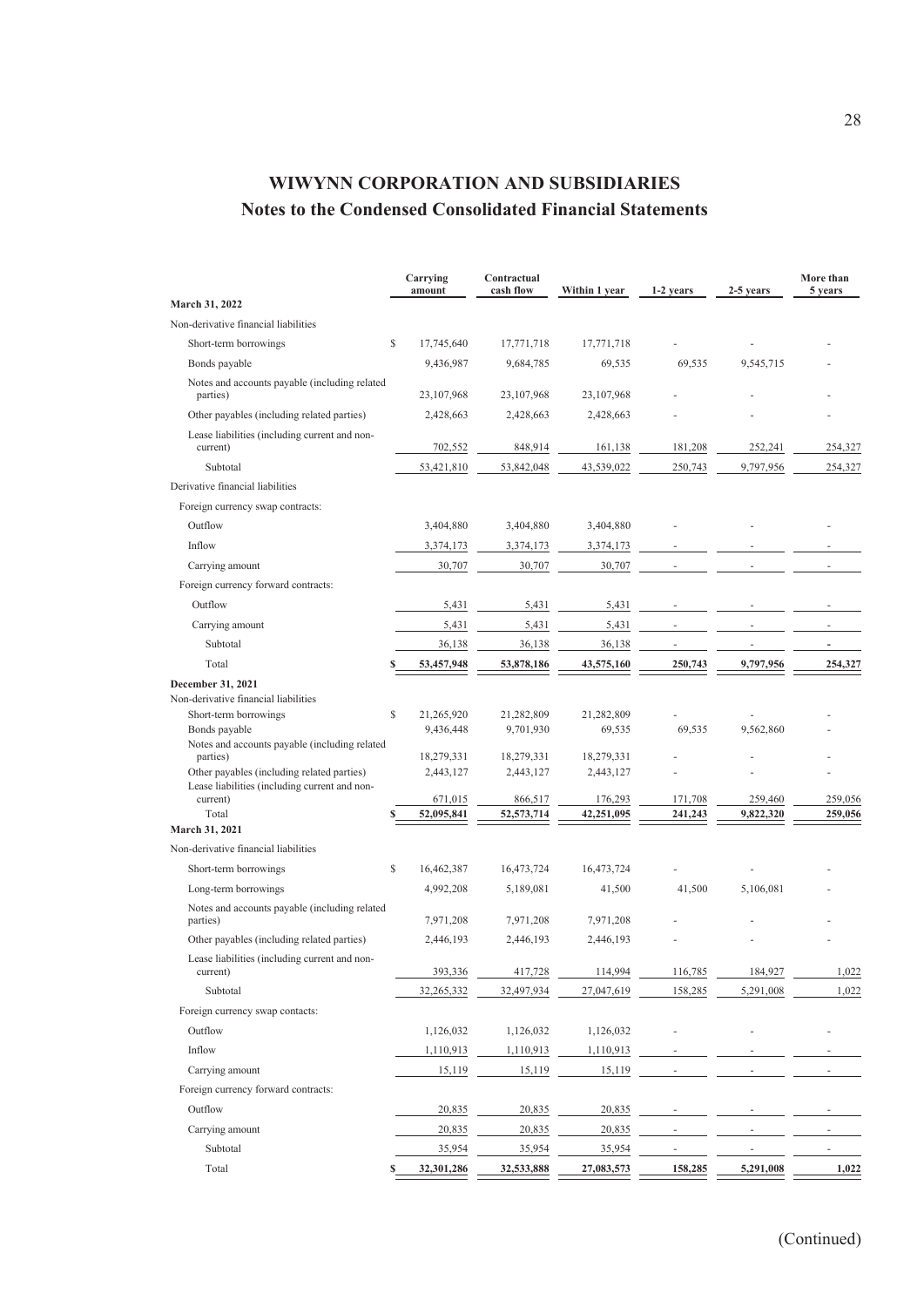The Group does not expect the cash flows included in the maturity analysis to occur significantly earlier or at significantly different amounts.

#### (iii) Market risk

1) Currency risk

The Group's significant exposure to foreign currency risk were as follows:

|                              |                     | <b>March 31, 2022</b> |            | <b>December 31, 2021</b> |                  |            | <b>March 31, 2021</b> |                  |            |  |
|------------------------------|---------------------|-----------------------|------------|--------------------------|------------------|------------|-----------------------|------------------|------------|--|
|                              | Foreign<br>currency | Exchange<br>rate      | TWD        | Foreign<br>currency      | Exchange<br>rate | TWD        | Foreign<br>currency   | Exchange<br>rate | TWD        |  |
| Financial assets             |                     |                       |            |                          |                  |            |                       |                  |            |  |
| Monetary items               |                     |                       |            |                          |                  |            |                       |                  |            |  |
| <b>USD</b>                   | 1.127.094           | 28.622                | 32,259,684 | 902,027                  | 27.690           | 24,977,131 | 524,925               | 28.531           | 14,976,640 |  |
| <b>Financial liabilities</b> |                     |                       |            |                          |                  |            |                       |                  |            |  |
| Monetary items               |                     |                       |            |                          |                  |            |                       |                  |            |  |
| <b>USD</b>                   | 694,704             | 28.622                | 19,883,817 | 575,314                  | 27.690           | 15.930.456 | 249,717               | 28.531           | 7.124.681  |  |

The Group's exposure to foreign currency risk arises from the translation of the foreign currency exchange gains and losses on cash and cash equivalents, accounts receivable (including related parties) and other receivables (including related parties), loans and borrowings, notes and accounts payable (including related parties) and other payables (including related parties) that are denominated in foreign currency. A strengthening (weakening) 5 % of appreciation (depreciation) of the NTD against the USD for the three months ended March 31, 2022 and 2021, the net income would be changed by \$495,035 thousand and \$314,078 thousand, respectively. The analysis assumes that all other variable remain constant.

Since the Group has many kinds of functional currency, the information on foreign exchange gains (losses) on monetary items is disclosed by total amount. For the three months ended March 31, 2022 and 2021, foreign exchange gains (losses) (including realized and unrealized portions) amounted to \$301,650 thousand and \$(58,623) thousand, respectively.

2) Interest rate analysis

Please refer to the notes on liquidity risk management and interest rate exposure of the Group's financial assets and liabilities.

The following sensitivity analysis is based on the exposure to the interest rate risk of non-derivative financial instruments on the reporting date. Regarding liabilities with variable rates, the analysis is based on the assumption that the liabilities were outstanding for lifetime on the reporting date.

If the interest rate increased / decreased by 1%, the Group's net income would have been changed by \$15,235 thousand and \$3,402 thousand, respectively, for the three months ended March 31, 2022 and 2021, with all other variable factors that remain constant. This is mainly due to the Group's borrowings at floating variable rate.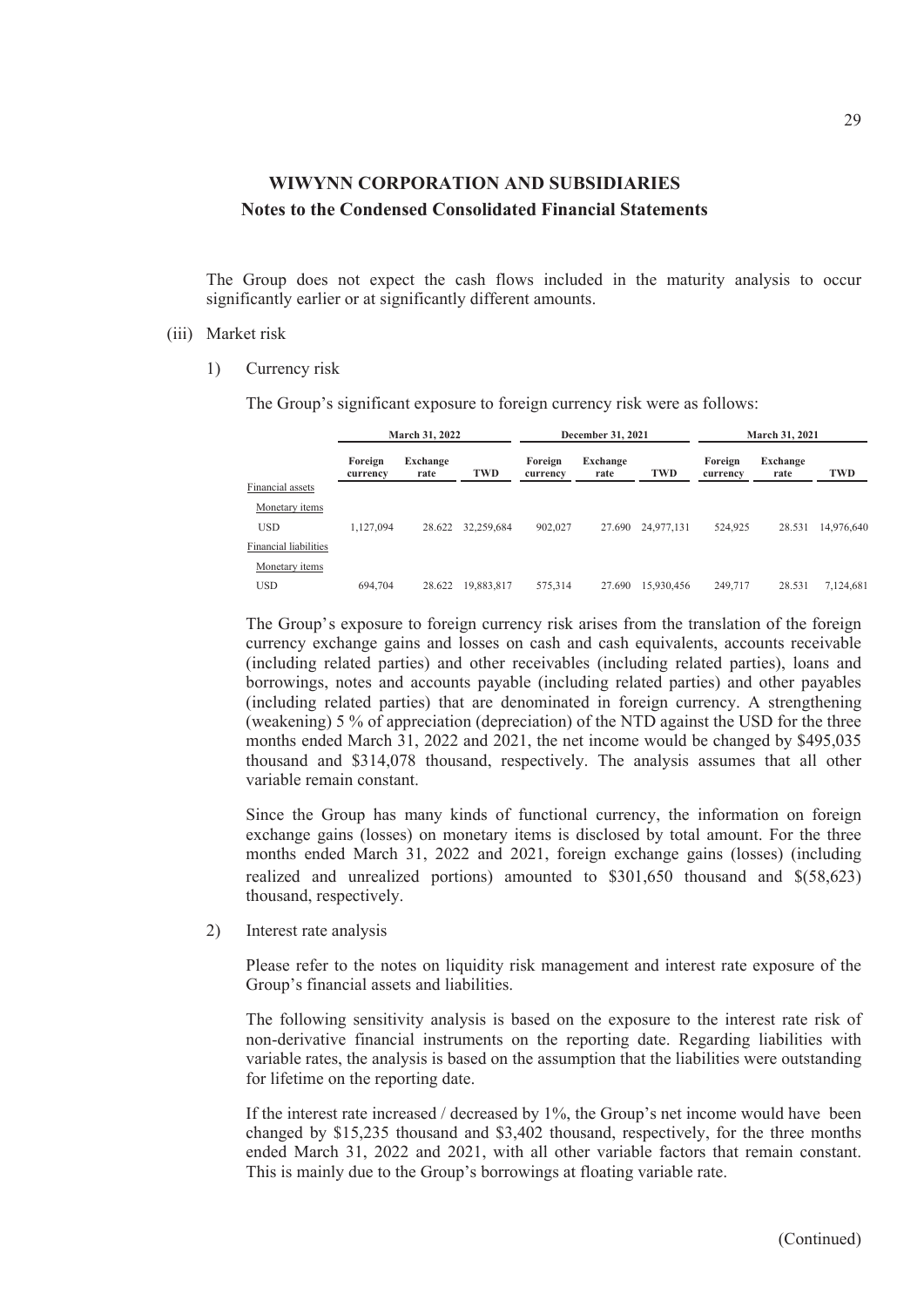- (iv) Fair value information
	- 1) Categories and fair values of financial instruments

The following table shows the carrying amounts and fair values of financial assets and financial liabilities, including their levels in the fair value hierarchy. It shall not include fair value information of the financial assets and financial liabilities not measured at fair value if the carrying amount is a reasonable approximation of the fair value and investments in equity instruments which do not have any quoted price in an active market in which the fair value cannot be reasonably measured.

|                                                                      |    |                    |         | March 31, 2022    |         |              |
|----------------------------------------------------------------------|----|--------------------|---------|-------------------|---------|--------------|
|                                                                      |    |                    |         | <b>Fair value</b> |         |              |
|                                                                      |    | Carrying<br>amount | Level 1 | Level 2           | Level 3 | <b>Total</b> |
| Financial assets at fair value through profit or loss                |    |                    |         |                   |         |              |
| Derivative financial assets                                          |    | 18,304             |         | 18,304            |         | 18,304       |
| Financial assets at fair value through other<br>comprehensive income |    |                    |         |                   |         |              |
| Accounts receivable                                                  |    | 2,763,740          |         |                   |         |              |
| Financial assets measured at amortized cost                          |    |                    |         |                   |         |              |
| Cash and cash equivalents                                            |    | 18,281,355         |         |                   |         |              |
| Accounts receivable (including related parties)                      |    | 12,357,072         |         |                   |         |              |
| Other receivable (including related parties)                         |    | 1,159,091          |         |                   |         |              |
| Other non-current assets                                             |    | 131,440            |         |                   |         |              |
| Subtotal                                                             |    | 31,928,958         |         |                   |         |              |
| Financial liabilities at fair value through profit or<br>loss        |    |                    |         |                   |         |              |
| Derivative financial liabilities                                     |    | 36,138             |         | 36,138            |         | 36.138       |
| Financial liabilities measured at amortized cost                     |    |                    |         |                   |         |              |
| Short-term borrowings                                                | \$ | 17,745,640         |         |                   |         |              |
| Bonds payable                                                        |    | 9,436,987          |         |                   |         |              |
| Notes and accounts payable (including related<br>parties)            |    | 23,107,968         |         |                   |         |              |
| Other payables (including related parties)                           |    | 2,428,663          |         |                   |         |              |
| Lease liabilities (including current and non-current)                |    | 702,552            |         |                   |         |              |
| Subtotal                                                             | S  | 53,421,810         |         |                   |         |              |
|                                                                      |    |                    |         |                   |         |              |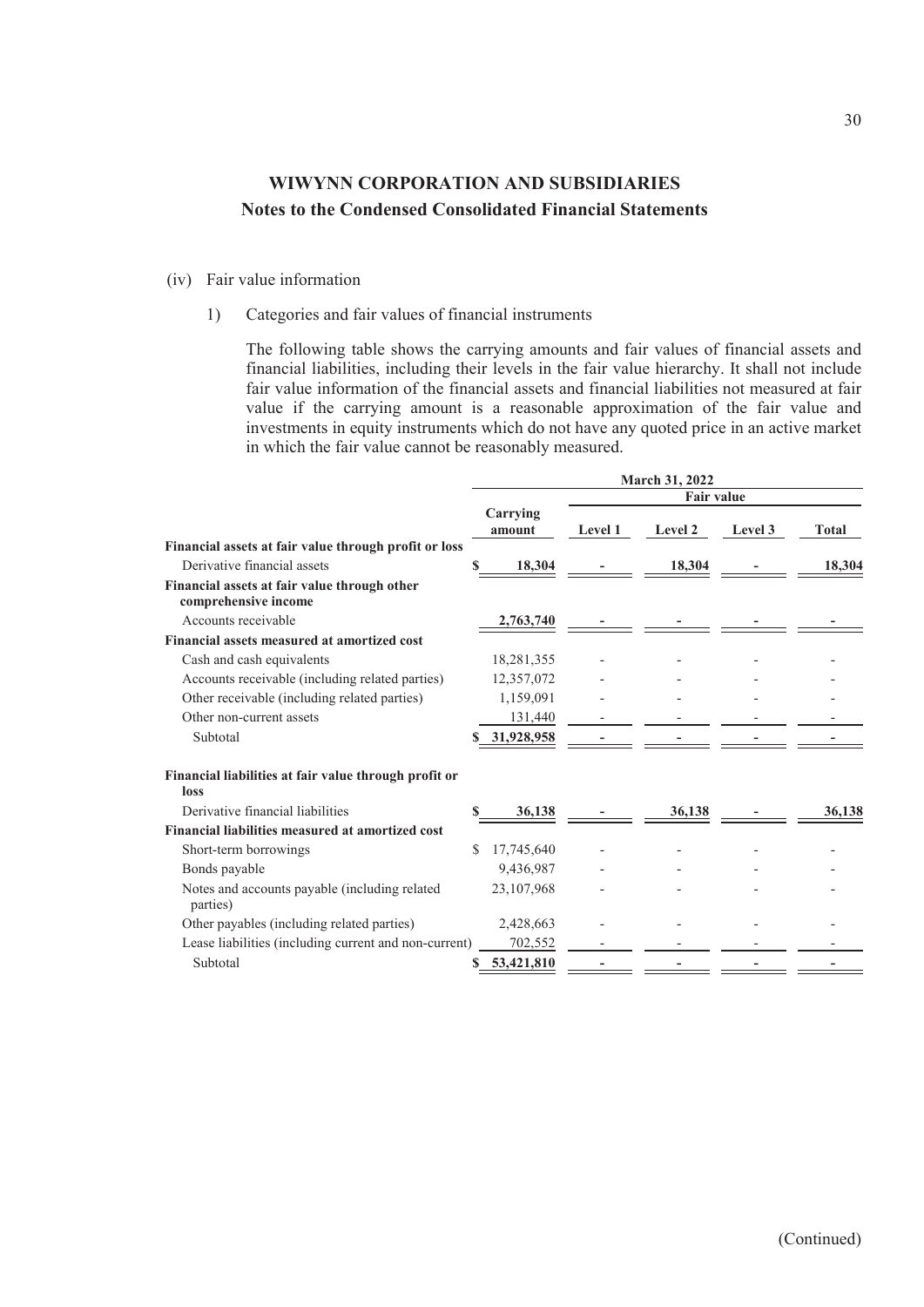|                                                                      |    |                    |                | December 31, 2021 |         |        |
|----------------------------------------------------------------------|----|--------------------|----------------|-------------------|---------|--------|
|                                                                      |    |                    |                | Fair value        |         |        |
|                                                                      |    | Carrying           |                |                   |         |        |
|                                                                      |    | amount             | <b>Level 1</b> | Level 2           | Level 3 | Total  |
| Financial assets at fair value through other<br>comprehensive income |    |                    |                |                   |         |        |
| Accounts receivable                                                  | S  | 279,433            |                |                   |         |        |
| Financial assets measured at amortized cost                          |    |                    |                |                   |         |        |
| Cash and cash equivalents                                            |    | 22,672,892         |                |                   |         |        |
| Accounts receivable (including related parties)                      |    | 12,886,696         |                |                   |         |        |
| Other receivable (including related parties)                         |    | 385,120            |                |                   |         |        |
| Other non-current assets                                             |    | 67,994             |                |                   |         |        |
| Subtotal                                                             |    | 36,012,702         |                |                   |         |        |
|                                                                      |    |                    |                |                   |         |        |
| Financial liabilities measured at amortized cost                     |    |                    |                |                   |         |        |
| Short-term borrowings                                                | S  | 21,265,920         |                |                   |         |        |
| Bonds payable                                                        |    | 9,436,448          |                |                   |         |        |
| Notes and accounts payable (including related                        |    | 18,279,331         |                |                   |         |        |
| parties)                                                             |    |                    |                |                   |         |        |
| Other payables (including related parties)                           |    | 2,443,127          |                |                   |         |        |
| Lease liabilities (including current and non-current)                |    | 671,015            |                |                   |         |        |
| Subtotal                                                             |    | 52,095,841         |                |                   |         |        |
|                                                                      |    |                    |                |                   |         |        |
|                                                                      |    |                    |                | March 31, 2021    |         |        |
|                                                                      |    |                    |                | <b>Fair value</b> |         |        |
|                                                                      |    | Carrying<br>amount | <b>Level 1</b> | Level 2           | Level 3 | Total  |
| Financial assets at fair value through profit or loss                |    |                    |                |                   |         |        |
| Derivative financial assets                                          | \$ | 46,908             |                | 46,908            |         | 46,908 |
| Financial assets at fair value through other                         |    |                    |                |                   |         |        |
| comprehensive income                                                 |    |                    |                |                   |         |        |
| Accounts receivable                                                  |    | 2,665,718          |                |                   |         |        |
| Financial assets measured at amortized cost                          |    |                    |                |                   |         |        |
| Cash and cash equivalents                                            |    | 21,567,859         |                |                   |         |        |
| Accounts receivable (including related parties)                      |    | 7,632,062          |                |                   |         |        |
| Other receivable (including related parties)                         |    | 661,414            |                |                   |         |        |
| Other non-current assets                                             |    | 65,237             |                |                   |         |        |
| Subtotal                                                             |    | 29,926,572         |                |                   |         |        |
|                                                                      |    |                    |                |                   |         |        |
| Financial liabilities at fair value through profit or                |    |                    |                |                   |         |        |
| loss                                                                 |    |                    |                |                   |         |        |
| Derivative financial liabilities                                     | \$ | 35,954             |                | 35,954            |         | 35,954 |
| Financial liabilities measured at amortized cost                     |    |                    |                |                   |         |        |
| Short-term borrowings                                                |    | 16,462,387         |                |                   |         |        |
| Bonds payable                                                        |    | 4,992,208          |                |                   |         |        |
| Notes and accounts payable (including related                        |    | 7,971,208          |                |                   |         |        |
| parties)                                                             |    |                    |                |                   |         |        |
| Other payables (including related parties)                           |    | 2,446,193          |                |                   |         |        |
| Lease liabilities (including current and non-current)                |    | 393,336            |                |                   |         |        |
| Subtotal                                                             |    | 32,265,332         |                |                   |         |        |
|                                                                      |    |                    |                |                   |         |        |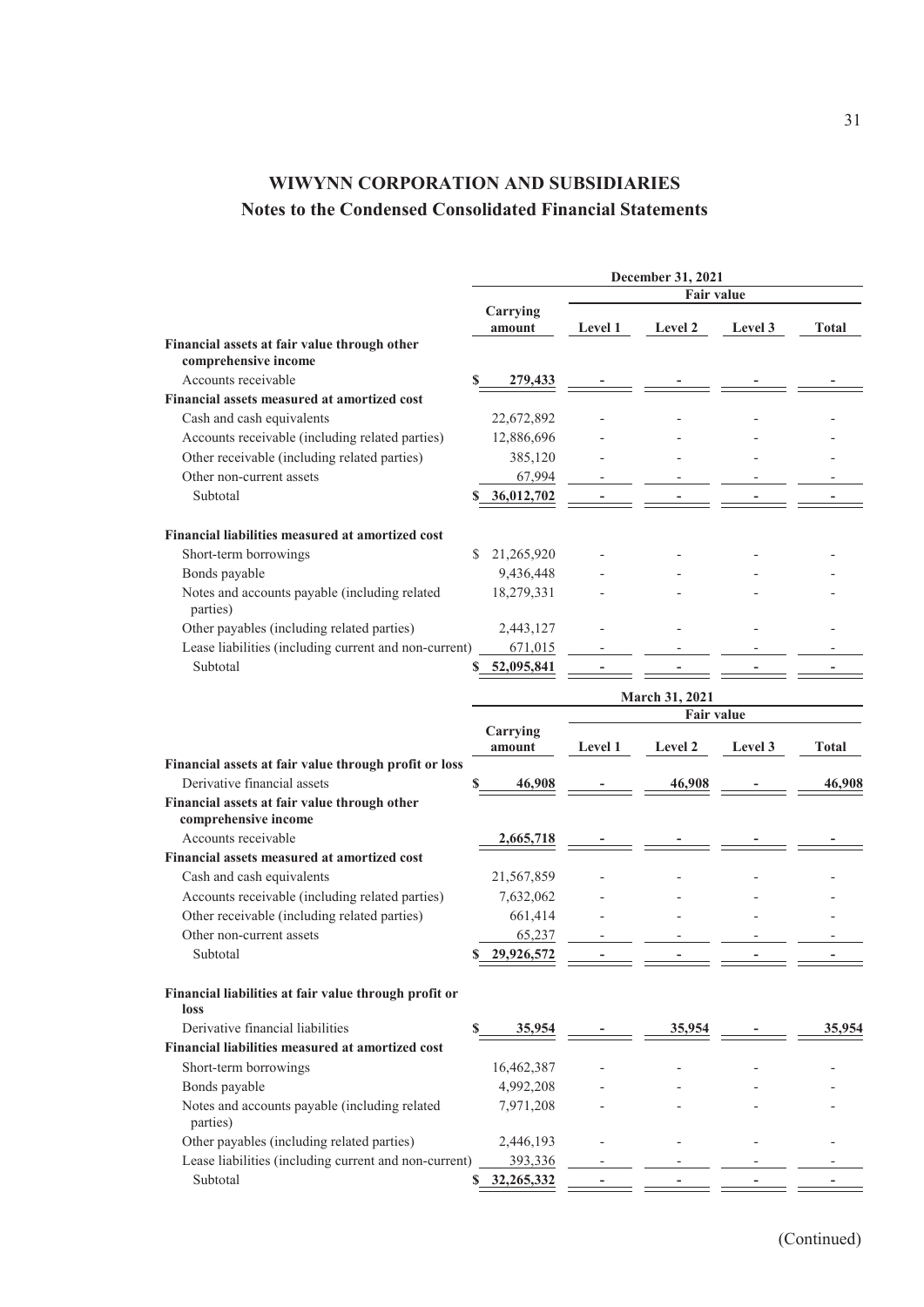2) Valuation techniques for financial instruments measured at fair value:

Measurement of the fair value of derivative instruments is based on the valuation techniques generally accepted by market participants such as the discounted cash flow or option pricing models. Fair value of foreign currency forward and swap contracts are usually determined by the forward currency exchange rate.

- 3) Transfers between Level 1 and Level 2: none.
- 4) Changes between Level 3: none.
- 5) Offsetting financial assets and financial liabilities

The Group has financial instruments transactions applicable to the International Financial Reporting Standards Sections 42 NO. 32 approved by the FSC which required for offsetting. Financial assets and liabilities relating to those transactions are recognized in the net amount of the balance sheets.

|                                      |                                                                                                                 |                                                            | March 31, 2022                                                   |                                                |                                                |                                     |
|--------------------------------------|-----------------------------------------------------------------------------------------------------------------|------------------------------------------------------------|------------------------------------------------------------------|------------------------------------------------|------------------------------------------------|-------------------------------------|
|                                      | Financial assets that are offset which have an exercisable master netting arrangement or similar agreement      |                                                            |                                                                  |                                                |                                                |                                     |
|                                      | <b>Gross amounts</b>                                                                                            | <b>Gross amounts</b><br>of financial<br>liabilities offset | Net amount of<br>financial assets<br>presented in                | Amounts not offset in the<br>balance sheet (d) |                                                |                                     |
|                                      | of recognized<br>financial assets<br>(a)                                                                        | in the balance<br>sheet<br>(b)                             | the balance<br>sheet<br>$(c)=(a)-(b)$                            | <b>Financial</b><br>instruments                | Cash collateral<br>received                    | <b>Net amounts</b><br>$(e)=(c)-(d)$ |
| Other receivable                     | 232,444                                                                                                         | 232,444                                                    |                                                                  |                                                |                                                |                                     |
|                                      |                                                                                                                 |                                                            | March 31, 2022                                                   |                                                |                                                |                                     |
|                                      | Financial liabilities that are offset which have an exercisable master netting arrangement or similar agreement |                                                            |                                                                  |                                                |                                                |                                     |
|                                      | <b>Gross amounts</b>                                                                                            | <b>Gross amounts</b><br>of financial<br>assets offset      | Net amount of<br>financial<br><b>liabilities</b><br>presented in |                                                | Amounts not offset in the<br>balance sheet (d) |                                     |
|                                      | of recognized<br>financial liabilities<br>(a)                                                                   | in the balance<br>sheet<br>(b)                             | the balance<br>sheet<br>$(c)=(a)-(b)$                            | <b>Financial</b><br>instruments                | Cash collateral<br>received                    | <b>Net amounts</b><br>$(e)=(c)-(d)$ |
| Note payable and accounts<br>payable | 11,141,680                                                                                                      | 232,444                                                    | 10.909.236                                                       |                                                |                                                | 10,909,236                          |
|                                      |                                                                                                                 |                                                            | December 31, 2021                                                |                                                |                                                |                                     |
|                                      | Financial assets that are offset which have an exercisable master netting arrangement or similar agreement      |                                                            |                                                                  |                                                |                                                |                                     |
|                                      | <b>Gross amounts</b>                                                                                            | <b>Gross amounts</b><br>of financial<br>liabilities offset | Net amount of<br>financial assets<br>presented in                |                                                | Amounts not offset in the<br>balance sheet (d) |                                     |
| Other receivable                     | of recognized<br>financial assets<br>(a)<br>224,932                                                             | in the balance<br>sheet<br>(b)<br>224,932                  | the balance<br>sheet<br>$(c)=(a)-(b)$                            | <b>Financial</b><br>instruments                | Cash collateral<br>received                    | <b>Net amounts</b><br>$(e)=(c)-(d)$ |
|                                      |                                                                                                                 |                                                            |                                                                  |                                                |                                                |                                     |
|                                      |                                                                                                                 |                                                            | December 31, 2021                                                |                                                |                                                |                                     |
|                                      | Financial liabilities that are offset which have an exercisable master netting arrangement or similar agreement |                                                            |                                                                  |                                                |                                                |                                     |
|                                      |                                                                                                                 | <b>Gross amounts</b><br>of financial                       | Net amount of<br>financial<br>liabilities                        |                                                | Amounts not offset in the                      |                                     |
|                                      | <b>Gross amounts</b><br>of recognized                                                                           | assets offset<br>in the balance                            | presented in<br>the balance                                      |                                                | balance sheet (d)                              |                                     |
|                                      | financial liabilities<br>(a)                                                                                    | sheet<br>(b)                                               | sheet<br>$(c)=(a)-(b)$                                           | <b>Financial</b><br>instruments                | Cash collateral<br>received                    | <b>Net amounts</b><br>$(e)=(c)-(d)$ |
| Note payable and accounts<br>payable | 8,501,168<br>S                                                                                                  | 224,932                                                    | 8,276,236                                                        |                                                |                                                | 8,276,236                           |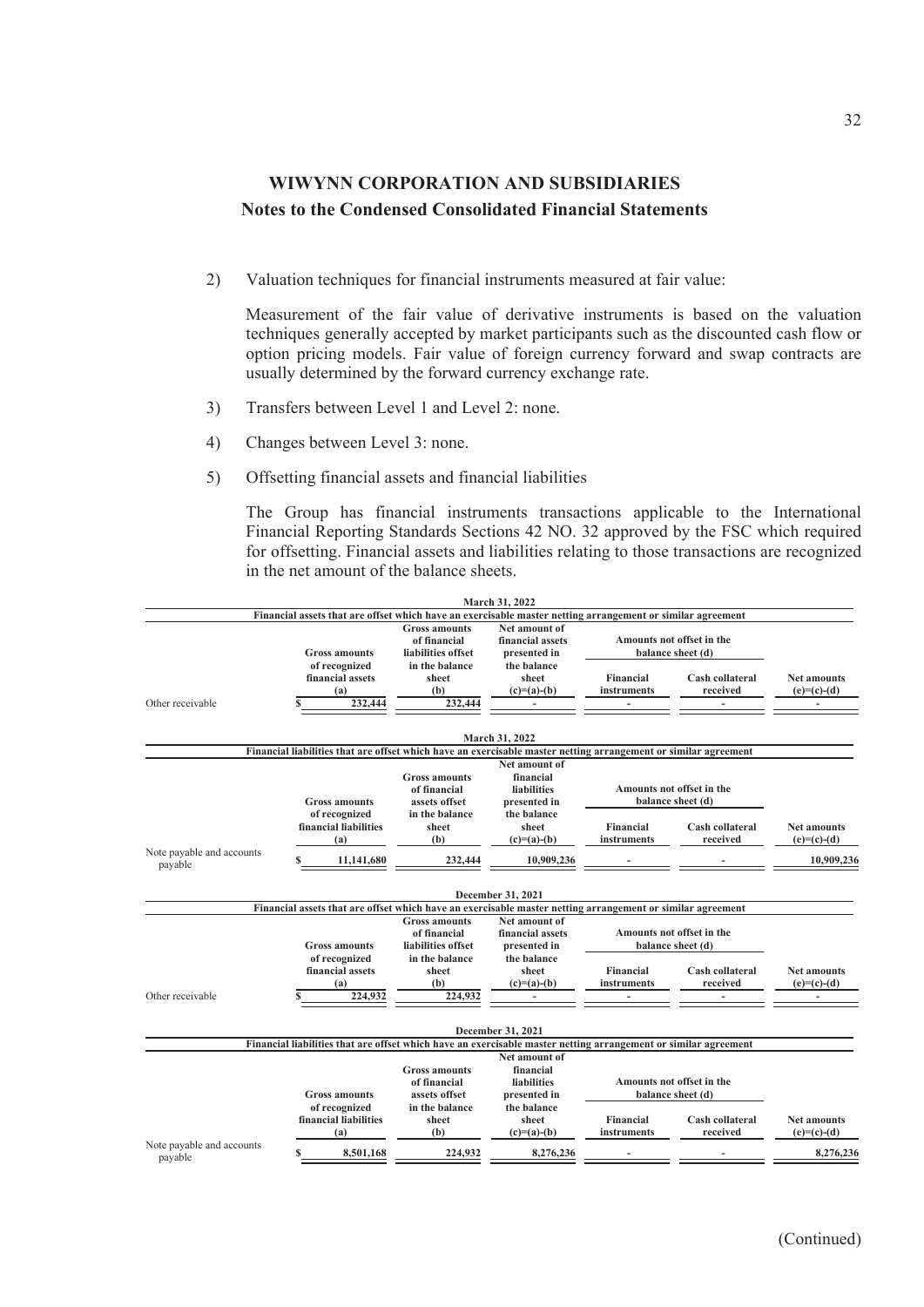|                           |                                                                                                                 |                                                            | March 31, 2021                                    |                                 |                                                |                                     |
|---------------------------|-----------------------------------------------------------------------------------------------------------------|------------------------------------------------------------|---------------------------------------------------|---------------------------------|------------------------------------------------|-------------------------------------|
|                           | Financial assets that are offset which have an exercisable master netting arrangement or similar agreement      |                                                            |                                                   |                                 |                                                |                                     |
|                           | <b>Gross amounts</b>                                                                                            | <b>Gross amounts</b><br>of financial<br>liabilities offset | Net amount of<br>financial assets<br>presented in |                                 | Amounts not offset in the<br>balance sheet (d) |                                     |
|                           | of recognized<br>financial assets<br>(a)                                                                        | in the balance<br>sheet<br>(b)                             | the balance<br>sheet<br>$(c)=(a)-(b)$             | <b>Financial</b><br>instruments | Cash collateral<br>received                    | <b>Net amounts</b><br>$(e)=(c)-(d)$ |
| Other receivable          | 150,148                                                                                                         | 150,148                                                    |                                                   |                                 |                                                |                                     |
|                           | Financial liabilities that are offset which have an exercisable master netting arrangement or similar agreement |                                                            | March 31, 2021<br>Net amount of                   |                                 |                                                |                                     |
|                           | Gross amounts                                                                                                   | <b>Gross amounts</b><br>of financial<br>assets offset      | financial<br><b>liabilities</b><br>presented in   |                                 | Amounts not offset in the<br>balance sheet (d) |                                     |
| Note payable and accounts | of recognized<br>financial liabilities<br>(a)                                                                   | in the balance<br>sheet<br>(b)                             | the balance<br>sheet<br>$(c)=(a)-(b)$             | Financial<br>instruments        | Cash collateral<br>received                    | <b>Net amounts</b><br>$(e)=(c)-(d)$ |
| payable                   | 150,148                                                                                                         | 150,148                                                    |                                                   |                                 |                                                |                                     |

(v) Financial risk management

There were no significant changes in the Group' s financial risk management and policies as disclosed in note 6(v) of the consolidated financial statements for the year ended December 31, 2021.

(w) Capital management

The Group's objectives, policies and processes of capital management were the same as those described in the consolidated financial statements for the year ended December 31, 2021. There were no significant changes in the quantified data for capital management as disclosed in the consolidated financial statements for the year ended December 31, 2021. For the related information, please refer to note 6(w) of the consolidated financial statements for the year ended December 31, 2021.

(x) Investing and financing activities not affecting current cash flow

For the three months ended March 31, 2022 and 2021, reconciliations of liabilities arising from financing activities were as follows:

|                                                |                    | Non-cash changes |                                |                 |                             |                                 |                   |
|------------------------------------------------|--------------------|------------------|--------------------------------|-----------------|-----------------------------|---------------------------------|-------------------|
|                                                | January 1,<br>2022 | Cash flows       | Change in<br>lease<br>payments | <b>Addition</b> | <b>Interest</b><br>expenses | Foreign<br>exchange<br>movement | March 31,<br>2022 |
| Short-term borrowings                          | 21,265,920         | (4,029,071)      |                                |                 |                             | 508,791                         | 17,745,640        |
| Bonds payable                                  | 9.436.448          |                  |                                |                 | 539                         |                                 | 9,436,987         |
| Lease liabilities                              | 671,015            | (37, 118)        | (335)                          | 35,310          |                             | 33,680                          | 702,552           |
| Total liabilities from financing activities \$ | 31,373,383         | (4,066,189)      | (335)                          | 35,310          | 539                         | 542,471                         | 27,885,179        |

|                                                |            | Non-cash changes  |                    |                 |                 |                     |            |  |
|------------------------------------------------|------------|-------------------|--------------------|-----------------|-----------------|---------------------|------------|--|
|                                                | January 1, |                   | Change in<br>lease |                 | <b>Interest</b> | Foreign<br>exchange | March 31,  |  |
|                                                | 2021       | <b>Cash flows</b> | payments           | <b>Addition</b> | expense         | movement            | 2021       |  |
| Short-term borrowings                          | 5,359,504  | 11,043,767        |                    |                 | -               | 59,116              | 16,462,387 |  |
| Bonds payable                                  | 4.991.783  |                   |                    |                 | 425             |                     | 4,992,208  |  |
| Lease liabilities                              | 380,337    | (28, 767)         |                    | 45,743          |                 | (3,977)             | 393,336    |  |
| Total liabilities from financing activities \$ | 10,731,624 | 11.015.000        |                    | 45,743          | 425             | 55,139              | 21,847,931 |  |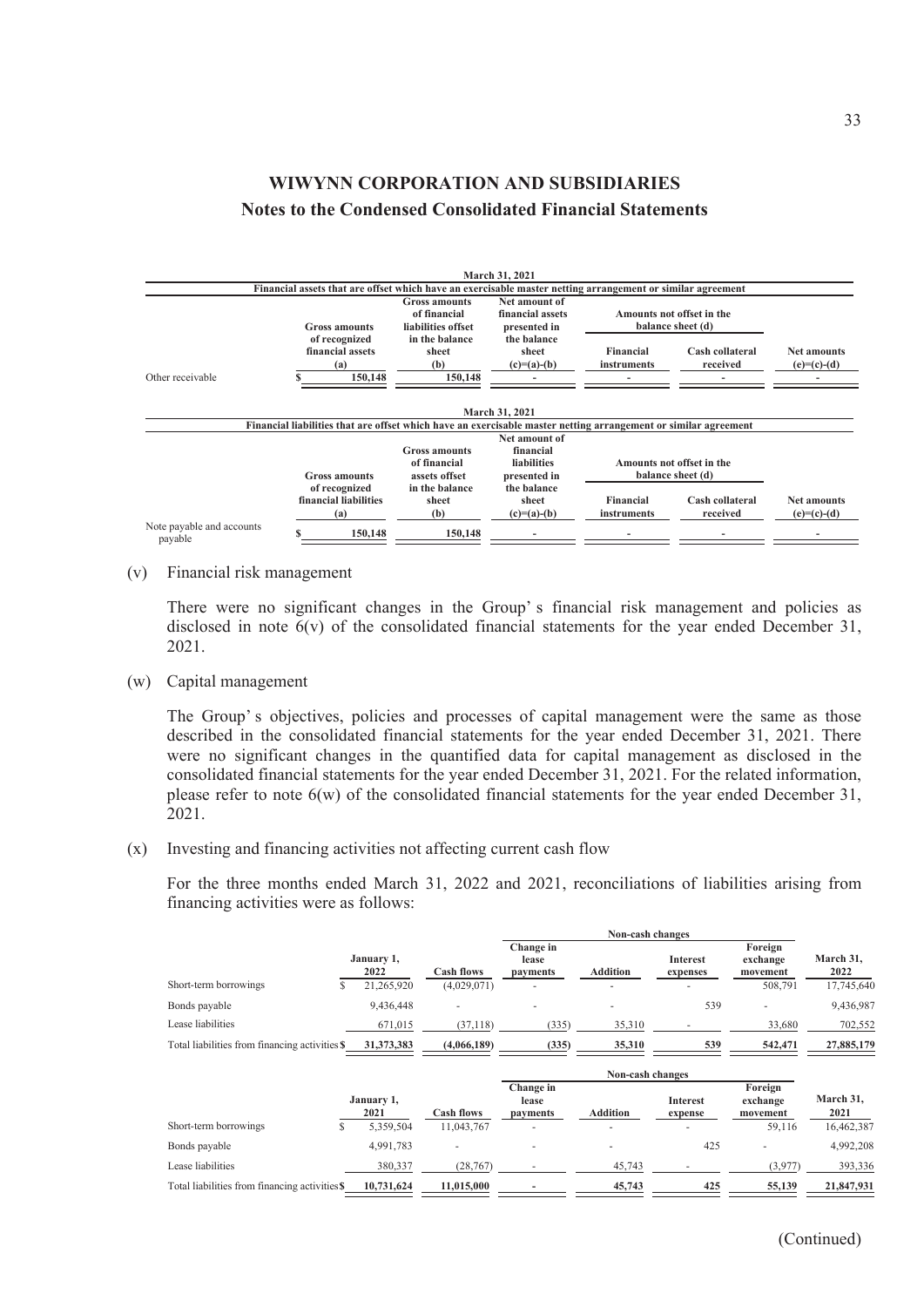### **(7) Related-party transactions:**

(a) Parent company and ultimate controlling party

Wistron Corporation is the parent company and the ultimate controlling party of the Group. As of March 31, 2022, December 31 and March 31, 2021, it owns 37.68%, 42.26% and 44.85%, respectively, of all shares outstanding of the Company.

(b) Names and relationship with related parties

The followings are entities that have had transactions with related party during the periods covered in the consolidated financial statements.

| Name of related party                                                   | <b>Relationship with the Group</b> |
|-------------------------------------------------------------------------|------------------------------------|
| Wistron Corporation (WHQ)                                               | Parent Company                     |
| Wistron InfoComm (Czech), s.r.o. (WCCZ)                                 | Other related parties              |
| Wistron Mexico, S.A. de C.V. (WMX)                                      | Other related parties              |
| ICT Service Management Solutions (India) Private Limited (WIN)          | Other related parties              |
| International Standards Laboratory Corp. (ISL)                          | Other related parties              |
| Wistron InfoComm (Zhongshan) Corporation (WZS)                          | Other related parties              |
| SMS InfoComm Technology Services and Management Solutions<br>Ltd. (WBR) | Other related parties              |
| Wistron InfoComm (Kushan) Co., Ltd. (WAKS)                              | Other related parties              |
| SMS InfoComm Corporation (WTX)                                          | Other related parties              |
| Wistron InfoComm Technology (Texas) Corporation (WITT)                  | Other related parties              |
| Wistron InfoComm Technology (America) Corporation (WITX)                | Other related parties              |
| WiAdvance Technology Corporation (AGI)                                  | Other related parties              |
| Wistron K.K. (WJP)                                                      | Other related parties              |
| Wistron NeWeb Corporation (WNC)                                         | Other related parties              |
| Wistron Information Technology and Services Corporation (WITS)          | Other related parties              |
| T-CONN Precision Corporation (TPE)                                      | Other related parties              |
| SMS InfoComm (Singapore) Pte. Ltd. (WSSG)                               | Other related parties              |
| ANWITH Technology Corporation (WCHQ)                                    | Other related parties              |
| Wistron InfoComm Mexico S.A. de C.V. (WIMX)                             | Other related parties              |
| Wistron Technology (Malaysia) Sdn. Bhd. (WMMY)                          | Other related parties              |
| WIEDU CORPORATION (WETW)                                                | Other related parties              |
| Wuhan Wistron Virgin Technology & Service INC. (WIWZ)                   | Other related parties              |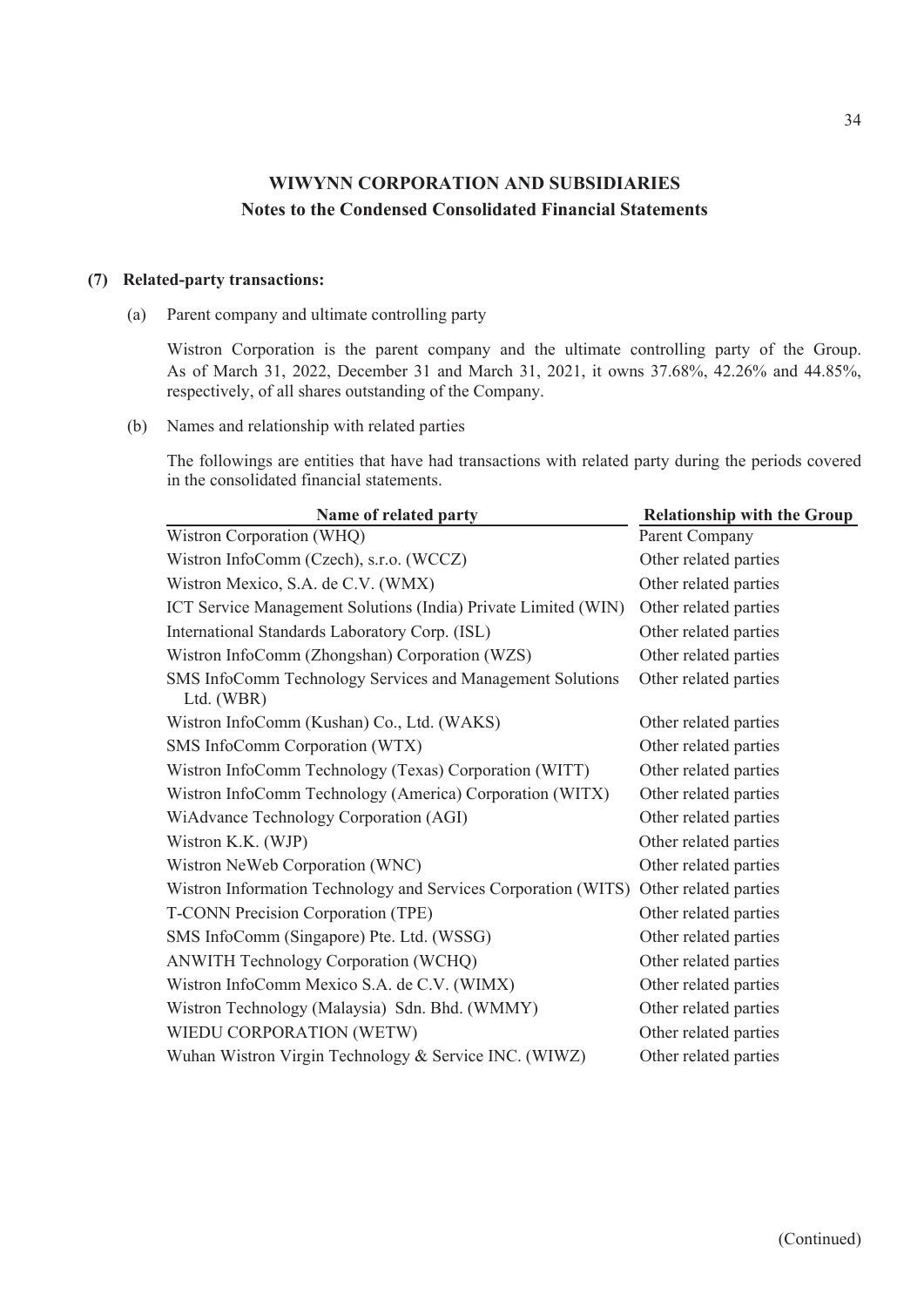- (c) Significant transactions with related parties
	- (i) Sales

The amounts of significant sales and outstanding balances between the Group and related parties were as follows:

|                       | <b>Sales</b>                        |         | Receivables from related parties |              |           |
|-----------------------|-------------------------------------|---------|----------------------------------|--------------|-----------|
|                       | For the three months ended March 31 |         | March 31,                        | December 31. | March 31, |
|                       | 2022                                | 2021    | 2022                             | 2021         | 2021      |
| WHO                   | 31.787                              | 2,668   | 28.432                           | 41.598       | 3,070     |
| Other related parties | 92,676                              | 98,218  | 218,576                          | 401.940      | 100,396   |
|                       | 124,463                             | 100,886 | 247,008                          | 443,538      | 103,466   |

The selling price and payment terms of sales to related parties depend on the economic environment and market competition, and are not significantly different from those with thirdparty customers.

(ii) Purchases

The amounts of significant purchase and outstanding balances between the Group and related parties were as follows:

|                       |   | <b>Purchases</b>                    |            | Payables to related parties |              |           |  |
|-----------------------|---|-------------------------------------|------------|-----------------------------|--------------|-----------|--|
|                       |   | For the three months ended March 31 |            | March 31,                   | December 31, | March 31, |  |
|                       |   | 2022                                | 2021       | 2022                        | 2021         | 2021      |  |
| <b>WHO</b>            |   | 15,978,061                          | 12,059,986 | 10,926,637                  | 8,480,074    | 85,741    |  |
| Other related parties |   | 543,275                             | 14.058     | 1,172,856                   | 826,890      | 14.429    |  |
|                       | S | 16,521,336                          | 12,074,044 | 12,099,493                  | 9,306,964    | 100,170   |  |

Trading terms of purchase transactions with related parties can't be compared with third-party vendors due to product specifications.

(iii) Prepayments for purchases

The carrying amounts of prepayment for purchases were as follow:

|                      |                       | March 31. | December 31, | March 31. |
|----------------------|-----------------------|-----------|--------------|-----------|
| Account              | Name of related party | 2022      | 2021         | 2021      |
| Other current assets | WHO                   | -         |              | 577,359   |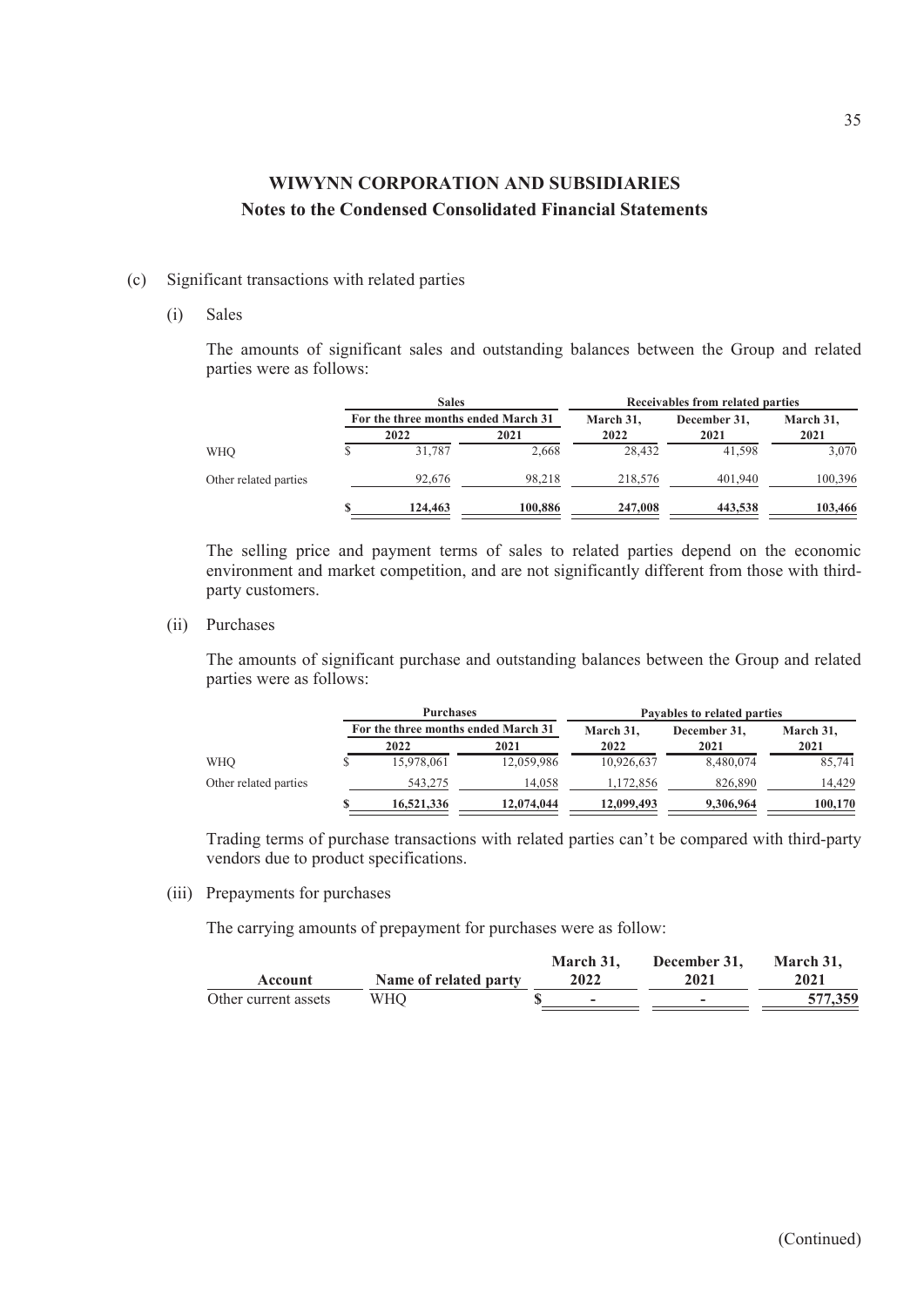#### (iv) Processing fee

The amounts of processing fee and outstanding balance between the Group and related parties were as follows:

|     |      | <b>Processing fee</b>               |      | Pavables to related parties |           |  |  |
|-----|------|-------------------------------------|------|-----------------------------|-----------|--|--|
|     |      | For the three months ended March 31 |      | December 31.                | March 31. |  |  |
|     | 2022 | 2021                                | 2022 | 2021                        | 2021      |  |  |
| WMX |      | 350<br>298,124                      | 78   | $\overline{\phantom{a}}$    | 109.067   |  |  |

Trading terms of processing fee transactions with related parties can't be compared with thirdparty vendors due to product specifications.

### (v) Operating Expense

The amounts of operating expense between the Group and related parties were as follow:

|                       | For the three months ended<br>March 31 |        |  |
|-----------------------|----------------------------------------|--------|--|
|                       | 2022                                   | 2021   |  |
| <b>WHQ</b>            | 126,887                                | 57,337 |  |
| Other related parties | 52,847                                 | 35,373 |  |
|                       | 179,734                                | 92,710 |  |

Trading terms of operating expense with related parties are not significantly different from those with third-party vendors.

#### (vi) Acquisitions of assets

The acquisitions of assets from related parties were as follow:

|                       | For the three months ended<br>March 31 |                          |
|-----------------------|----------------------------------------|--------------------------|
|                       | 2022                                   | 2021                     |
| <b>WHQ</b>            | 3,465                                  | $\overline{\phantom{0}}$ |
| Other related parties | 561                                    | -                        |
|                       | 4.026                                  | -                        |

Trading terms of acquisitions of assets with related parties are not significantly different from those with third-party vendors.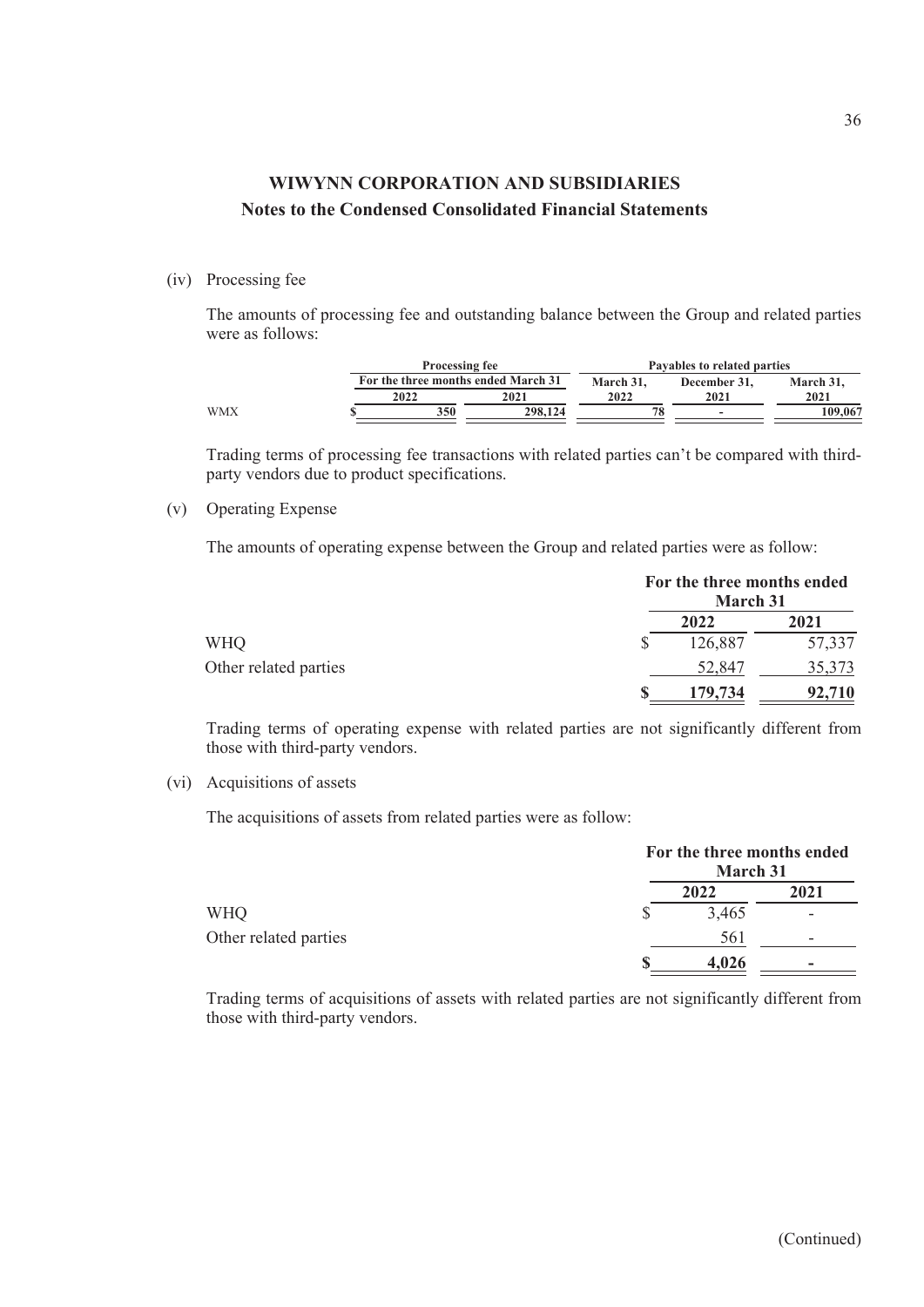### (vii) Other receivables

The Group purchased raw materials on behalf of related parties, provide of human outsourcing service and etc. The outstanding balance were as follows:

|                        | Other receivables from related parties |                      |                   |  |
|------------------------|----------------------------------------|----------------------|-------------------|--|
|                        | March 31,<br>2022                      | December 31,<br>2021 | March 31,<br>2021 |  |
| \$<br><b>WHQ</b>       | 605,874                                | 138,747              | 224,164           |  |
| Other related parties: |                                        |                      |                   |  |
| WZS                    | 376,069                                | 218,106              | 410,462           |  |
| <b>WITX</b>            | 168,163                                | 18,586               |                   |  |
| Others related parties | 5,703                                  | 5,862                | 23,758            |  |
| Total<br>\$            | 1,155,809                              | 381,301              | 658,384           |  |

### (viii) Other payable

The Group purchased research and development materials and related parties paid traveling expenses on behalf of the Group, testing services and etc. The outstanding balance were as follows:

|                       | Other payables to related parties |                      |                   |  |  |  |  |  |  |
|-----------------------|-----------------------------------|----------------------|-------------------|--|--|--|--|--|--|
|                       | March 31,<br>2022                 | December 31,<br>2021 | March 31,<br>2021 |  |  |  |  |  |  |
| WHO                   | 39,480                            | 54,179               | 147,805           |  |  |  |  |  |  |
| Other related parties | 37,525                            | 25,473               | 23,434            |  |  |  |  |  |  |
| Total                 | 77,005                            | 79,652               | 171,239           |  |  |  |  |  |  |

#### (ix) Leases

The Group signed a lease contract for ten year with WIMX during July 2021, and the total value of the contract was amounted to \$576,138 thousand. For the three months ended March 31, 2022 and 2021, the Group recognized its interest expense amounted to \$8,108 thousand and \$0 thousand, respectively. As of March 31, 2022, December 31 and March 31, 2021, the balance of lease liabilities was \$379,466 thousand, \$376,724 thousand and \$0 thousand.

The Group signed a lease contract for five year with WNC during January 2019, and the total value of the contract was amounted to \$180,507 thousand. For the three months ended March 31, 2022 and 2021, the Group recognized its interest expense amounted to \$357 thousand and \$497 thousand, respectively. As of March 31, 2022, December 31 and March 31, 2021, the balance of lease liabilities was \$68,117 thousand, \$70,835 thousand and \$96,676 thousand, respectively.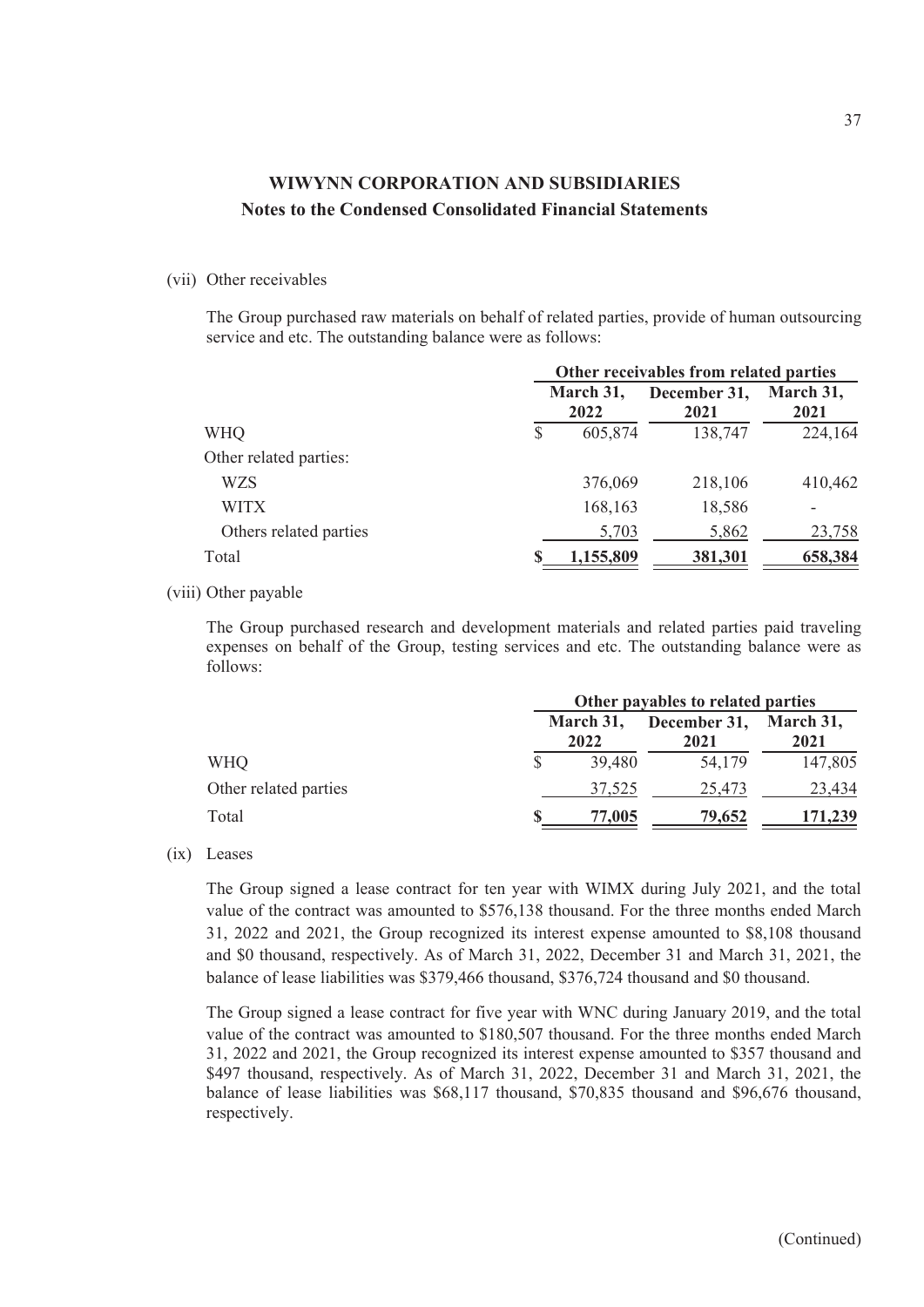### (d) Key management personnel compensation

Key management personnel compensation comprised:

|                              | For the three months ended<br><b>March 31</b> |        |
|------------------------------|-----------------------------------------------|--------|
|                              | 2022                                          | 2021   |
| Short-term employee benefits | 28,576                                        | 22,148 |
| Post-employment benefits     | 235                                           | 232    |
|                              | 28,811                                        | 22,380 |

### **(8) Pledged assets:**

The carrying amounts of pledged assets were as follow:

|                          |           | March 31, | December 31. | March 31. |
|--------------------------|-----------|-----------|--------------|-----------|
| <b>Pledged assets</b>    | Object    | 2022      | 2021         | 2021      |
| Other non-current assets | Guarantee | 27,573    | 26,675       | 27,485    |

### **(9) Commitments and contingencies:**

(a) Unrecognized contractual commitments

The Group's unrecognized contractual commitments are as follows:

|                                              | 2022    | March 31, December 31, March 31,<br>2021 | 2021 |
|----------------------------------------------|---------|------------------------------------------|------|
| Acquisition of property, plant and equipment | 960,671 | 338,032                                  |      |

### (b) Contingencies

- (i) Alacritech Inc. filed a patent infringement complaint against the Company in the United States District Court - East District of Texas in June 2016. The Company had appointed an attorney to deal with the matter. The litigation is still in process and a decision has yet to be made by the US Patent trial and Appeal Board to re-examine the validity of the patent.
- (ii) Acqis LLC. filed a patent infringement complaint against the Company in the United States District Court - West District od Texas in October 2020. The Company had appointed an attorney to deal with the matter, with the case is still pending in the court.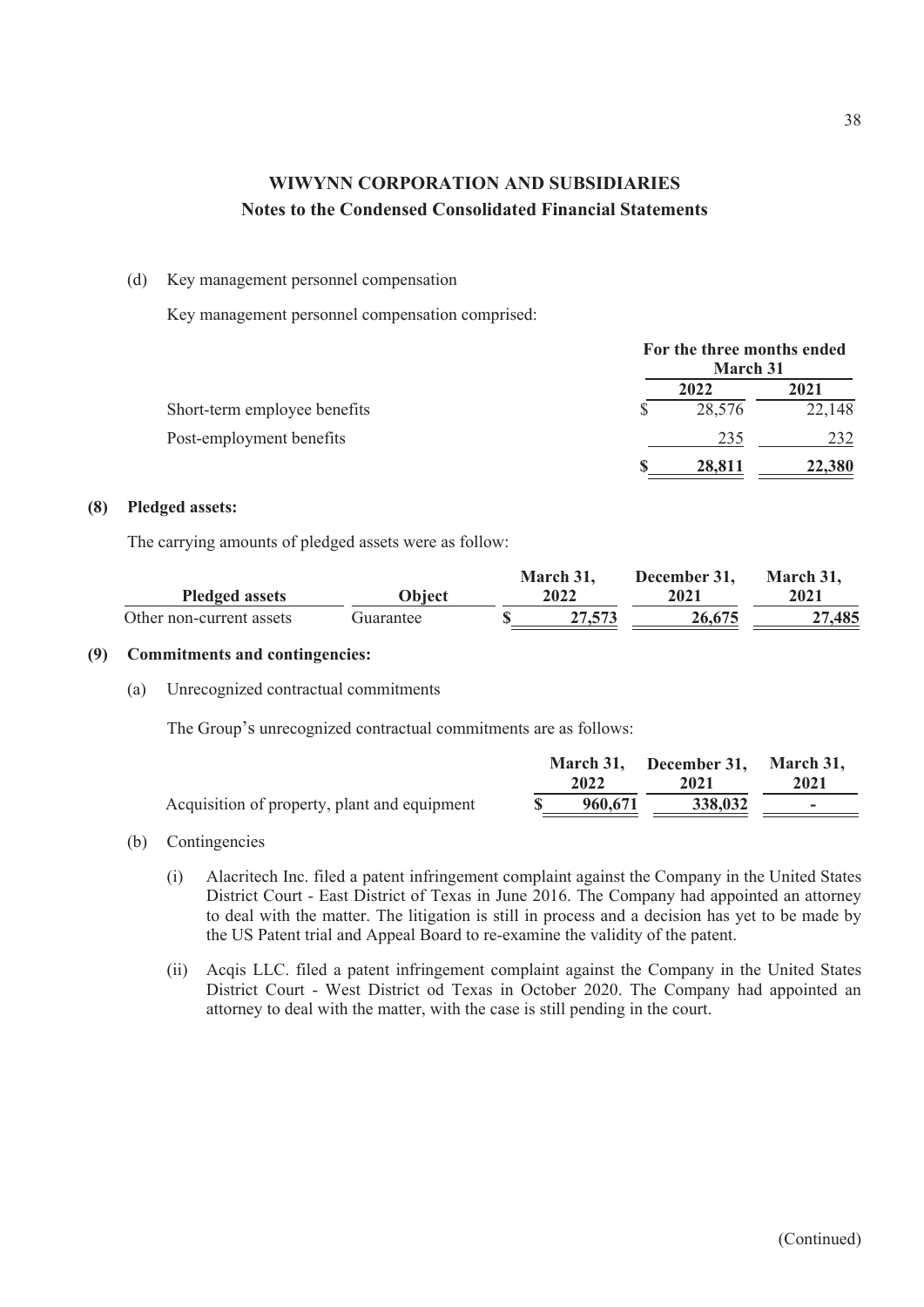### **(10) Losses due to major disasters: None.**

#### **(11) Subsequent events: None.**

### **(12) Other:**

(a) A summary of employee benefits, depreciation, and amortization by function, were as follows:

|                            |           |           |              | For the three months ended March 31 |           |              |
|----------------------------|-----------|-----------|--------------|-------------------------------------|-----------|--------------|
| <b>By function</b>         |           | 2022      |              |                                     | 2021      |              |
|                            | Operating | Operating |              | Operating                           | Operating |              |
| <b>By</b> item             | costs     | expenses  | <b>Total</b> | costs                               | expenses  | <b>Total</b> |
| Employee benefits          |           |           |              |                                     |           |              |
| Salary                     | 373,655   | 385,128   | 758,783      | 168,094                             | 374,285   | 542,379      |
| Labor and health insurance | 54,300    | 30,485    | 84,785       | 21,098                              | 25,069    | 46,167       |
| Pension                    | 32,019    | 11,254    | 43,273       | 12,001                              | 9,487     | 21,488       |
| Remuneration of directors  |           | 7,690     | 7,690        |                                     | 6,863     | 6,863        |
| <b>Others</b>              | 1,052     | 7,131     | 8,183        | 9,528                               | 5,967     | 15,495       |
| Depreciation               | 96,996    | 37,342    | 134,338      | 66,736                              | 41,029    | 107,765      |
| Amortization               | 3,934     | 10,908    | 14,842       | 2,850                               | 4,373     | 7,223        |

#### (b) Seasonality of operations

The Group's operations were not affected by seasonality or cyclicality factors.

### **(13) Other disclosures:**

(a) Information on significant transactions:

The following were the information on significant transactions required by the " Regulations Governing the Preparation of Financial Reports by Securities Issuers" for the Group for the three months ended March 31, 2022:

- (i) Loans to other parties: Table 1 attached.
- (ii) Guarantees and endorsements for other parties: Table 2 attached.
- (iii) Securities held as of March 31, 2022 (excluding investment in subsidiaries, associates and joint ventures): None.
- (iv) Individual securities acquired or disposed of with accumulated amount exceeding the lower of NT\$300 million or 20% of the capital stock: None.
- (v) Acquisition of individual real estate with amount exceeding the lower of NT\$300 million or 20% of the capital stock: Table 3 attached.
- (vi) Disposal of individual real estate with amount exceeding the lower of NT\$300 million or 20% of the capital stock: None.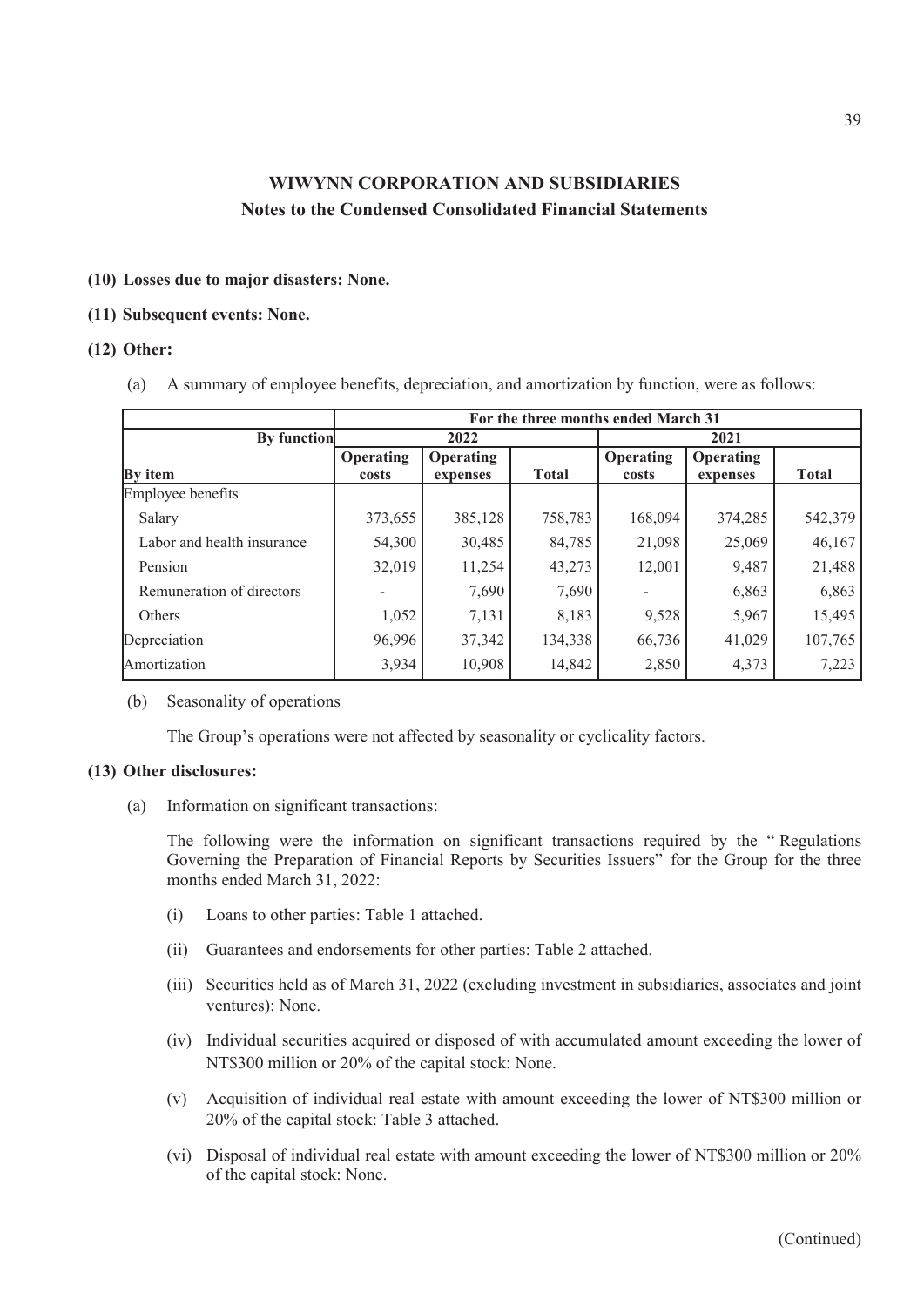- (vii) Related-party transactions for purchases and sales with amounts exceeding the lower of NT\$100 million or 20% of the capital stock: Table 4 attached.
- (viii) Receivables from related parties with amounts exceeding the lower of NT\$100 million or 20% of the capital stock: Table 5 attached.
- (ix) Trading in derivative instruments: Please refer to the note 6(b).
- (x) Significant intercompany transactions and business relationships between parent company and its subsidiaries: Table 6 attached.
- (b) Information on investments:

The following are the information on investments for the three months ended March 31, 2022 (excluding information on investments in mainland China): Table 7 attached.

- (c) Information on investment in mainland China: Table 8 attached.
- (d) Major shareholders:

Unit: Share

| <b>Shareholding</b><br><b>Shareholder's Name</b> | <b>Shares</b> | Percentage |
|--------------------------------------------------|---------------|------------|
| Wistron Corporation                              | 65,895,129    | 37.68 %    |

#### **(14) Segment information:**

The Group's core profession is to provide the products and service in data center, and there is no significant segment division. Therefore, the Group's operating decision maker considered it has one reportable segment. Please refer to the consolidated balance sheets and the consolidated statements of comprehensive income.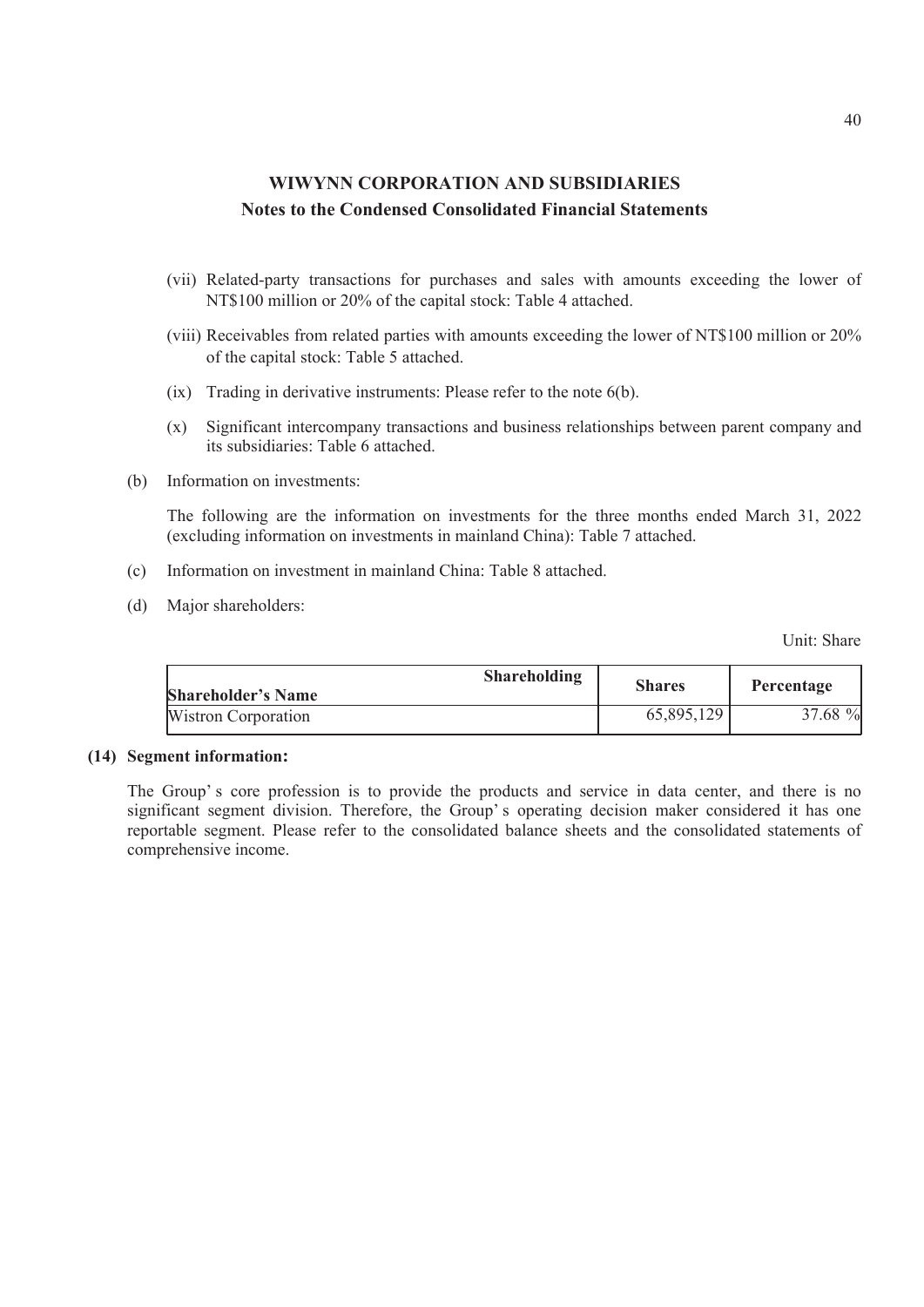Table 1 Financing to other parties (March 31, 2022)

| Creditor              | 3orrower    | Financial statement<br>account | $ -$<br>l Related<br>party | Maximum<br>for the period | Ending balance | Actual amount<br>drawn down | <b>Interest Rate</b> | $\sim$ $\sim$<br>Nature of<br>financing<br>(Note 2) | Amount of<br>transaction | Reason:<br>for short-terr<br>financing | Allowance for<br>doubtful<br>account | пеш | Collateral<br>Value | Limit on financing granted<br>to each borrower<br>(Note 3 and Note 4) | Ceiling on total<br>financing granted<br>(Note 1) | Notes                                       |
|-----------------------|-------------|--------------------------------|----------------------------|---------------------------|----------------|-----------------------------|----------------------|-----------------------------------------------------|--------------------------|----------------------------------------|--------------------------------------|-----|---------------------|-----------------------------------------------------------------------|---------------------------------------------------|---------------------------------------------|
| $\sim$<br>The Company | <b>WYUS</b> | Other receivables              | Yes                        | 2,241,680                 |                |                             | 0.75%                |                                                     |                          | Working capital                        |                                      |     |                     | 2,993,41                                                              | 14,967,071                                        | $(Note1 \cdot Note3 \cdot Note4 and Note5)$ |

(Note 1) The total amount available for financing purposes shall not exceed 50% of the Company's net worth, which was audited or reviewed by Certified Public Accountant; and the total amount for short-term financing shall

(Note 2) Nature of financing:

1 For entities that the Company has business transactions with.

2 For entities with short-term financing needs.

(Note 3) The limit on financing granted of the entities that the Company has business transactions with:

(1) For entities in which the Company, directly or indirectly, owned more than 50% of their shares, the amount available for financing shall not exceed 10% of net worth of the Company.

(2) For entities in which the Company, directly or indirectly, owned below 50% of their shares, the amount available for financing shall not exceed 40% and 5% of net worth of the borrower and the Company, respectively.

(3) For other borrowers, the amount available for financing shall not exceed 25% of net worth of the borrower and 5% of net worth of the Company.

(Note 4) For entities with short-term financing needs, the amount available for financing shall not exceed 10% of net worth of the Company.

(Note 5) The aforementioned inter - company transactions have been eliminated in the consolidated financial statements.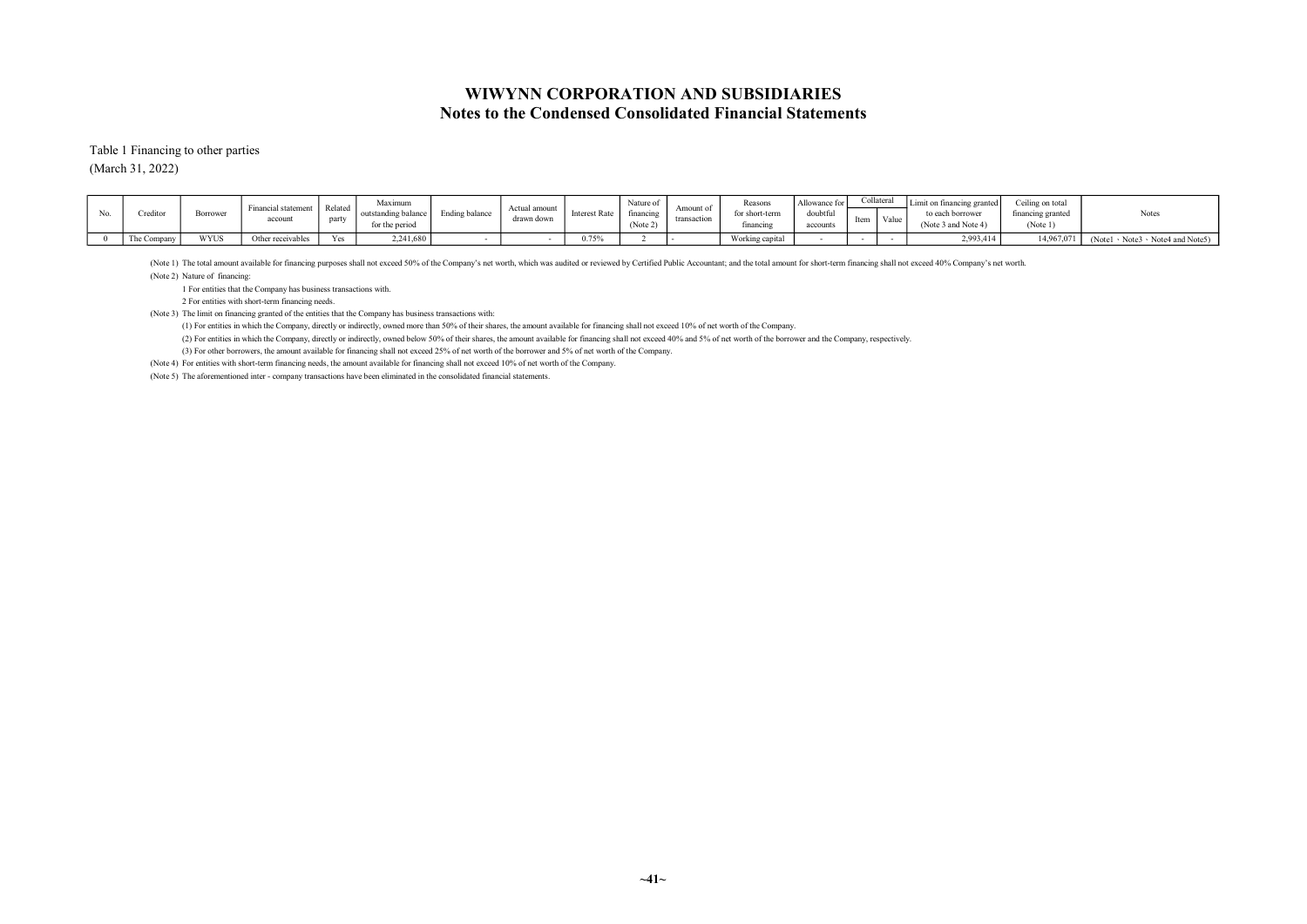### Notes to the Condensed Consolidated Financial Statements WIWYNN CORPORATION AND SUBSIDIARIES

Table 2 Guarantees and endorsements for other parties (March 31, 2022)

|     |                   | Counter - party of guarantee and endorsement |                                              | Limitation on                                                                        | Highest balance                               |                                                                                     |                                             |                         | Ratio of                                                                                                                    |                                                              |                                                                |                                                               |                                                                      |        |
|-----|-------------------|----------------------------------------------|----------------------------------------------|--------------------------------------------------------------------------------------|-----------------------------------------------|-------------------------------------------------------------------------------------|---------------------------------------------|-------------------------|-----------------------------------------------------------------------------------------------------------------------------|--------------------------------------------------------------|----------------------------------------------------------------|---------------------------------------------------------------|----------------------------------------------------------------------|--------|
| No. | Name of guarantor | Name                                         | Relationship with<br>the company<br>(Note 3) | amount of<br>guarantees and<br>endorsements for a<br>specific enterprise<br>(Note 2) | for guarantees<br>and<br>during the<br>period | Balance of<br>guarantees and<br>endorsements   endorsements as<br>of reporting date | Actual usage<br>amount during<br>the period | Property<br>pledged for | accumulated<br>amounts of<br>guarantees and endorsements to net<br>endorsements worth of the latest<br>financial statements | Maximum amount<br>guarantees and<br>endorsements<br>(Note 1) | Parent company<br>endorsements/<br>guarantees to<br>subsidiary | Subsidiary<br>endorsements<br>guarantees to<br>parent company | Endorsements/<br>guarantees to<br>subsidiary<br>in Mainland<br>China | Notes  |
|     | The Company       | <b>WYMX</b>                                  |                                              | 8,980,242                                                                            | 1,296,173                                     | 1,296,173                                                                           | 124,942                                     |                         | 4.33%                                                                                                                       | 14,967,071                                                   |                                                                |                                                               |                                                                      | Note 4 |
|     | The Company       | WYUS                                         |                                              | 8,980,242                                                                            | 100,575                                       | 100,575                                                                             | 100,575                                     |                         | 0.34%                                                                                                                       | 14,967,071                                                   |                                                                |                                                               |                                                                      | Note 4 |

(Note 1) The total amount for guarantees and endorsements provided by the Company to other entities shall not exceed 50% of the Company's lastest net worth, which was audited or reviewed by Certified Public Accountant.

(Note 2) The total amount for guarantees and endorsements provided by the Company to any individual entity shall not exceed 30% of the Company's lastest net worth, which was audited or reviewed by Certified Public Accounta

(Note 3) Relationship with the Company:

1. Ordinary business relationship.

2. Subsidiary which owned more than 50% by the guarantor.

3. An investee owned more than 50% in total by both the guarantor and its subsidiary.

4. An investee owned more than 90% by the guarantor or its subsidiary.

5. Fulfillment of contractual obligations by providing mutual endorsements and guarantees for peer or joint builders in order to undertake a construction project.

6. An entity that is guaranteed and endorsed by all capital contributing shareholders in proportion to their shareholding percentages.

7. The companies in the same industry provide among themselves joint and several security for a performance guarantee of a sales contract for pre - construction homes pursuant to the Consumer Protection Act for each other.

(Note 4) The aforementioned inter - company transactions have been eliminated in the consolidated financial statements.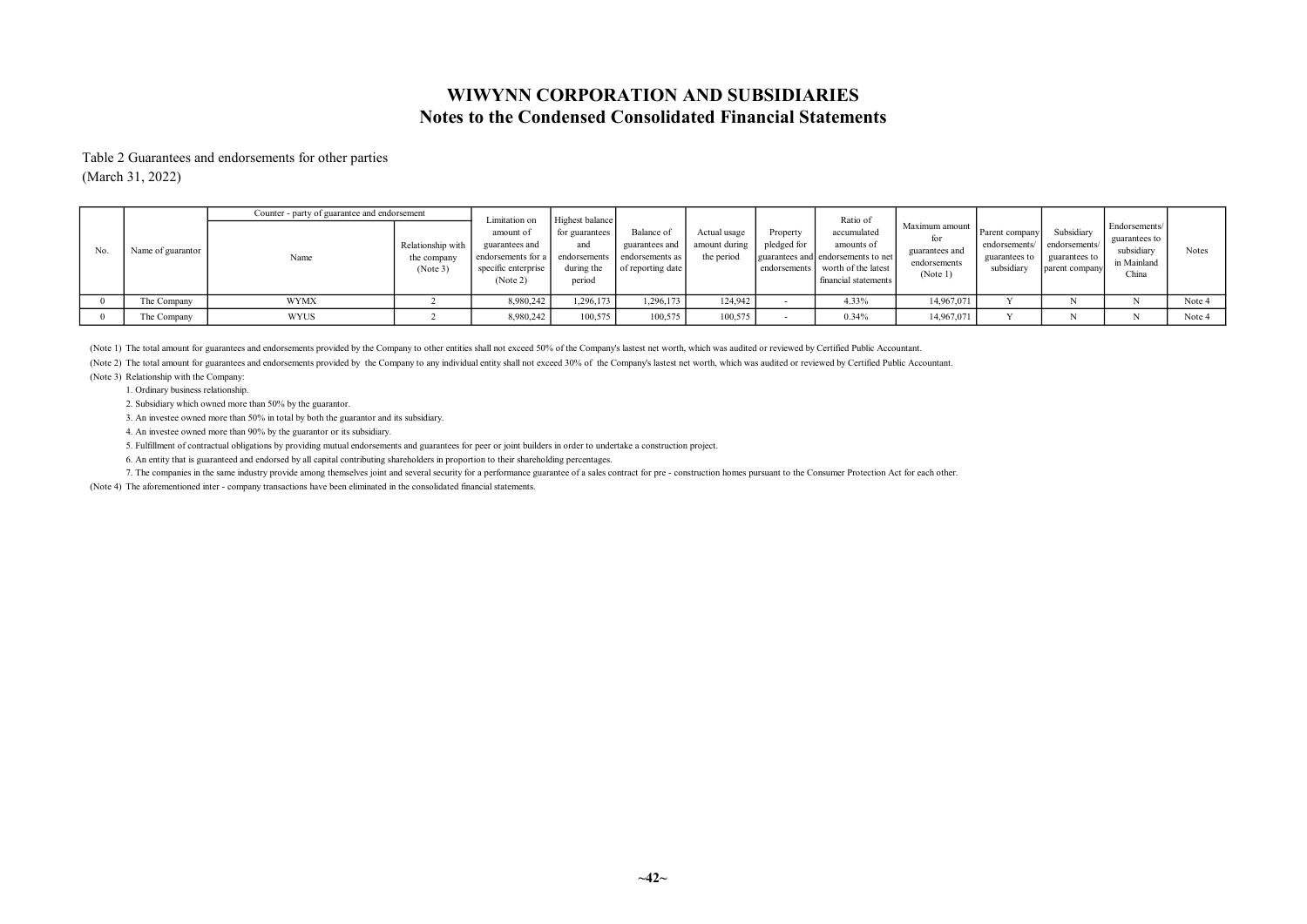### WIWYNN CORPORATION AND SUBSIDIARIES

#### Notes to the Condensed Consolidated Financial Statements

Table 3 Acquisition of real estate with amount exceeding the lower of NT\$300 million or 20% of share capital (March 31, 2022)

|                 |                                        |                     | Transaction |              |                              | Name of           | Prior Transaction of Related Counter-party |                       |                                                                    |                                     |             |
|-----------------|----------------------------------------|---------------------|-------------|--------------|------------------------------|-------------------|--------------------------------------------|-----------------------|--------------------------------------------------------------------|-------------------------------------|-------------|
| Company<br>name | Type of property                       | Transaction<br>Date | Amount      | Payment Term | Counter-party                | Relationships     | Relationships                              | Tranfer Date   Amount | Price Reference                                                    | Purpose of Acquistion               | Other Terms |
| <b>WYMY</b>     | Property, plant and equipment-Land     | 2021/9              | 278,306     | payment: 10% | SENAI AIRPORT CITY SDN. BHD. | non-related party |                                            |                       | Refer to appraisal report issued by professional appraiser         | For the Company's future operations |             |
| WYMY            | Property, plant and equipment-Land     | 2021/9              | 170,060     | payment: 50% | SENAI AIRPORT CITY SDN. BHD. | non-related party |                                            |                       | Refer to appraisal report issued by professional appraiser         | For the Company's future operations |             |
| <b>WYMY</b>     | Property, plant and equipment-Building | 2022/3              | 628,723     | payment: 4%  | HWA HIN SDN. BHD.            | non-related party |                                            |                       | Not applicable because of engaging others to build on its own land | For the Company's future operations |             |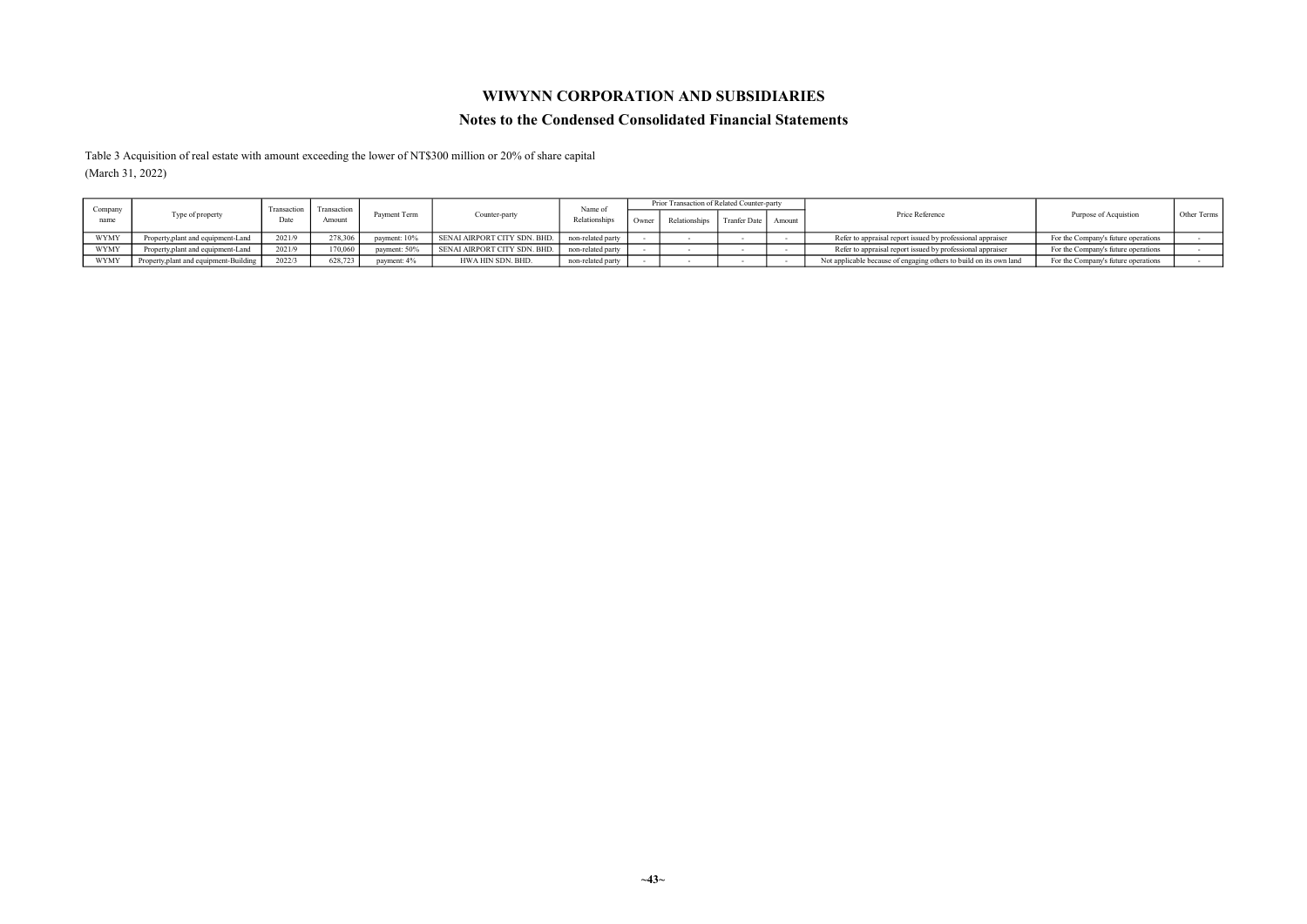## Notes to the Condensed Consolidated Financial Statements WIWYNN CORPORATION AND SUBSIDIARIES

Table 4 Related-party transactions for purchases and sales with amounts exceeding the lower of NT\$100 million or 20% of the capital stock (March 31, 2022)

|                      |                      |                              |                           | <b>Transaction</b> details |                                           |               |                          | Transaction with terms<br>different from others |                | Notes/ Accounts receivable (payable)                            |        |
|----------------------|----------------------|------------------------------|---------------------------|----------------------------|-------------------------------------------|---------------|--------------------------|-------------------------------------------------|----------------|-----------------------------------------------------------------|--------|
| Name of company      | <b>Related Party</b> | Nature of relationship       | Purchase/Sales            | Amount                     | Percentage of<br>total purchases<br>sales | Payment terms | Unit price               | Payment<br>Terms                                | Ending balance | Percentage of total<br>notes / accounts<br>receivable (payable) | Notes  |
| The Company          | <b>WYUS</b>          | The Company's subsidiary     | Sale                      | 7,266,073                  | 37.36%                                    | <b>OA150</b>  | $\overline{\phantom{a}}$ | <b>COL</b>                                      | 19,250,357     | 67.25%                                                          | (Note) |
|                      | <b>WYJP</b>          | The Company's subsidiary     | Sale                      | 967,631                    | 4.98%                                     | <b>OA90</b>   | ٠                        | $\sim$                                          | 675,960        | 2.36%                                                           | (Note) |
| $\cdot$              | <b>WYKR</b>          | The Company's subsidiary     | Sale                      | 320,102                    | 1.65%                                     | <b>OA90</b>   | ٠                        | $\sim$                                          | 266,663        | 0.93%                                                           | (Note) |
| $\ddot{\phantom{0}}$ | <b>WYHK</b>          | The Company's subsidiary     | Sale                      | 112,126                    | 0.58%                                     | OA90          | $\overline{\phantom{a}}$ | $\sim$                                          | 4,666          | 0.02%                                                           | (Note) |
| $\cdot$              | <b>WYKS</b>          | The Company's subsidiary     | Sale                      | 110,772                    | 0.57%                                     | <b>OA90</b>   | ۰                        | <b>COL</b>                                      | 388            | 0.009                                                           | (Note) |
| $^{\prime\prime}$    | <b>WHO</b>           | The Company's parent company | Purchase                  | 15,911,015                 | 88.92%                                    | OA45          | ٠                        | <b>COL</b>                                      | (10,909,236)   | (81.59%)                                                        | ×.     |
| $\mathbf{H}$         | <b>WYUS</b>          | The Company's subsidiary     | Purchase                  | 109,550                    | 0.61%                                     | <b>OA90</b>   | $\overline{\phantom{a}}$ | $\sim$                                          | (112,012)      | $(0.84\%)$                                                      | (Note) |
| <b>WYUS</b>          | The Company          | WYUS's parent company        | Sale                      | 109,550                    | 0.47%                                     | OA90          | ٠                        | $\sim$                                          | 112,012        | 2.33%                                                           | (Note) |
| $^{\prime}$          | The Company          | WYUS's parent company        | Purchase and Service cost | 7,266,073                  | 17.72%                                    | <b>OA150</b>  | ٠                        |                                                 | (19,250,357)   | (66.13%                                                         | (Note) |
| $\mathbf{H}$         | <b>WITX</b>          | WYUS's other related company | Purchase                  | 465,391                    | 1.10%                                     | <b>OA90</b>   | ۰                        |                                                 | (975, 995)     | $(3.35\%)$                                                      | $\sim$ |
| $\mathbf{H}$         | <b>WYMX</b>          | WYUS's affiliate company     | Processing fee            | 356,355                    | 0.84%                                     | <b>OA60</b>   | ٠                        |                                                 | (130, 102)     | (0.45%                                                          | (Note) |
| <b>WYJP</b>          | The Company          | WYJP's parent company        | Purchase                  | 967,631                    | 100.00%                                   | <b>OA90</b>   |                          |                                                 | (675,960)      | $(100\%)$                                                       | (Note) |
| <b>WYKR</b>          | The Company          | WYKR's parent company        | Purchase                  | 320,102                    | 100.00%                                   | <b>OA90</b>   | ٠                        | <b>COL</b>                                      | (266, 663)     | (100%                                                           | (Note) |
| <b>WYHK</b>          | The Company          | WYHK's parent company        | Purchase                  | 112,126                    | 100.00%                                   | <b>OA90</b>   | ٠                        | <b>COL</b>                                      | (4,666)        | (100%                                                           | (Note) |
| <b>WYKS</b>          | The Company          | WYKS's parent company        | Purchase                  | 110,772                    | 100.00%                                   | OA90          | ٠                        | <b>COL</b>                                      | (388)          | (0.33%                                                          | (Note) |
| <b>WYMX</b>          | <b>WYUS</b>          | WYMX's affiliate company     | Processing income         | 356,355                    | 99.91%                                    | <b>OA60</b>   |                          |                                                 | 130,102        | 100%                                                            | (Note) |

(Note): The aforementioned inter - company transactions have been eliminated in the consolidated financial statements.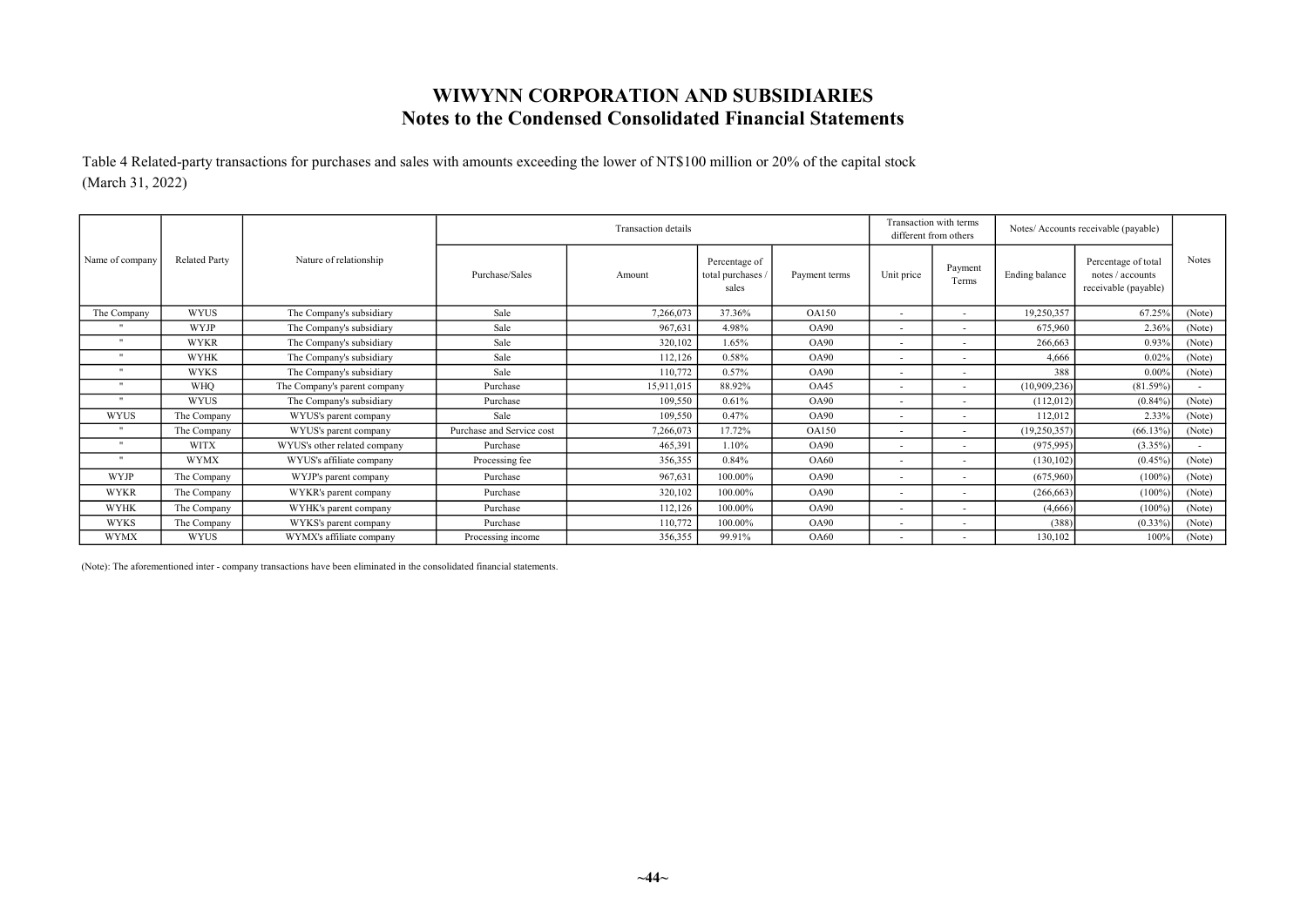Table 5 Receivables from related parties with amounts exceeding the lower of NT\$100 million or 20% of the capital stock (March 31, 2022)

| Name of company            | Counter-party | Nature of relationship              | Ending balance | Turnover rate            |           | Overdue                  | Amounts received<br>in subsequent | Loss allowance           | <b>Notes</b> |
|----------------------------|---------------|-------------------------------------|----------------|--------------------------|-----------|--------------------------|-----------------------------------|--------------------------|--------------|
|                            |               |                                     |                |                          | Amount    | Action taken             | period                            |                          |              |
| <b>Account Receivables</b> |               |                                     |                |                          |           |                          |                                   |                          |              |
| The Company                | <b>WIN</b>    | The Company's other related company | 157,401        | 174.58%                  |           |                          | 64,827                            | $\overline{\phantom{a}}$ | $\sim$       |
| $\mathbf{u}$               | <b>WYUS</b>   | The Company's subsidiary            | 19,250,357     | 168.80%                  | 5,316,224 | Collecting               | 5,610,931                         |                          | (Note)       |
|                            | <b>WYJP</b>   | The Company's subsidiary            | 675,960        | 696.31%                  |           |                          | $\overline{\phantom{a}}$          |                          | (Note)       |
| $\mathbf{u}$               | <b>WYKR</b>   | The Company's subsidiary            | 266,663        | 357.09%                  |           |                          | $\overline{\phantom{a}}$          |                          | (Note)       |
| <b>WYUS</b>                | The Company   | WYUS's parent company               | 112,012        | 1034.17%                 | 8,591     | Collecting               | 112,012                           |                          | (Note)       |
| <b>WYMX</b>                | <b>WYUS</b>   | WYMX's affiliate company            | 130,102        | 990.00%                  |           |                          | $\overline{\phantom{a}}$          |                          | (Note)       |
| Other Receivables          |               |                                     |                |                          |           |                          |                                   |                          |              |
| The Company                | <b>WITX</b>   | The Company's other related company | 168,063        | <b>.</b>                 |           |                          | $\overline{\phantom{a}}$          |                          | $\sim$       |
| The Company                | <b>WYUS</b>   | The Company's subsidiary            | 1,468,957      | $\overline{\phantom{a}}$ | 860,144   | Collecting               | 1,234,526                         |                          | (Note)       |
| The Company                | <b>WZS</b>    | The Company's other related company | 376,069        | $\overline{\phantom{0}}$ |           |                          | $\overline{\phantom{a}}$          |                          | $\sim$       |
| <b>WYUS</b>                | <b>WHO</b>    | WYUS's parent company               | 517,277        | $\overline{\phantom{a}}$ |           | $\overline{\phantom{a}}$ | $\sim$                            |                          | $\sim$       |
| <b>WYUS</b>                | The Company   | WYUS's parent company               | 176.491        | . .                      |           |                          | 33,797                            |                          | (Note)       |

(Note): The aforementioned inter - company transactions have been eliminated in the consolidated financial statements.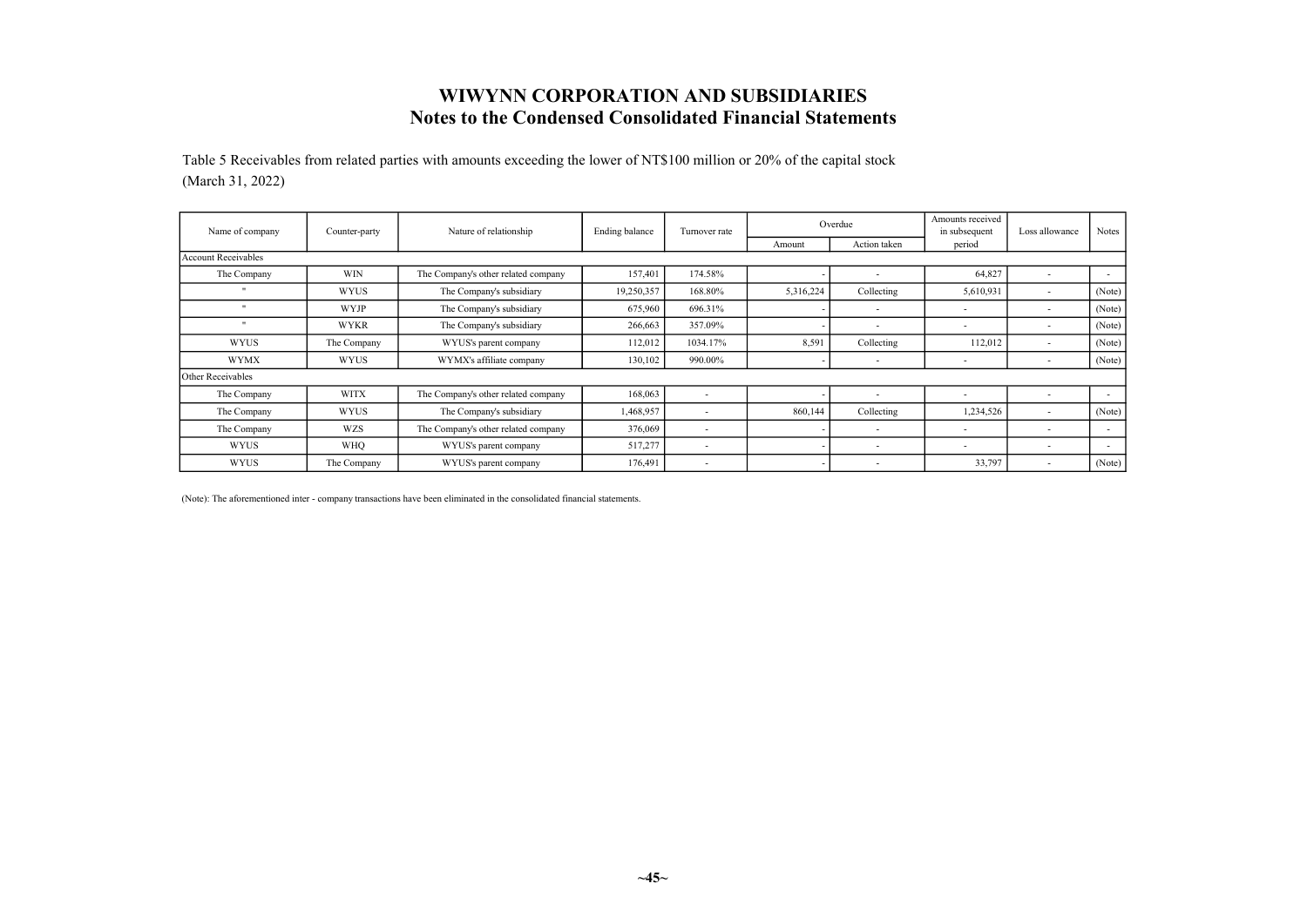Table 6 Significant intercompany transactions and business relationships between parent company and its subsidiaries (March 31, 2022)

|                          |                 |                       | Nature of                |                    | Intercompany transactions |                      |                                                                        |
|--------------------------|-----------------|-----------------------|--------------------------|--------------------|---------------------------|----------------------|------------------------------------------------------------------------|
| No.                      | Name of company | Name of counter-party | relationship<br>(Note 1) | Account name       | Amount                    | <b>Trading Terms</b> | Percentage of the consolidated net revenue<br>or total assets (Note 3) |
| $\mathbf{0}$             | The Company     | <b>WYUS</b>           |                          | Sale               | 7,266,073                 | <b>OA150</b>         | 14.33%                                                                 |
| $\Omega$                 | The Company     | <b>WYJP</b>           |                          | Sale               | 967,631                   | <b>OA90</b>          | 1.91%                                                                  |
| $\Omega$                 | The Company     | <b>WYKR</b>           |                          | Sale               | 320,102                   | <b>OA90</b>          | 0.63%                                                                  |
| $\Omega$                 | The Company     | <b>WYHK</b>           |                          | Sale               | 112,126                   | <b>OA90</b>          | 0.22%                                                                  |
| $\overline{0}$           | The Company     | WYKS                  |                          | Sale               | 110,772                   | <b>OA90</b>          | 0.22%                                                                  |
|                          | <b>WYUS</b>     | The Company           | $\overline{2}$           | Sale               | 109,550                   | <b>OA90</b>          | 0.22%                                                                  |
| $\overline{\phantom{a}}$ | <b>WYMX</b>     | <b>WYUS</b>           | $\mathbf{3}$             | Processing income  | 356,355                   | <b>OA60</b>          | 0.70%                                                                  |
| $\overline{0}$           | The Company     | <b>WYUS</b>           |                          | Account receivable | 19,250,357                | <b>OA150</b>         | 21.55%                                                                 |
| $\Omega$                 | The Company     | <b>WYJP</b>           |                          | Account receivable | 675,960                   | <b>OA90</b>          | 0.76%                                                                  |
| $\overline{0}$           | The Company     | <b>WYKR</b>           |                          | Account receivable | 266,663                   | <b>OA90</b>          | 0.30%                                                                  |
| $\overline{0}$           | The Company     | <b>WYHK</b>           |                          | Account receivable | 4,666                     | <b>OA90</b>          | 0.01%                                                                  |
| $\Omega$                 | The Company     | WYKS                  |                          | Account receivable | 388                       | OA90                 | $0.00\%$                                                               |
|                          | WYUS            | The Company           | 2                        | Account receivable | 112,012                   | <b>OA90</b>          | 0.13%                                                                  |
| $\sim$                   | <b>WYMX</b>     | <b>WYUS</b>           |                          | Account receivable | 130,102                   | <b>OA60</b>          | 0.15%                                                                  |

Note 1: relationship:

1. Parent company to subsidiary.

2. Subsidiary to parent company.

3. Subsidiary to subsidiary.

Note 2: The section only discloses the information of sales and accounts receivable of inter-company transactions, as well as is not disclosed the purchase and accounts payable of counter-party due to duplicate.

Note 3: Calculated by using the transaction amount, divided by the consolidated net revenues and total assets.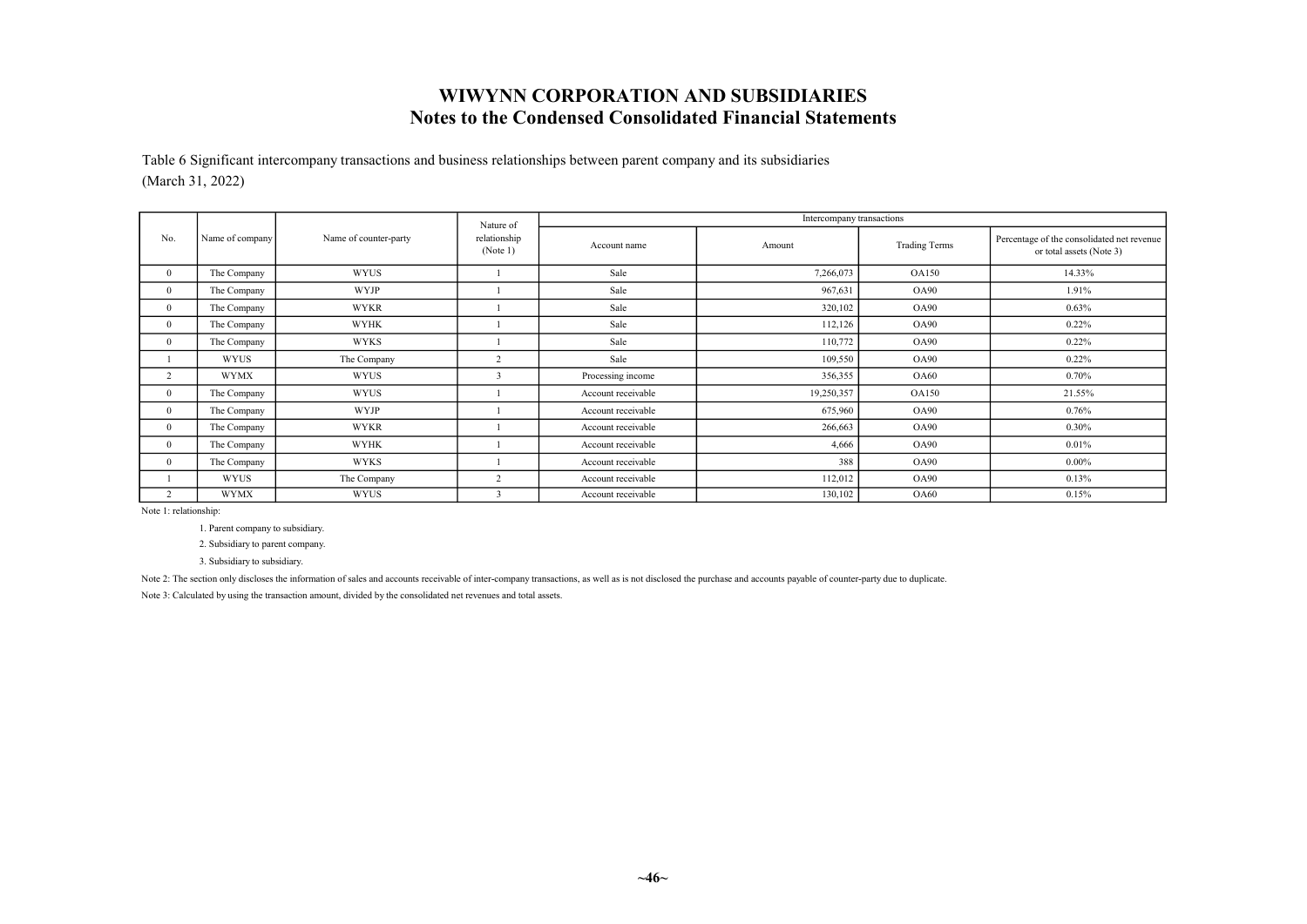Table 7 Information on investments (excluding investees in mainland China)

The following are the information on investees for January 1 to March 31, 2022 (excluding information on investees in mainland China):

| Name of the<br>investor | Name of investee | Location    | Main business and products                                                      | Original investment amount |                   | Balance as of March 31, 2022 |                            |                | Net income                  | Share of<br>profits/losses |              |
|-------------------------|------------------|-------------|---------------------------------------------------------------------------------|----------------------------|-------------------|------------------------------|----------------------------|----------------|-----------------------------|----------------------------|--------------|
|                         |                  |             |                                                                                 | March 31, 2022             | December 31, 2021 | Shares(In thousands)         | Percentage of<br>ownership | Carrying value | (losses)<br>of the investee | of investee                | <b>Notes</b> |
| The Company             | <b>WYJP</b>      | Japan       | Sales of cloud data center equipment                                            | 6.620                      | 6.620             |                              | 100.00%                    | 212,361        | 26,630                      | 26,630                     | (Note)       |
|                         | <b>WYUS</b>      | U.S.A       | Sales of cloud data center equipment                                            | 5,021,581                  | 5,021,581         | 169,010                      | 100.00%                    | 5.312.517      | 45,010                      | 45,010                     | (Note)       |
|                         | <b>WYHK</b>      | Hong Kong   | Investing activities and sales of cloud data center equipment                   | 12.18                      | 12.181            | 400                          | 100.00%                    | 222,462        | 5.688                       | 5.688                      | (Note)       |
|                         | <b>WYKR</b>      | South Korea | Sales of cloud data center equipment                                            | 2,903                      | 2.903             | 20                           | 100.00%                    | 141,735        | 7,008                       | 7.008                      | (Note)       |
|                         | <b>WYMY</b>      | Malaysia    | Sales of cloud data center equipment                                            | 319.127                    | 236,340           | 47,780                       | 100.00%                    | 324,050        | (270)                       | (270)                      | (Note)       |
|                         | <b>WYMX</b>      | Mexico      | Human resources service provision and cloud data center equipment manufacturing | 350,951                    | 257,125           | 249,721                      | 100.00%                    | 388,879        | 1.608                       | 1.608                      | (Note)       |
|                         | LiquidStack      | Netherlands | R&D of liquid cooling technology                                                | 276,609                    | 276,609           | 1,000                        | 20.009                     | 238,855        | (87, 816)                   | (17,563)                   |              |

(Note): The aforementioned inter-company transactions have been eliminated in the consolidated financial statements.